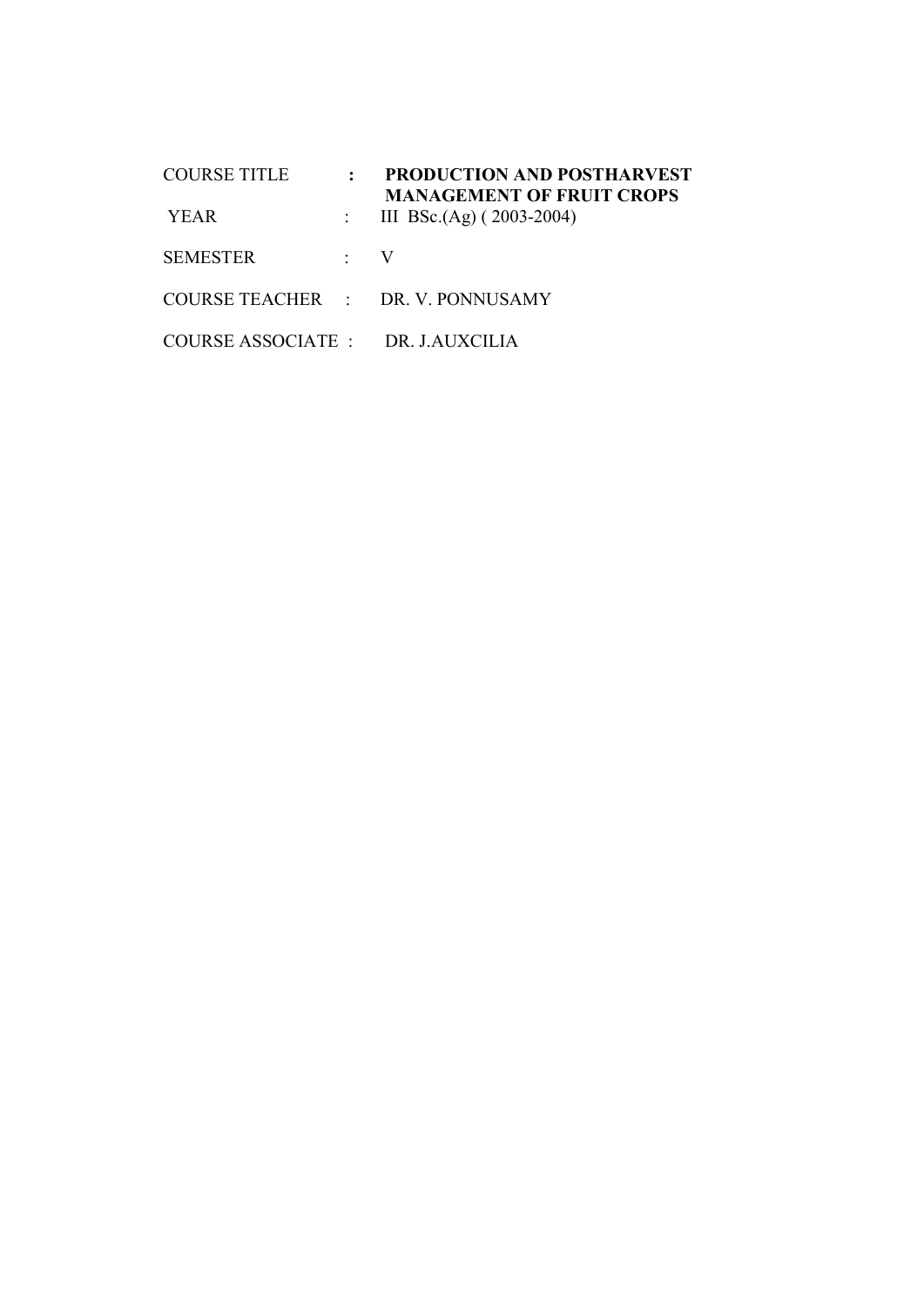## LAYOUT AND PLANNING OF AN ORCHARD

## **Orchard**

 Orchard is known as fruit garden. It is the place of cultivating fruit trees for various purposes.

- 1. Supply to the local market
- 2. Export

### Principles of orchard planning

- 1. The orchard should be established in the right location of site having suitable climatic and soil conditions and other facilities required for successful growing of fruits and disposal of the produce.
- 2. Minimum space should be allotted for roads, paths and building and should not exceed more than 10% of the total area. The roads and path should ensure convenience and economy in orchard transport and supervision. The building should be near the road and in the center of the orchard.
- 3. The irrigation and drainage channels should be laid out in such a way as to serve the needs of every plot in a most efficient and economic manner. For every 100 feet length of irrigation channel, 2 inches of slope should be given, drains also should follow the gradient of the land and should be concealed from the visitors.
- 4. The evergreen fruit trees should be planted in the front and the deciduous trees or those shed their leaves partially at seasons at the back.
- 5. The dwarf fruit trees should be allotted at the front and tall trees at the back to facilitate better supervision.
- 6. Fruit requiring frequent irrigation should be planted nearer to the source of water, while the rainfed ones can be kept further away.
- 7. Fruit varieties ripening at a time should be located in adjoining plots to facilitate proper orchard operations.
- 8. Fruits that attract birds and other animals should be located close to the watchman's shed.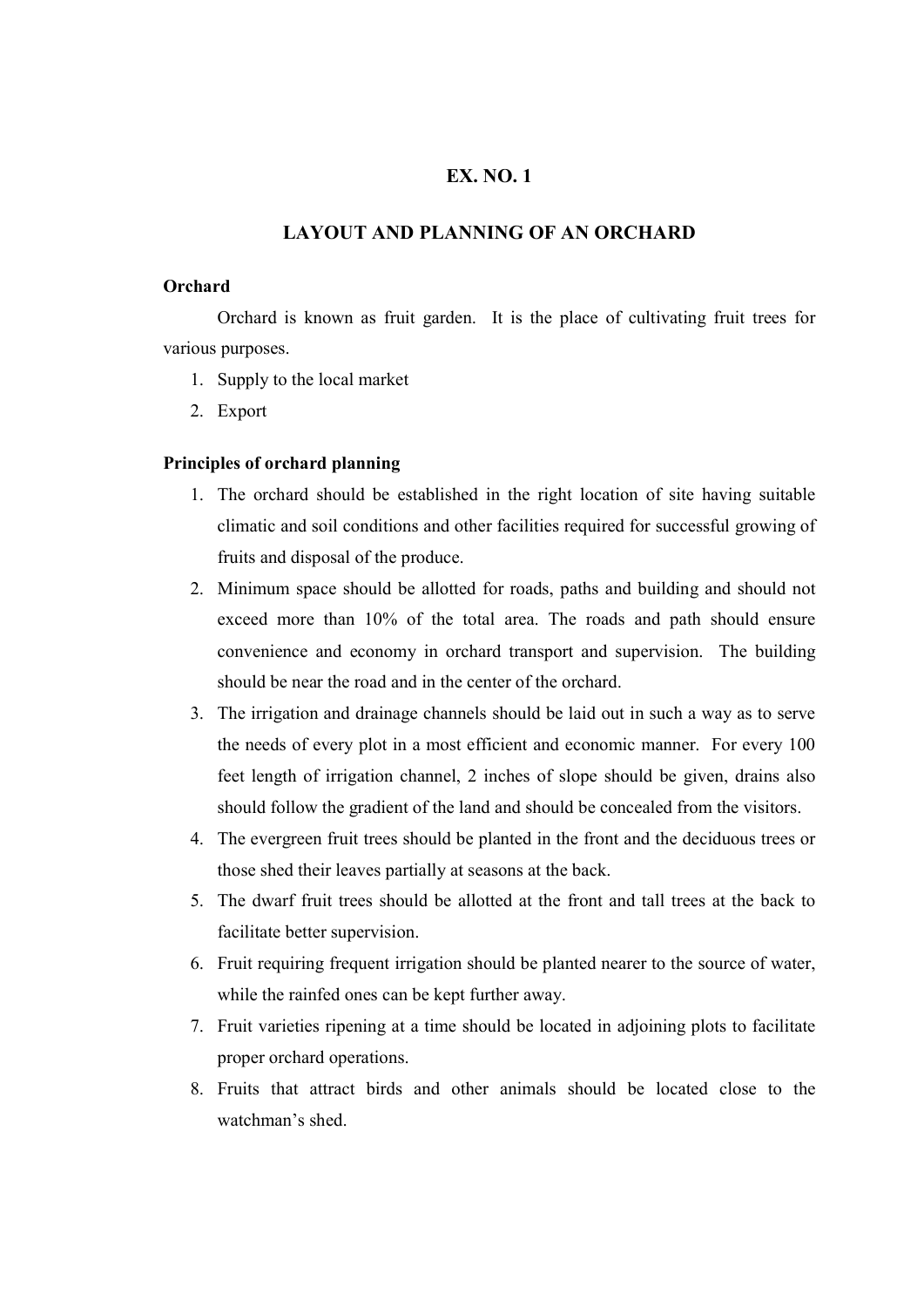- 9. Fertile area of the orchard should be planted with more paying and gross feeding fruit trees
- 10. Self sterile or self incompatible fruit trees (deciduous) should be planed with pollinisers at the rate of every third tree in every third row to ensure optimum fruit set.
- 11. The spacing for each species should be the optimum. The vigorous varieties as well as the varieties growing in fertile soil generally require wider spacing.
- 12. There should be provision of wind breaks around the orchard to protect the trees from strong winds.
- 13. Fencing should be done sufficiently ahead of planting
- 14. Selection of fruit varieties suitable to the area and procurement of genuine planting materials from reliable sources are essential.
- 15. Nursery for maintaining the clones and raising of seedlings should be located near the water source.

The important points to be considered for planning an orchard are the following:-

### 1. Selection of site

- 1. It should be in a well established fruit growing area
- 2. It should be close to the market or connected with road or rail transport.
- 3. It should have favourable climatic and soil conditions and source of irrigation
- 4. It should have proper drainage and there should not be water stagnation during rainy season
- 5. The availability of labour in the particular area while selecting the site should be considered.
- 6. There must be assured demand in the market for the fruits to be grown.

## 2. Climate

 The climatic factors of the site viz., day and night temperature, rainfall, wind, light, atmospheric humidity, hail storm, frost occurrence etc. must be considered carefully. The fruits suitable for regions with different climatic conditions are,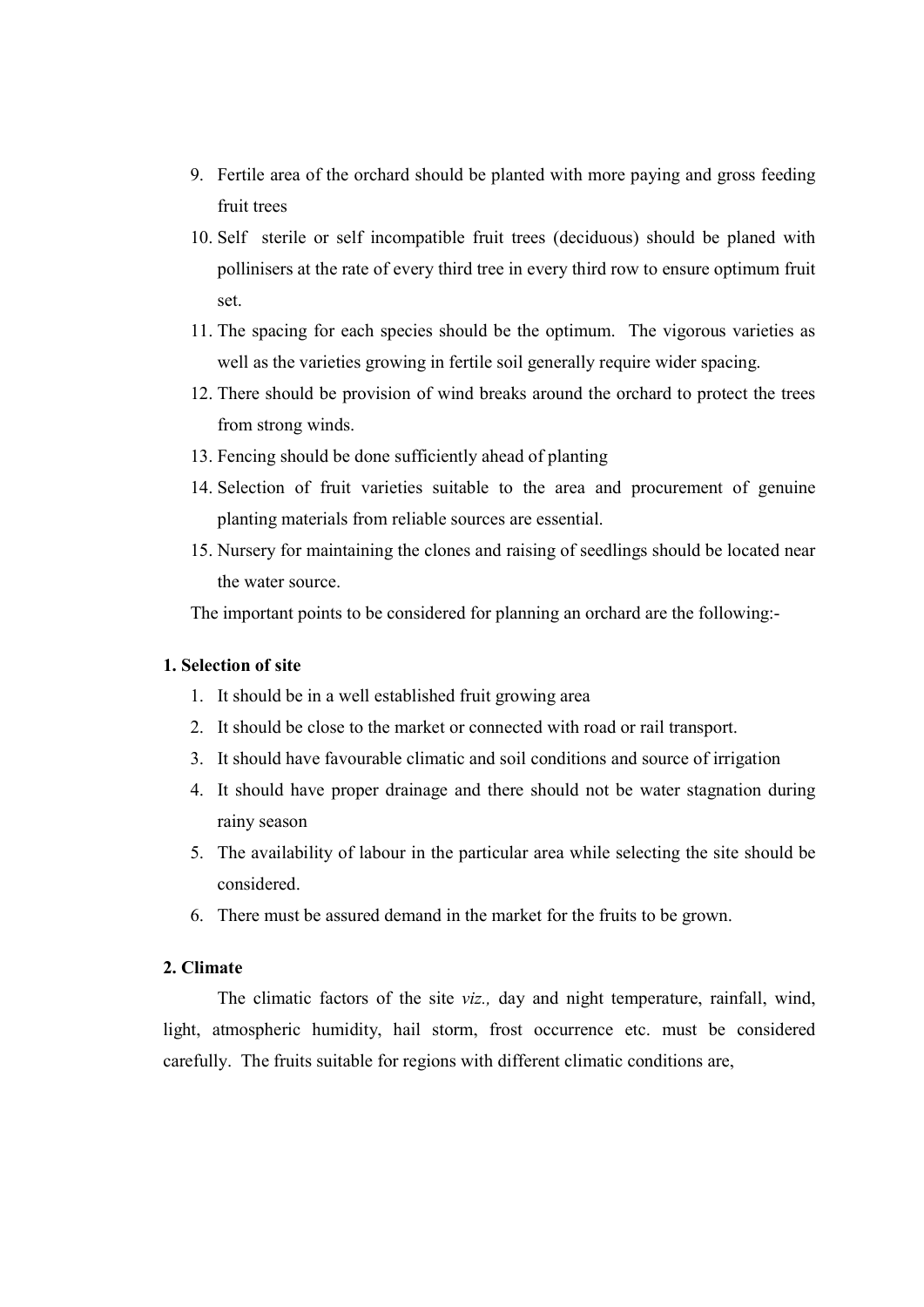### 1. Tropical climate

- Mango, banana, papaya, sapota, ber, guava etc.

#### 2. Subtropical

- Hill banana, grapes, pineapple etc.

### 3. Temperature

- Apple, peach, plum, black berry, straw berry etc.

## 3. Soil

A loam or sandy loam soil considered to be the best for most fruits.

 The grower must have knowledge on soil type, its depth, section, water table and fertility status before selecting a fruit crop.

- a) shallow soil with rock substrates
- b) soils with very high or low pH
- c) soils having poor drainage
- d) soils with high water table during rainy season should be avoided.

 Sandy soils may be suitable for cashew, gravely red laterals soil for cashew, mango, jack etc. and loamy soils for banana, papaya, sapota etc. The poor fertility of soil can be improved through soil management practices like green manuring and intercropping.

### III. Land preparation

After selecting the suitable locality of site, preliminary operations have to be done

- a) Frees are felled, stumps and roots are uprooted
- b) Shrubs and weeds are removed
- c) Ploughed thoroughly and deeply
- d) Levelled and manure
- e) In the hills, terrace should be made of levelling is done within the terraces. Terracing protects the land from soil erosion.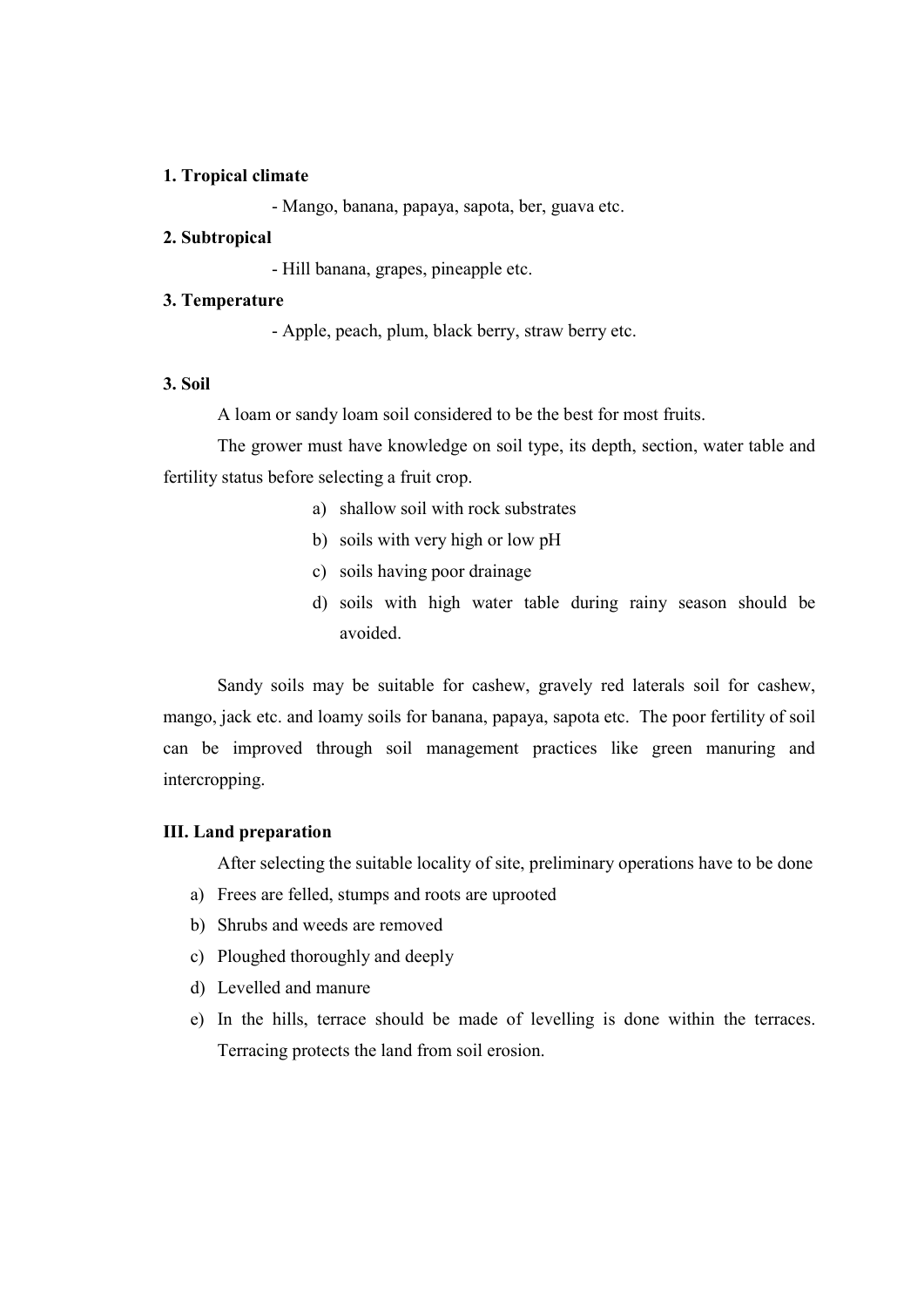### Irrigation source

An orchard flourish well under irrigation particularly during dry months

- a) Irrigation source should be made available well ahead of planting
- b) There should be permanent assured supply of water at required quantity
- c) Wells should be located at convenient places in different parts at the rate of one well for every 5-10 acres.

### Fencing

 Fence live or alive is essential. Live force is economic and cheap. The plants suitable for live fence should be

a) Drought resistant b) East to propagate from seed c) quick growing d)have dense foliage e) should stand severe pruning f) should be thorny.

Eg. Agave, Casuraina equisetifolia, Acacia

### Wind breaks

 When a strong wind of high velocity passes through the orchard, damages like uprooting of trees, breaking of branches, drooping of blooms and immature fruits, erosion of surface soil etc. are accused. Hence, establishment of a tall growing wind break is necessary to protect the orchard.

 To give effective protection wind breaks are to be planted atleast two year ahead of planting of fruit plants.

 The efficiency depends upon the height of the trees and their compactness. A ideal wind break should be upright in growth, tall, mechanically strong, quick growing and sufficiently close to offer the resistance to the wind and planted in two rows at 12-25 feet spacing.

### Tree species suitable as wind breaks are,

Polyathia longifolia Casureina equisetifolia Erythina indica Eucalyptus globulus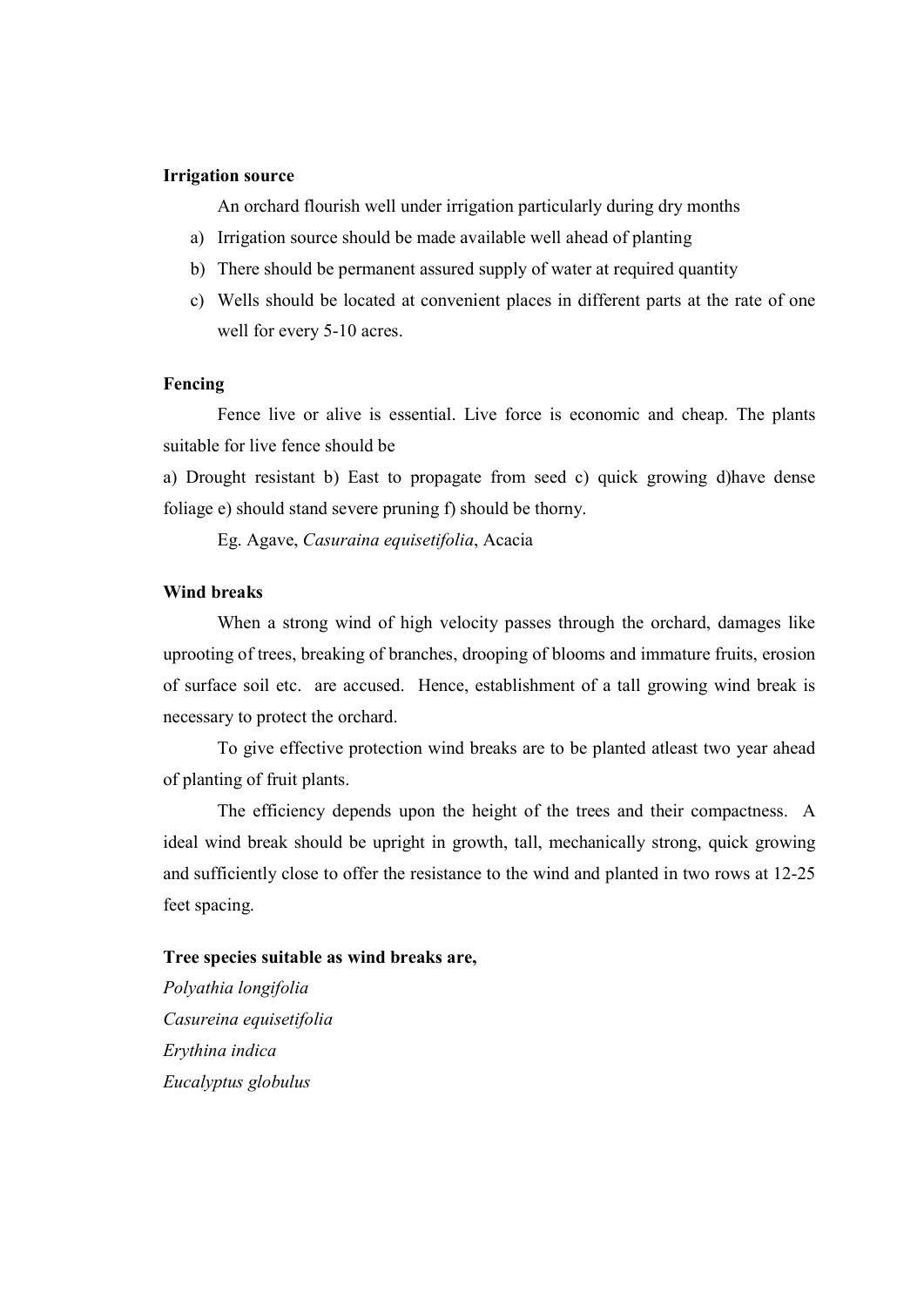### Building

 Construction of an office building should be planned before planting fruit trees. Other buildings such as implement shed and labour quarters may also be constructed.

### Roads, paths, irrigation and drainage channels

 Planning of these should also be done well in advance. The foot path should be made in between the rows of trees without utilizing any additional space. The permanent irrigation and drainage channels should be dug in straight lines and without interfering the main roads to economise the use of irrigation water by avoiding seepage and for efficient drainage and excess water.

 Before the actual laying out of the orchard and undertaking the planting work, a detailed plan of the orchard should be drawn showing all structures and plots for the fruits to be grown, to help to establish the orchard correctly and conveniently.

### Layout

 It is very important operation. The plants are planted at optimum distance for proper development for accommodating the required number of plants per unit urea and to improve the aesthetic look of the orchard. Hence, the factors which are considered important for proper layout of the orchard are,

- i) Systems of planting
- ii) Planting distance

These allow

- 1. Equidistance for each tree for uniform growth
- 2. Easy orchard operation
- 3. Proper supervision and management

### Systems of planting

1. Square 2) Rectangular 3) Triangular 4) Hexagonal 5) Quincunx 6) Contour

### Square system

 This is the most commonly followed system and very easy to layout. The trees are planted on each corner of a square in straight rows at right angle. Here, inter cultural operations can be done easily from both the directions. Number of plants are less.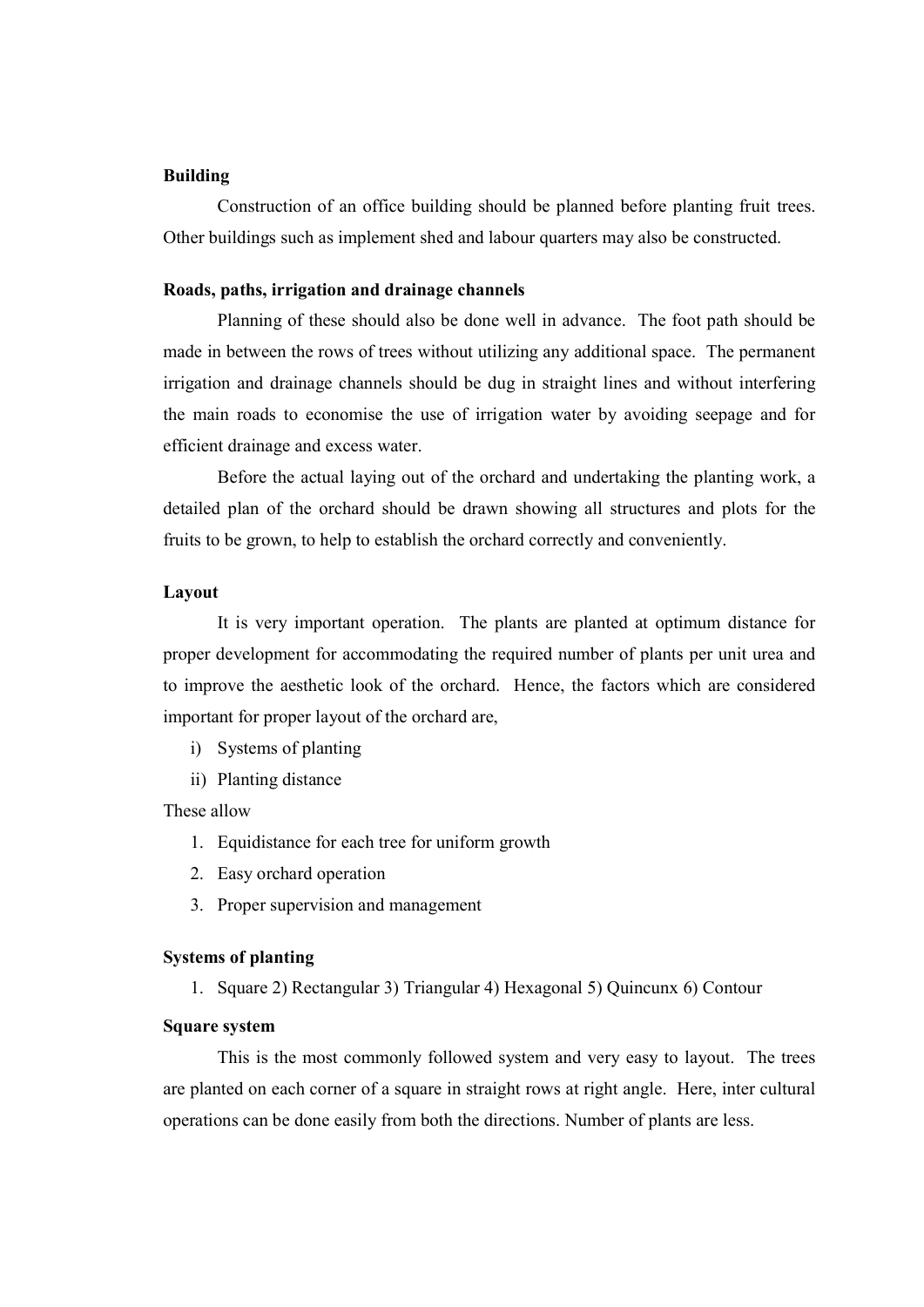### Rectangular system

 The plot is divided into rectangular and fruit plants are plant at the 4 corners of the rectangle. As the distance between two rows is more than the distance between any two trees in a row there is no equal distribution of space per tree. Intercultural operations can be done at one direction only.

### Triangle system

The plants are planted as in square system but the plants in the  $2<sup>nd</sup>$ ,  $4<sup>th</sup>$ ,  $6<sup>th</sup>$  and such other alternate rows are planted midway between the  $1<sup>st</sup>$ ,  $3<sup>rd</sup>$ ,  $5<sup>th</sup>$  and such other alternate rows.

### **Ouincunx**

This is similar to square system except that a  $5<sup>th</sup>$  tree is planted at the centre of each square which is known as "Filler". The fillers are usually quick growing, early maturing and erect. Fruit crops like banana, papaya, pomegranate etc. can be grown as filler tree.

### Contour system

 This system is followed on the hills with high slopes and undulated topography. The objective is to minimize soil or land erosion and to conserve soil moisture so as to make the slope fit for growing fruit trees. The contour line is designed in such a way that the water fall in the irrigation channel is slow and penetrate into the soil with out erosion. The greater the width of terrace the less is the chance of erosion. The planting distance in contour system may not uniform.

### Laying out a plot for planting

While laying out a plot, a base line should be drawn as per pythochorum theorem. A baseline is first drawn parallel to the road, fence or adjacent orchard, at a distance equal to half the spacing to be given between the trees. Pegs are fixed on this base line at regular required spacing. At both ends of the base lines at right angles lines are drawn to form the hypotenuse line based on 3,4,5 m system  $(ab^{2} + ac^{2} = bc^{2})$ . After the formation of 3 lines (triangle), it is easy to fix all the other pegs to mark the tree locating in between the lines at the required spacing by using ropes connecting the pegs of the lines in opposite directions.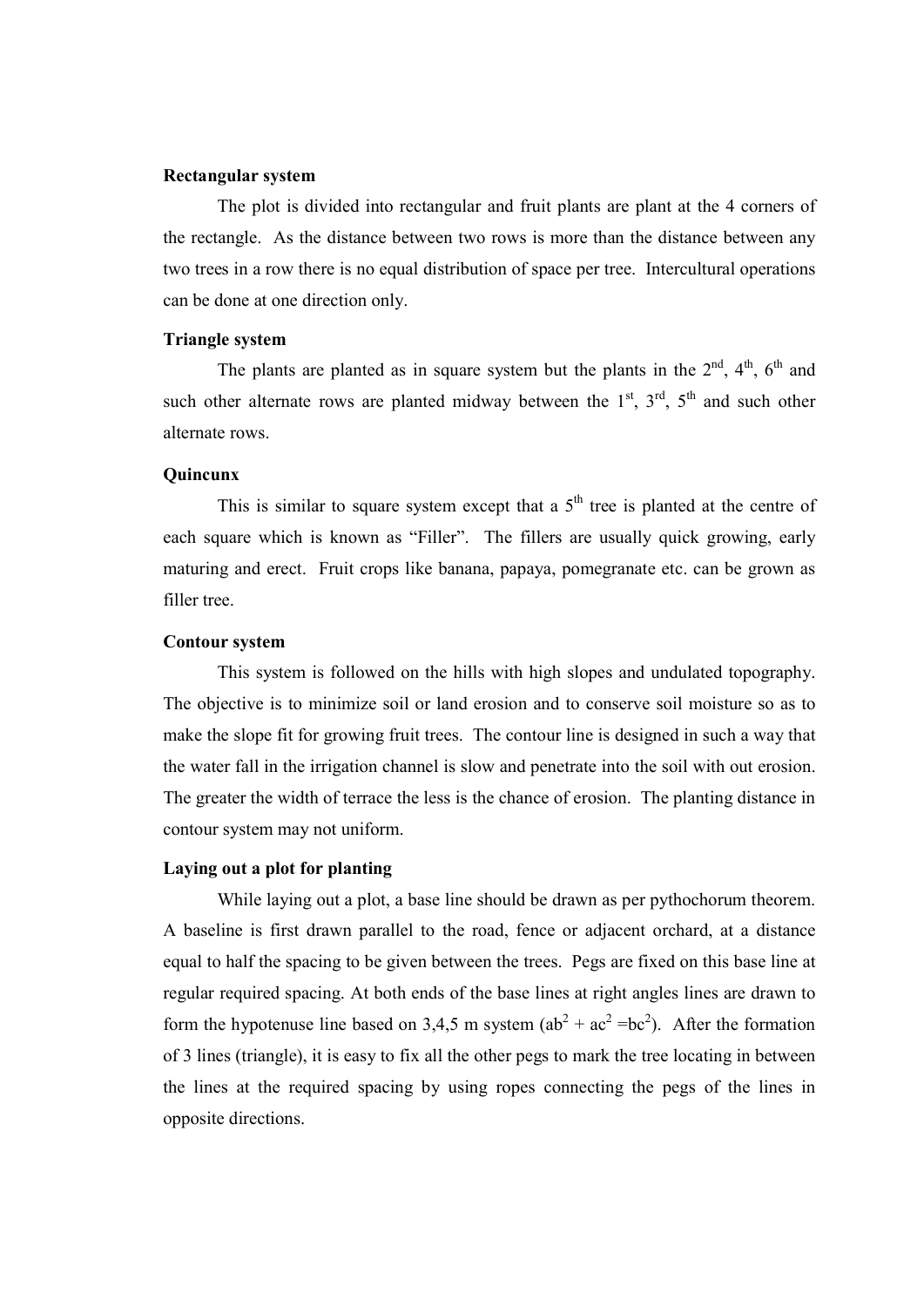### PROPAGATION AND NURSERY PRACTICES FOR MANGO

 Mango may be propagated by sexual (seed) and asexual (vegetative) means. Asexually propagated mango plants are preferred because they bear fruits early, shorter, and true-to-type. Although mangoes can be vegetatively propagated through cuttings, air layering or mound layering, these methods are not commercially practiced.

## Vegetative propagation

#### Advantages

- Progenies are genetically true-to-type. At the progenies will be similar in both genotypic and phenotypic characters.
- Pre bearing period is considerably reduced Eg: Mango seedlings take 8-10 years for bearing, while grafts take only 4 years.
- Quickest method of multiplication specially through micro propagation
- Vegetatively propagated plants are generally dwarf in stature than seedlings which favour high density planting
- Resistance to biotic and abiotic stress can be incorporated through selection of resistant/ tolerant root stocks. Eg. Citrus.

#### Disadvantages

- No new varieties could be obtained through chance seedlings
- More expensive because more labour oriented
- As the plants do not posses well developed tap root system for anchorage, they do not tolerate cyclonic storm and hence comparatively short lived.

 The commercial methods of mango propagation being followed are inarching (approach grafting), veneer grafting, epicotyl or stone grafting. In polyembryonic cultivars, seeds may give rise to apomictic seedlings which will also be true to type to that of the mother plants. Polyembryonic varieties can also be useful as rootstocks to induce dwarfing and early bearing.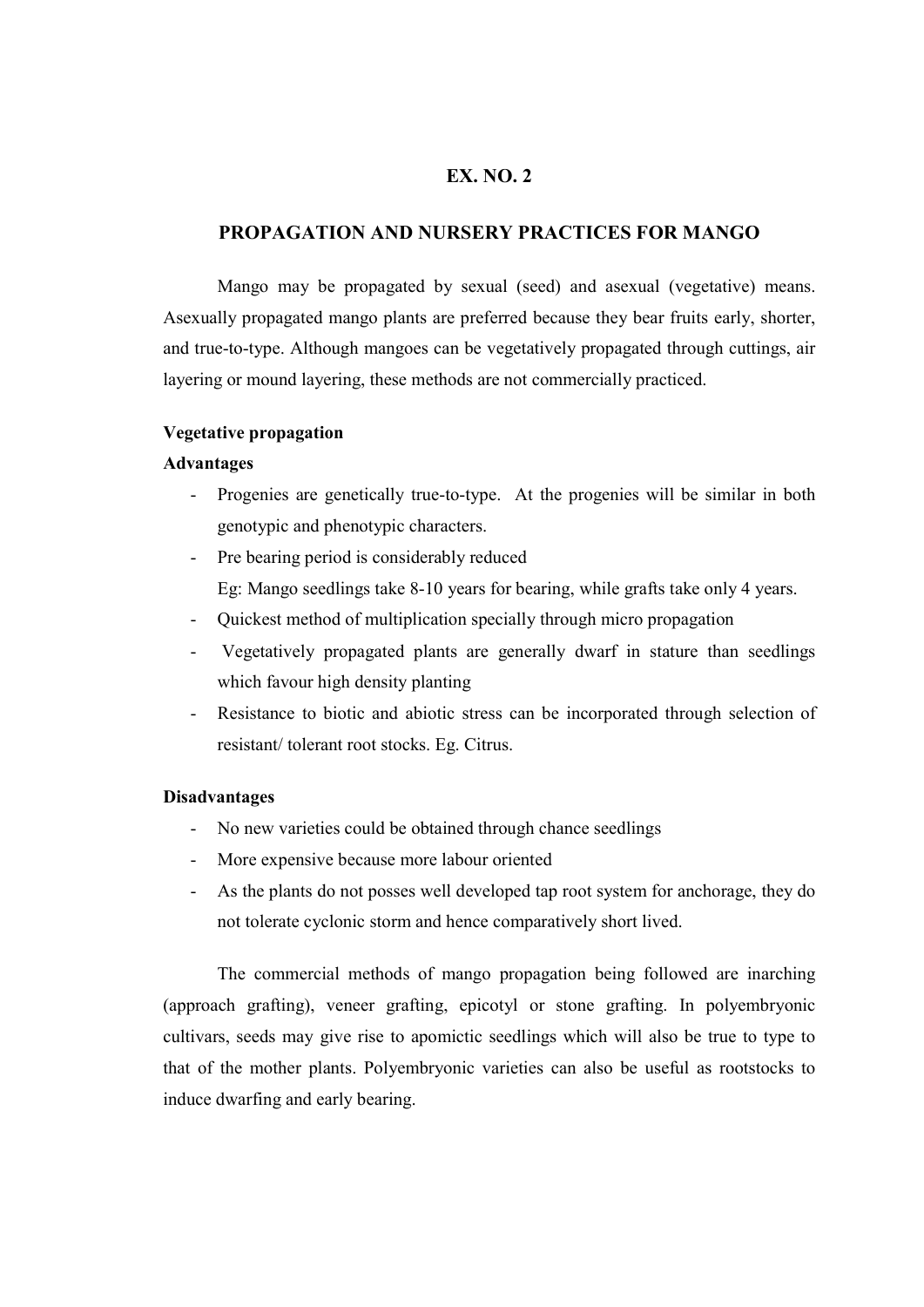### Seed collection and preparation of seed beds

The seeds are collected from retail fruit juice vendors, processors, and institutional sources. If seeds are collected from processing units, germination may be sometimes poorer as these seeds may have broken cotyledons or injured embryos. Seeds should be collected from mature fruits only for raising the rootstocks. The stones (seeds) are sown immediately after they are removed from the ripe fruits. If sown after two months of their extraction, only 15-20% germination is noted. The stones are to be collected in their peak season. Before sowing, the stones are immersed in water and only those seeds which sink in water are to be sown.

Slow diffusion of water and gas into the husked seed reduces its germination. Dehusking can be done to remove the outermost seed cover that physically prevents the entry of water and oxygen needed for germination. Dehusking also reduces the size of the seed and consequently more seeds can be sown per unit area of the germination bed. Once dehusked, the seeds should be sown immediately.

#### Sowing

 The stones are sown at a depth of 5cm and at 15-20 cm apart on raised beds prepared with sand, loam and farm yard manure. Seeds are sown with the concave side down at 1-2 cm deep or with plumule portion up at the subsurface of the medium. Otherwise, seedlings will develop crooked shoots and roots that snap off easily when uprooted by hand. Seedbeds are to be preferably established either under shade of trees or under partial shade. Incase of absence of seedbed, seeds maybe spread on the ground and pre-germinated by covering them with coir dust, saw dust, or rice hull. Germinated seeds are then sown individually in plastic bags. Seeds may also be sown directly in individual containers.

#### Transplanting and Potting

 Seedlings are transplanted in nursery rows or in individual containers four to six weeks after germination. Nursery rows are established on a small piece of land within the nursery. Here, seedlings can be grown at closer spacing until they are asexually propagated. The site should be well drained and fertile. Seedlings are transplanted in nursery rows at 30 cm x 60 cm. In the absence of lack of a suitable area for nursery rows,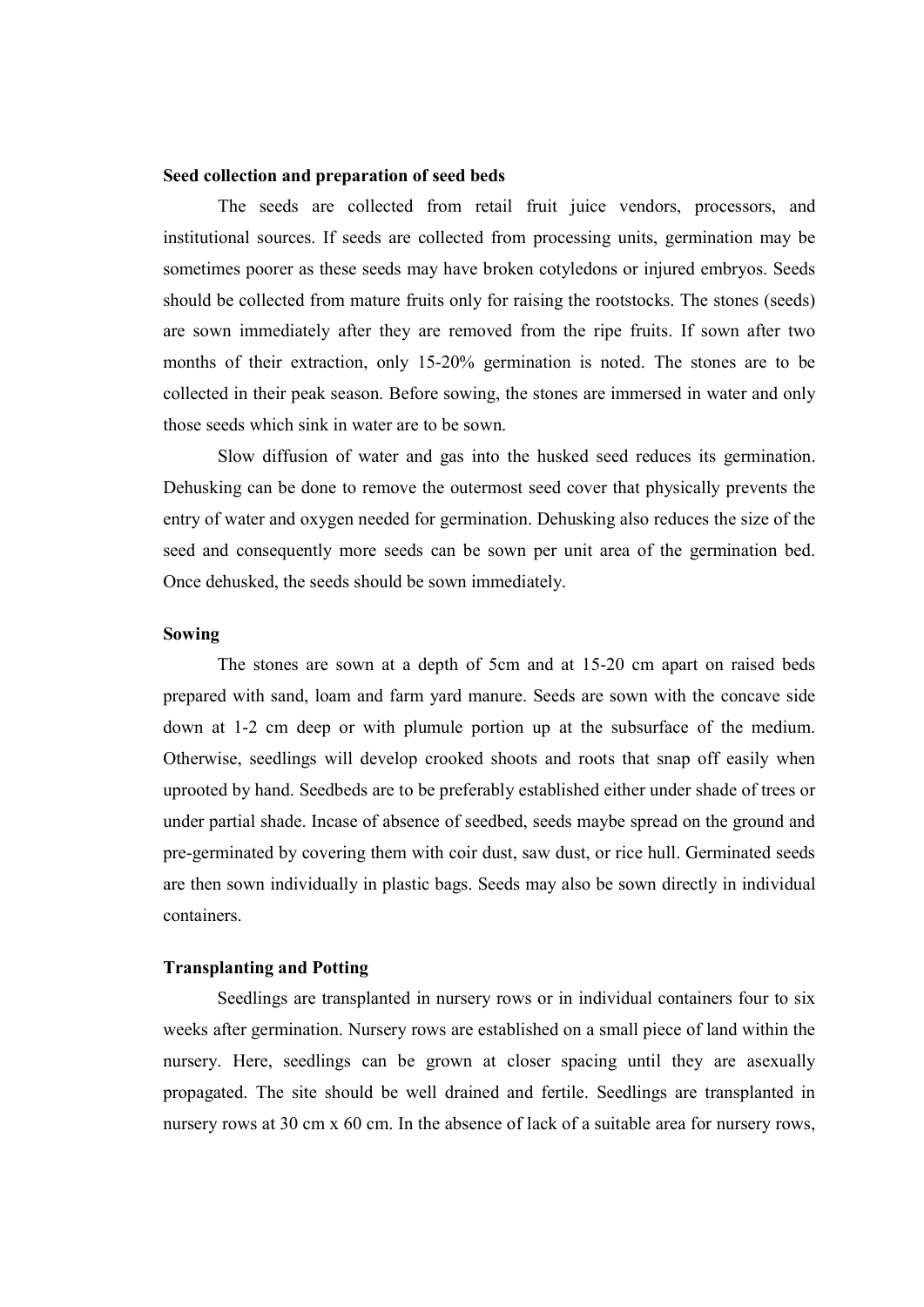seedlings are transplanted in poly bags or in tube pots measuring 13 to 15 cm in diameter and 20 to 25 cm depth. Prior to transplanting, each bag is perforated at the sides to provide drainage and its two bottom and corners are pushed inward to make the bottom flat when filled up with growing medium.

 As soon as the seedlings recover from transplanting shock, they should be transferred to an area with full sunlight to harden them and minimize the incidence anthracnose. The seedlings should be watered regularly. Young seedlings can be fertilized with 5 g of ammonium sulphate every 2-3 months. Seedlings can be grafted when their stem diameter has attached 1 cm thickness or when they are six to ten months old.

#### Selection and preparation of Scion

 Scions should be collected from full-bearing trees of choice cultivars. The scion shoots should be mature, 8 to 15 cm long, 1 cm in diameter, about six to nine months old, plump and have well developed growing points. Only those shoots from the current season flush should be selected for grafting.

 The scions can be precured before collection. This is done by defoliating the selected shoot atleast 7 days before grafting. This helps in swelling the dormant buds and results in greater graft success. If the scions are to be collected from a distant place, wrap them with moist newspaper, paper towels, or sphagnum moss before placing them in polyethylene plastic bags to keep them fresh until they reach the nursery.

### Approach Grafting

 This technique involves grafting the terminal portion of a branch of a selected tree onto a seedling rootstock. Nine months to one year old rootstock is grafted with the scion which remains attached to the mother plant. In the rootstock, 20 cm above ground level, 5 cm long slice of bark with wood is removed and a similar corresponding cut is also made on the scion so as to attach both the cut surface areas firmly with the help of jute thread. The tied portion is covered with cowdung mud paste. After 8 to 10 weeks of grafting, the graft union will be completed and can be separated from the selected tree and hardened off before planting in the field. Approach grafting is carried out when the cambial activity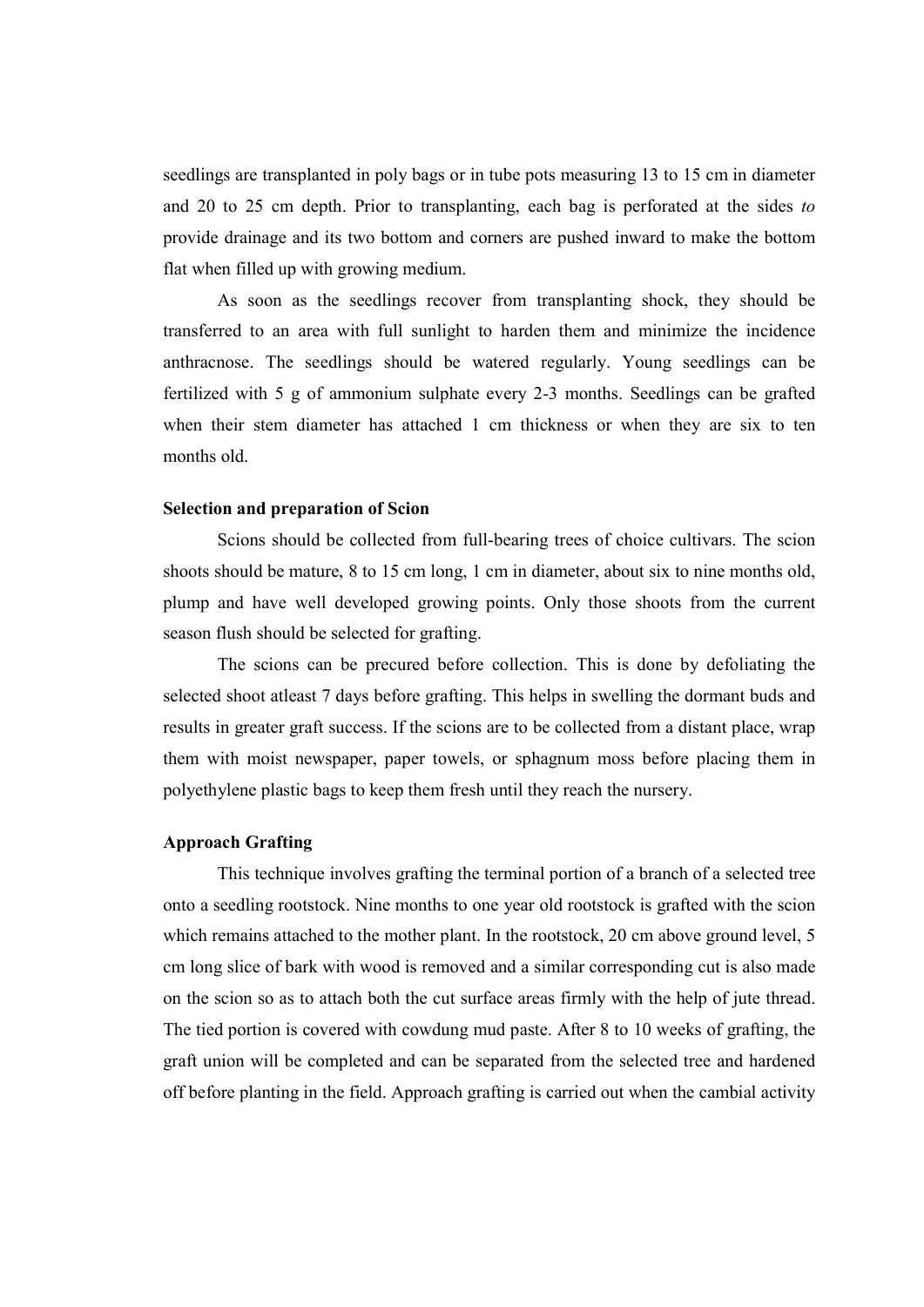is maximum and should be avoided during the seasons of desiccating winds of heavy rainfall. July to February is the best season for approach grafting in South India.

### Some points to obtain successful graft union

- Wipe any soil or debris adhering on the stem of the stock.
- Cut back the stock to the point where there is active growth or where the bark easily separates from the wood. The stem is actively growing when it is greenish-brown. Retain two or more leaves intact below the grafting cut.
- Choose a scion whose diameter is as big as that of stock.
- Use a scion that is 10 to 15 cm long. Cut its base into a smooth wedge of about 2 cm long.
- Make a vertical cut at the middle of the stock, deep enough so that the wedge of the scion fits firmly
- $\bullet$  Insert the scion onto the stock and secure it with polyethylene plastic strip. This should be tied firmly to avoid entry of water which can eventually cause the rotting of the graft union.
- Wrap the entire scion with a polyethylene plastic strip by winding it upward. Each turn should overlap one third of the width of the preceeding one. This will minimize loss of water.
- Cover the scion with small polyethylene plastic bag during the rainy season to avoid rotting of the graft point.
- Place the newly grafted plants under the shade and then transfer them in the open (in full sunlight) when new shoots develop from the apical and axillary buds.

## Epicotyl (or) stone grafting

 This method is very popular as large number of plants can be produced in a shorter time. Grafting is done on very young two weeks old rootstocks. The seedling rootstocks are cut about 5 cm above the cotyledon end and procured scions with wedgeshaped base are inserted into them by making at vertical split after topping the rootstock. Two hundred gauge thick polythene tape is used for tying the union of the grafts. The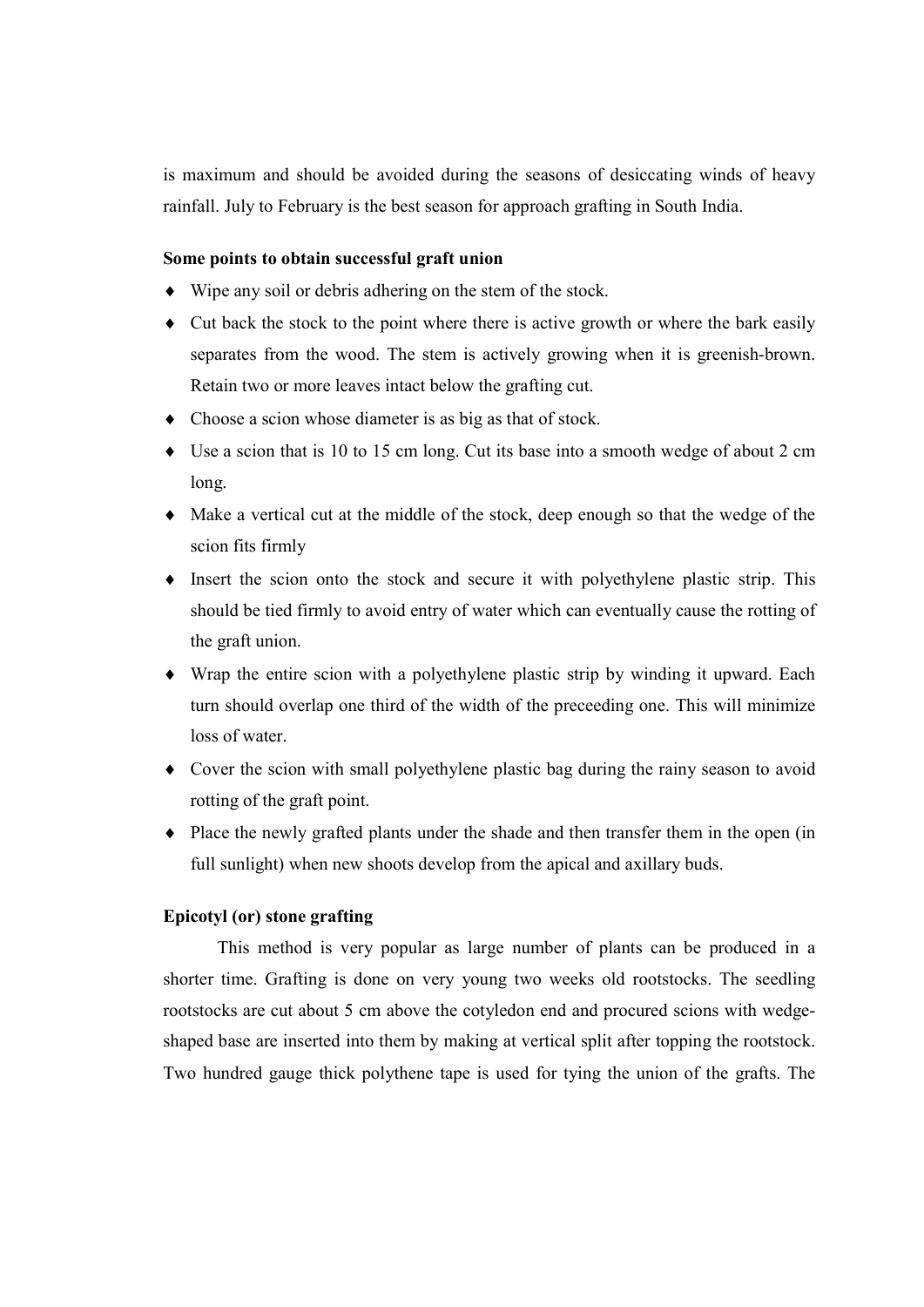grafted plants may be kept in the mist chamber with more than 80 % RH for higher rate of success.

 Mangos are also propagated through veneer grafting, side grafting and budding in North India.

 Veneer grafting is practiced to establish in situ orchards and to rejuvenate unproductive old trees. In this method, a slanting down ward and inward cut of 2.5 cm long is given on the smooth area of the root stock at 20 cm height. At the base of the cut I a slanting cut is given to intersect the first cut and a piece of wood along with a bark is removed. Similarly, at the base of the scion a long slanting cut is given one side and a short cut on the opposite side so that the base will fit on the rootstock firmly. The scion is placed on the stock to make the cambial layers match and the graft joint can be secured with a cut polystrip. After the graft union the top portion of the stock can be gradually cut.

## Poly embryony

 The phenomenon in which more embryo are present in single seed is called as poly embryony. It may results due to nucellar embryo. Development of more than one nuclens with in the embryo sac leading to multiple embryos.

### Polyembryony varieties of mango

Bappakai, Chandrakaran, Kurukkan.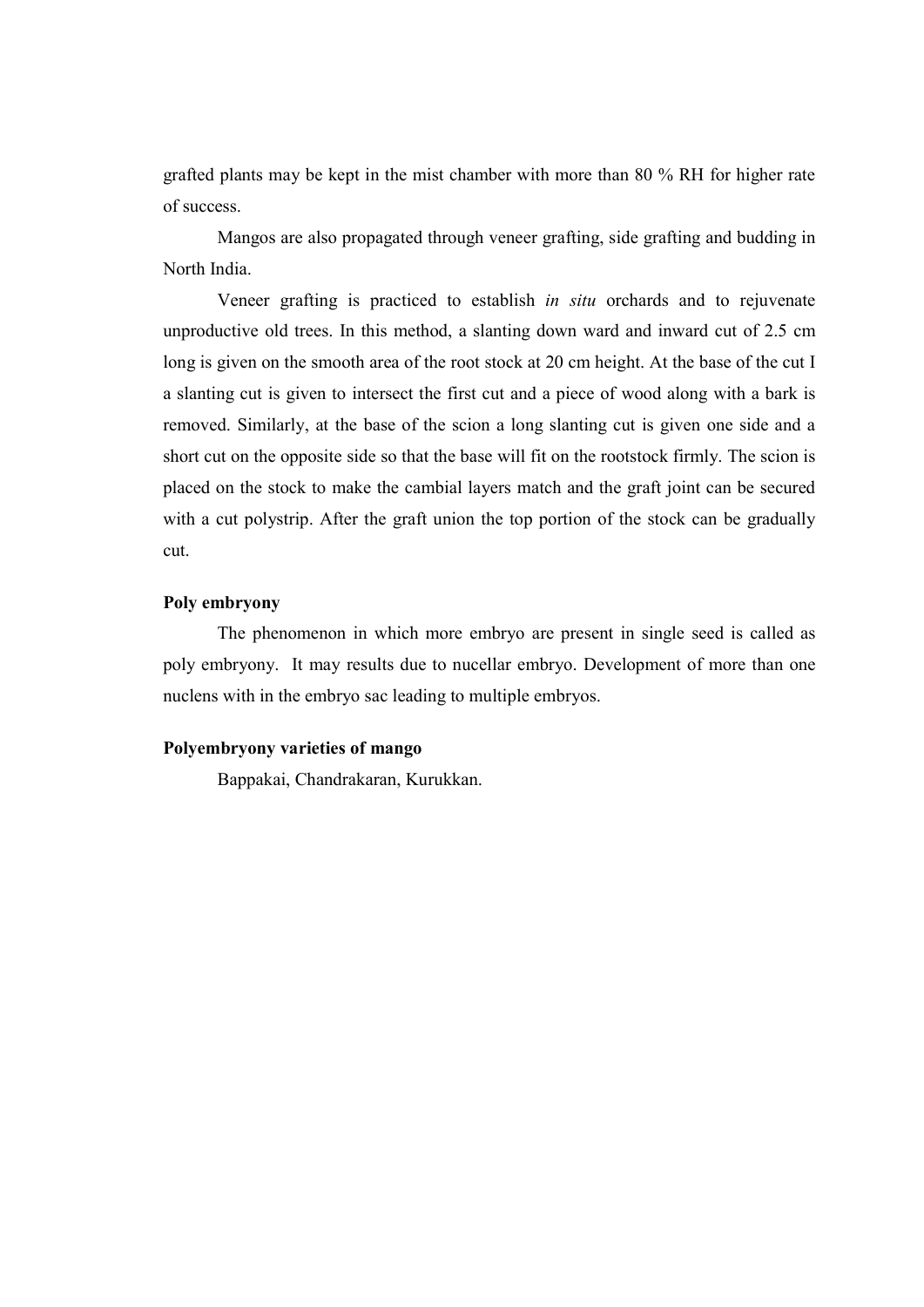### PROPAGATION AND NURSERY PRACTICES FOR OF SAPOTA

 Sapota is propagated both by seed and vegetative methods. Seed propagation is usually resorted for improving the existing varieties and occasionally for raising rootstocks. Vegetative propagation is the standard practice in Sapota.

### Seed Propagation

Seeds remain viable for several years if kept dry. The best seeds are large ones from bigger fruits. They germinate readily but growth is slow and the trees take 5 to 8 years to bear. Since there is great variation in the form, quality and yield of fruits from seedling trees this method is considered as an undesirable method of propagation. For sexual propagation, seeds are collected from elite trees and sown in pans or beds with light sandy soil as germinating medium and watered at regular intervals. The seeds can be soaked overnight in water or treated with gibberellic acid to enhance germination.

### Vegetative Propagation

Propagation by vegetative methods is essential to get true to type plants. Several methods such as grafting, layering, cutting or budding can be practiced. Sapota is commercially propagated in India by inarching on selected rootstocks. Inarching is preferred as compared to air layering. Shield-budding, cleft-grafting and side-grafting were moderately successful but they are often too slow for large-scale production

#### Air- layering

This method is practiced in Maharashtra, Gujarat, Karnataka and Andhra Pradesh. By this method, a sizeable plant can be obtained in a short time but mortality rate is heavy and root system is shallow. So, the air-layered plants can easily succumb to heavy winds especially in sandy' soils. The best time for air-layering is the beginning of rainy season. High humidity prevailing during the monsoon facilitates rooting. Applying a mixture of IBA and NAA at 10,000 ppm to the exposed tissue can increase the rooting percentage in air layers of sapota. In rooting of air layers, the juvenile shoots or the newly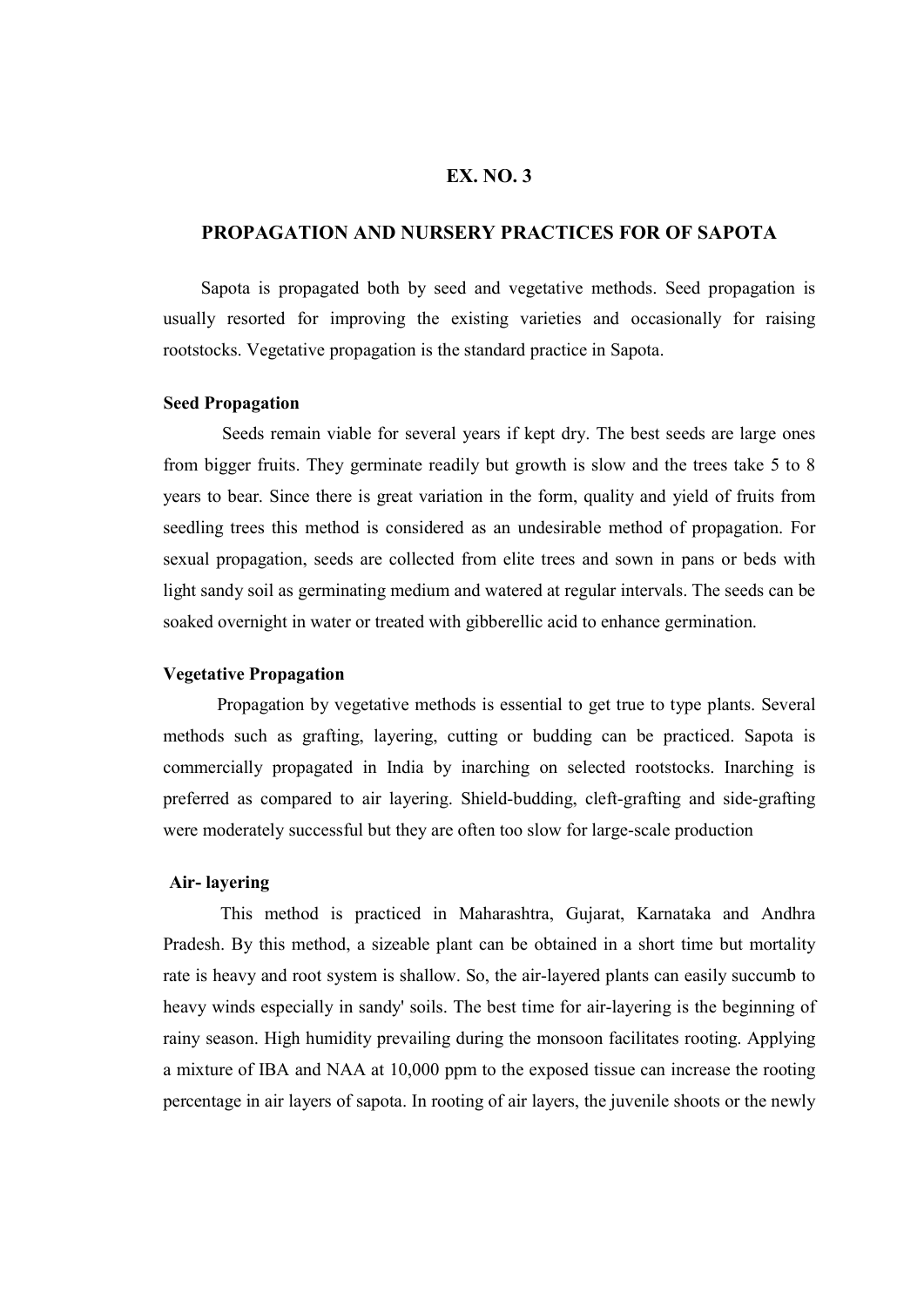emerging shoots that are produced as a result of beheading a grafted tree, possess a better rooting ability than mature shoots.

## **GRAFTING**

## Approach grafting

- Select healthy one year old rootstock of pencil thickness
- Remove 5 cm long slice of bark with wood to  $1/3^{rd}$  of its thickness on the side of the root stock 20 cm above the ground level.
- Select scion shoot of the same size which is attached with the mother plant
- Make a corresponding cut in the scion
- Place two cuts face to face and tie firmly with jute thread and cover this with a piece of wax coated cloth
- Cover the union with a mixture of cowdung and mud in equal parts.
- After union (8-10 weeks after grafting) remove the top of the root stock and scion shoot below the graft joint in stages.

## Side grafting

- Make a slanting cut of 2.5 cm long on one side of the root stock at an angle of 20- 25° at 20 cm above the ground level.
- Collect 10 cm long pre cured scion from the mother tree
- Prepare the scion by giving two slipping cuts opposite to each other at the base
- Insert the scion in the root stock and tie firmly
- After union remove the top of the root stock in stages

## Cleft grafting

- Select root stock and scion of similar or varying thickness
- Beheaded the stock and split it vertically at its centre to a length of 5 cm.
- Prepare the base of the scion in the form of a wedge
- Insert the scion wedge in the central split of the rootstock and tie family
- In bigger sized rootstocks, 2 scions can be inserted one on either end of the stock.

Usually adopted for top working.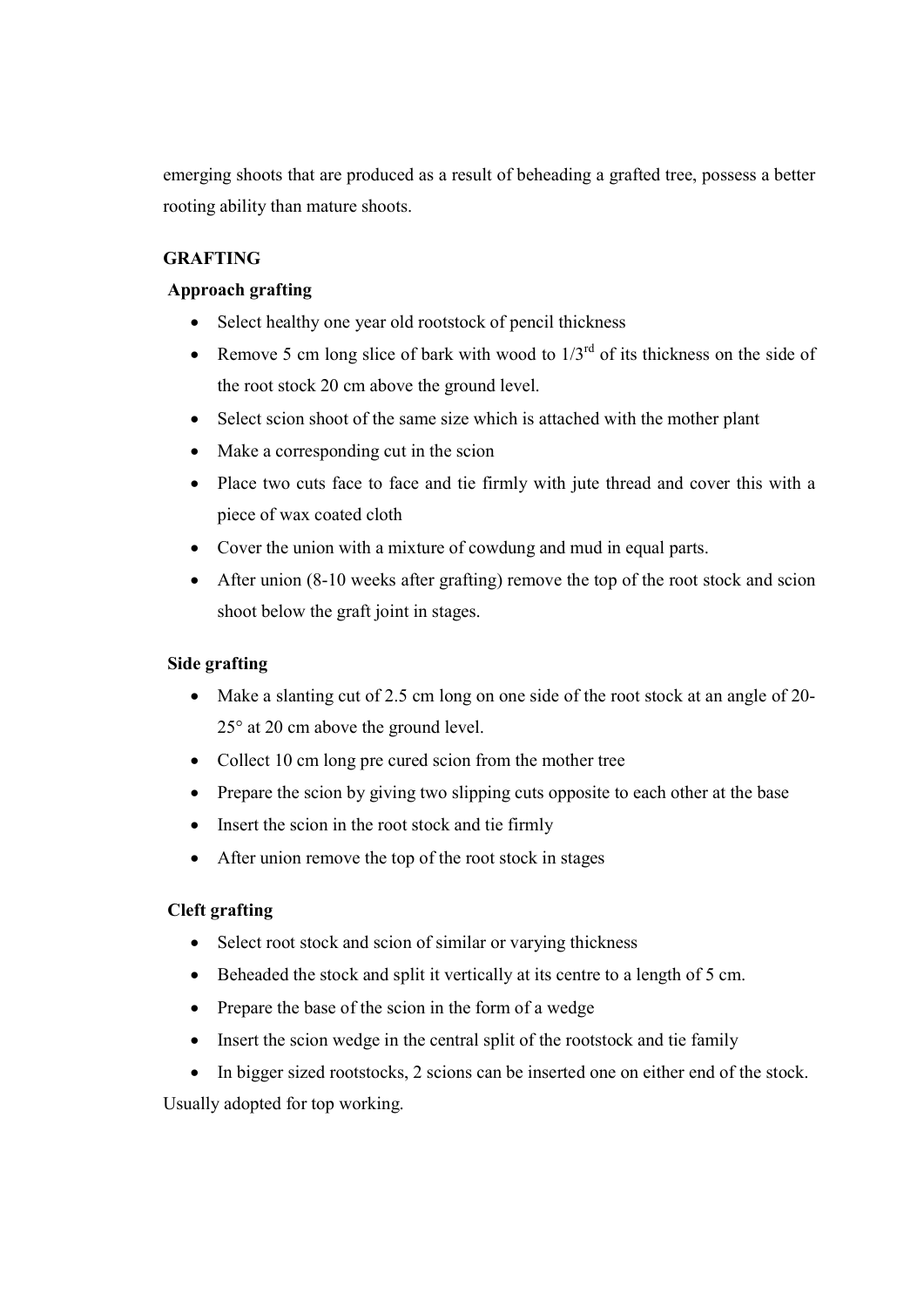### Soft wood grafting

Soft wood grafting is also possible in sapota. Precured shoots can be used for grafting on pencil thick green one year old root stocks by cleft method as done in mango during July-August months. Procuring is done by defoliating the leaves on scion shoots 2-3 weeks before grafting. If soft wood grafting method is practiced, grafted plants are maintained under high humidity conditions, more than 80 per cent success can be achieved.

### Root stocks

Grafts have been successful on several root stocks. These include.

|    | Sapota                 | Achras sapota           |
|----|------------------------|-------------------------|
| 2. | Khirnee / Pala / Rayan | Manilkara hexandra (or) |
|    |                        | Mimusops hexandra       |
| 3. | Star apple             | Chrysophyllum cainito   |
| 4. | Mahua                  | Madhuca latifolia       |
|    | Mee tree               | Bassia longifolia       |
| 6. | Miracular fruit        | Sideroxlon dulcificum   |

 Graft compatibility and percentage of graft success are more with pala root stock and so it is commercially used. Pala tree is a natural habitat of marshy plants. Its fruit are small, oval and sweet. Fruits are washed to get rid of pulp in water and dried under shade and sown. The seeds are soaked in water overnight for easy and quick germination. Seeds are sown in raised beds or pots. Seeds germinate in about 4 weeks and when they are about 15 cm height, they are transferred to small pots. When they attain a thickness of 1 cm, the are used for grafting or budding.

### Graft incompatibility

 It is a situation when stock and scion do not unite to form a single system. This is due to the reason that both stock and scion respond differently. The inability of two different plants when grafted together to produce a successful union and develop into one plant is termed as graft incompatibility.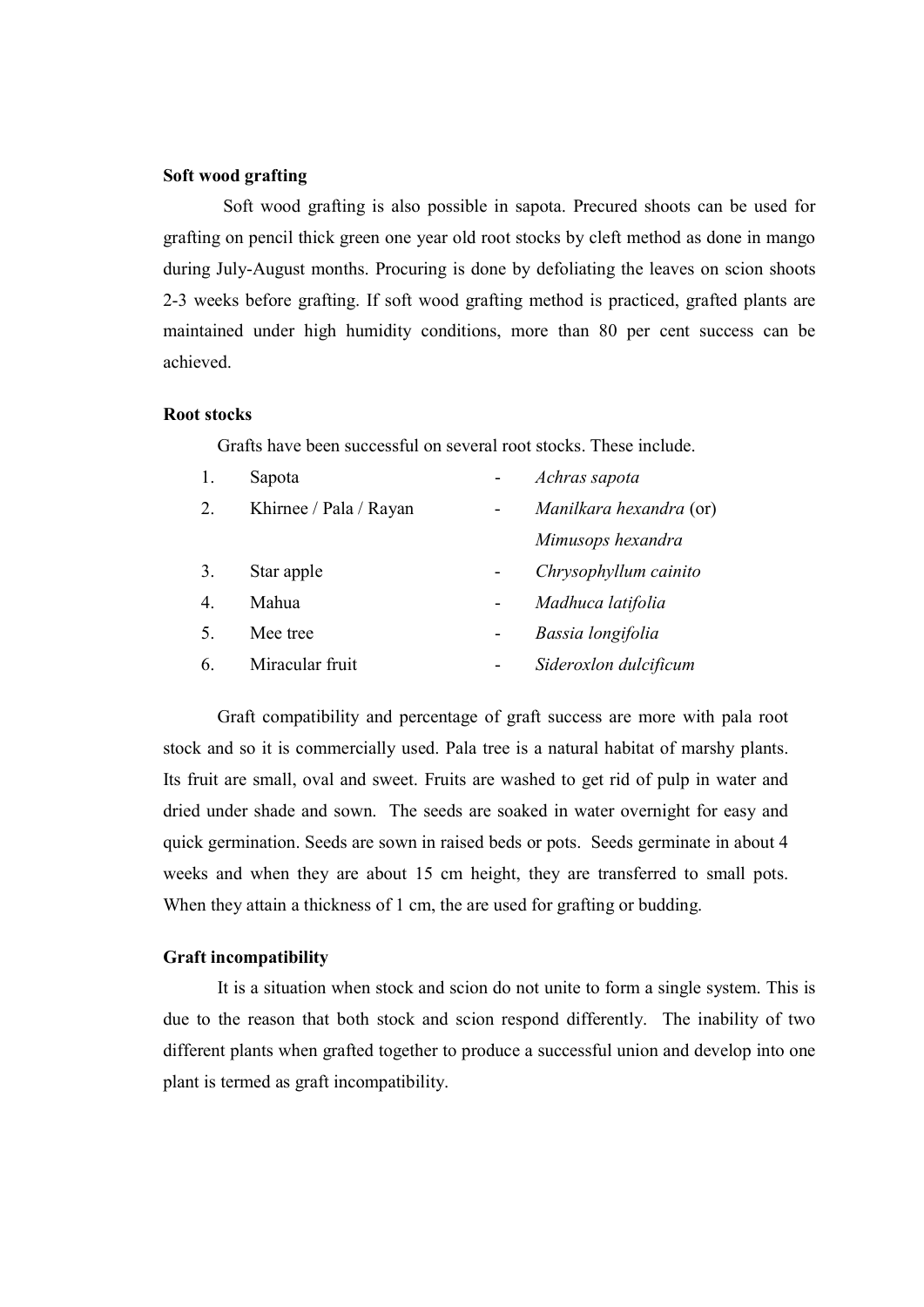## Symptoms of incompatibility

- Failure to form a successful graft/bud union
- Yellowing of foliage
- Over growth at the graft joint
- Unusual swelling at the graft union
- Premature death of tree
- Marked differences in growth
- Deficiency or nutritional disorder symptoms.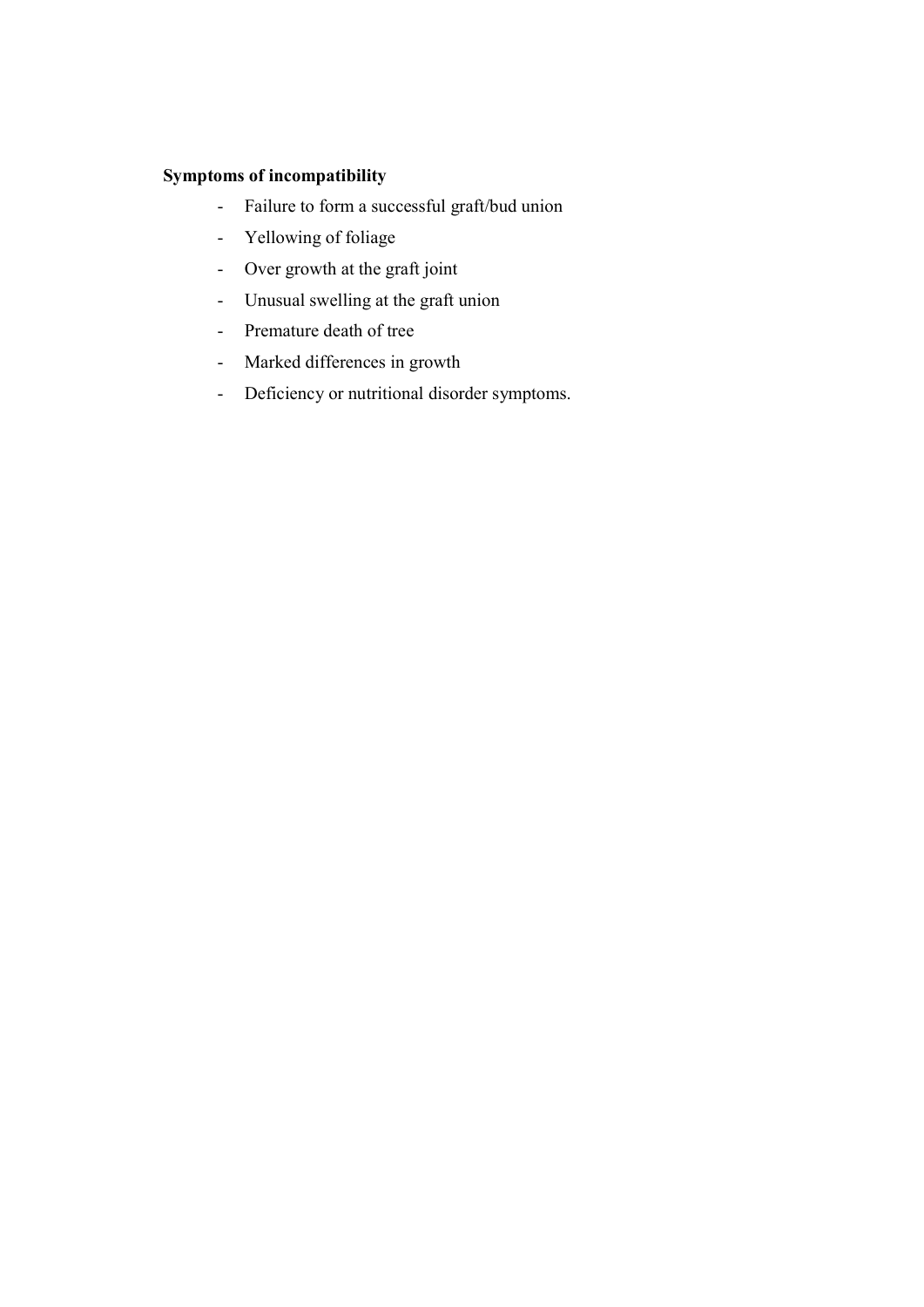### PROPAGATION AND NURSERY PRACTICES FOR PAPAYA

 Papaya is generally propagated by seeds though it can be also propagated by vegetative means. Of late, tissue culture methods are also being adopted for mass multiplication especially-for gynodioecious varieties when there is a distinct demand for oblong shaped fruits. Several attempts have been made to propagate papaya by vegetative means. Rooting of cuttings is possible but they are successful only 'to a limited extent and so they are not being commercially practiced.

### Seed multiplication

 Papaya is polygamous in nature and is a cross pollinated crop. Since it is cross pollinated, pure seeds have to be obtained from controlled pollination. In dioeciously types 'sib mating' is done by effecting crossing of the female flowers by the pollen collected from the male plants of the same variety. Incase of gynodioecious varieties, controlled pollination is carried out to obtain true types by 'selfing' the bisexual flowers of the Andromonoecious trees. Flowers are selected for crossing before they are fully open. Flower buds after crossing are labelled and bagged using butter paper bags.

 Fruits takes about 12 to 14 weeks from fruit set to maturity and fully matured fruits are to be harvested when the colour of the fruit at the base turn yellow and kept for ripening. Seeds are extracted from these fruits by washing off the mucilage in running water, then dried in shade and stored in sealed polythene covers or in plastic containers. Removal of 'sarcotesta' the mucilaginous coating accelerates germination. The viability period of papaya seeds are very low and drastic fall in germination is noted with extended storage. Seeds can be stored in refrigerated conditions at around 8°C.

### Micropropagation

If there is a distinct demand for oblong shaped fruits then propagating bisexual plants will be of great help and this can be done by tissue culture methods easily. Protocols are available for regeneration of plants from shoot tips and axillary buds and from callus by organogenesis and somatic embryogenesis.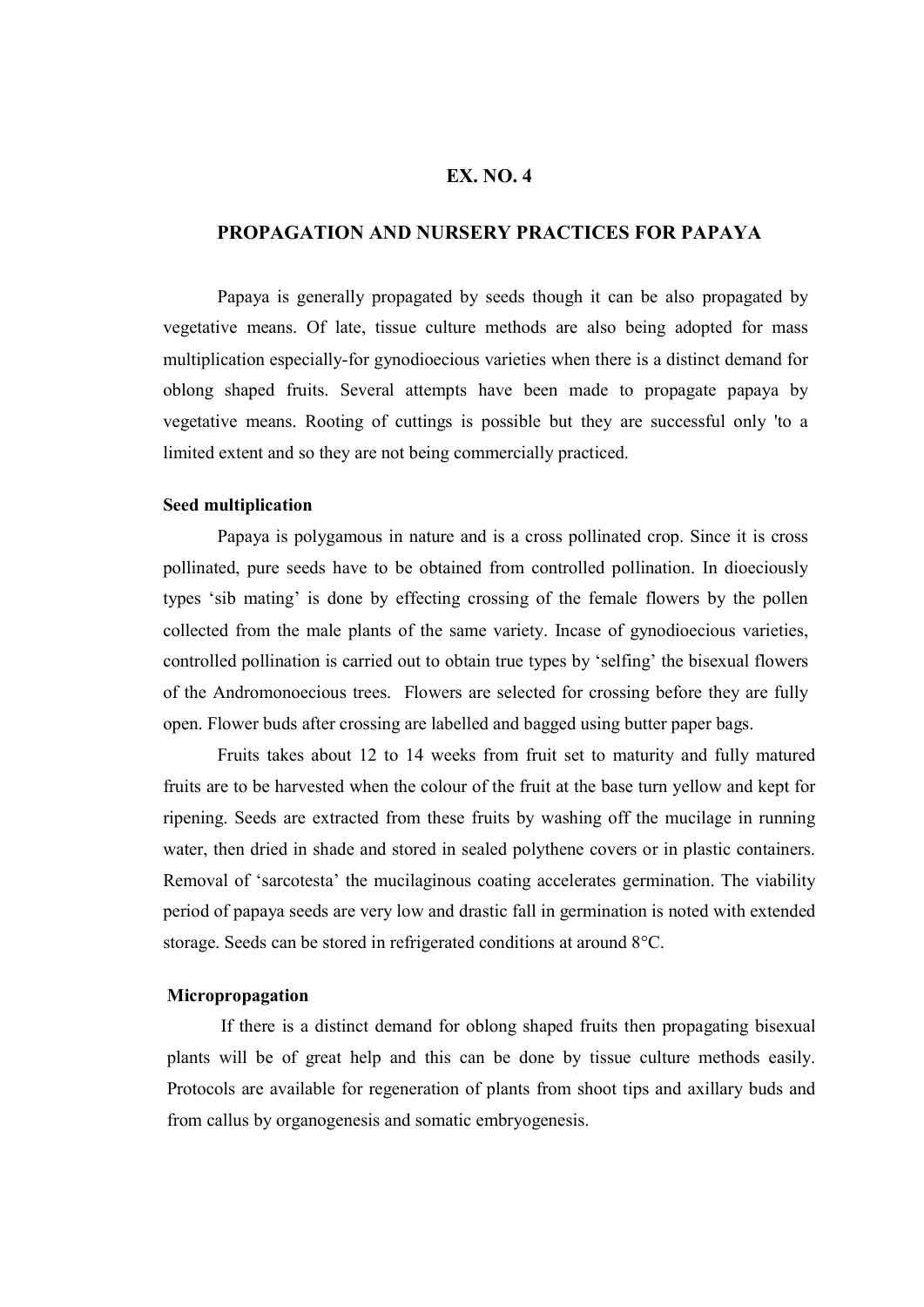### Nursery management

Papaya seeds loose viability quickly if stored under room temperature or dried in open sun. Treating the seeds- with 100ppm GA for 8 hrs enhances germination. Seeds are sown in perforated polythene bags. Polythene bags of 150-guage thickness and 25 x 12 cm size are ideal. These are filled with 2 parts of sand, 1 part of red earth and 1 part of FYM. In dioecious varieties, in each bag 5-6 seeds are sown at a depth of 1 cm, while in gynodioecious varieties 2-3 seeds per bag should be sown. The best time for raising the seedlings is between June to October depending on the monsoon arrival. Seeds germinate in about 10-20 days time depending on the environmental conditions. The seed rate is 500 g/ha. Seedlings that are 45 to 60 days old with the height of 30-45 cm height are preferred for planting. The older seedlings are generally not preferred as their roots get damaged during transplanting. As a prophylactic measure against root rot or wilt / drench the bags with 0.1 % copper oxy chloride  $\omega$  25ml per bag.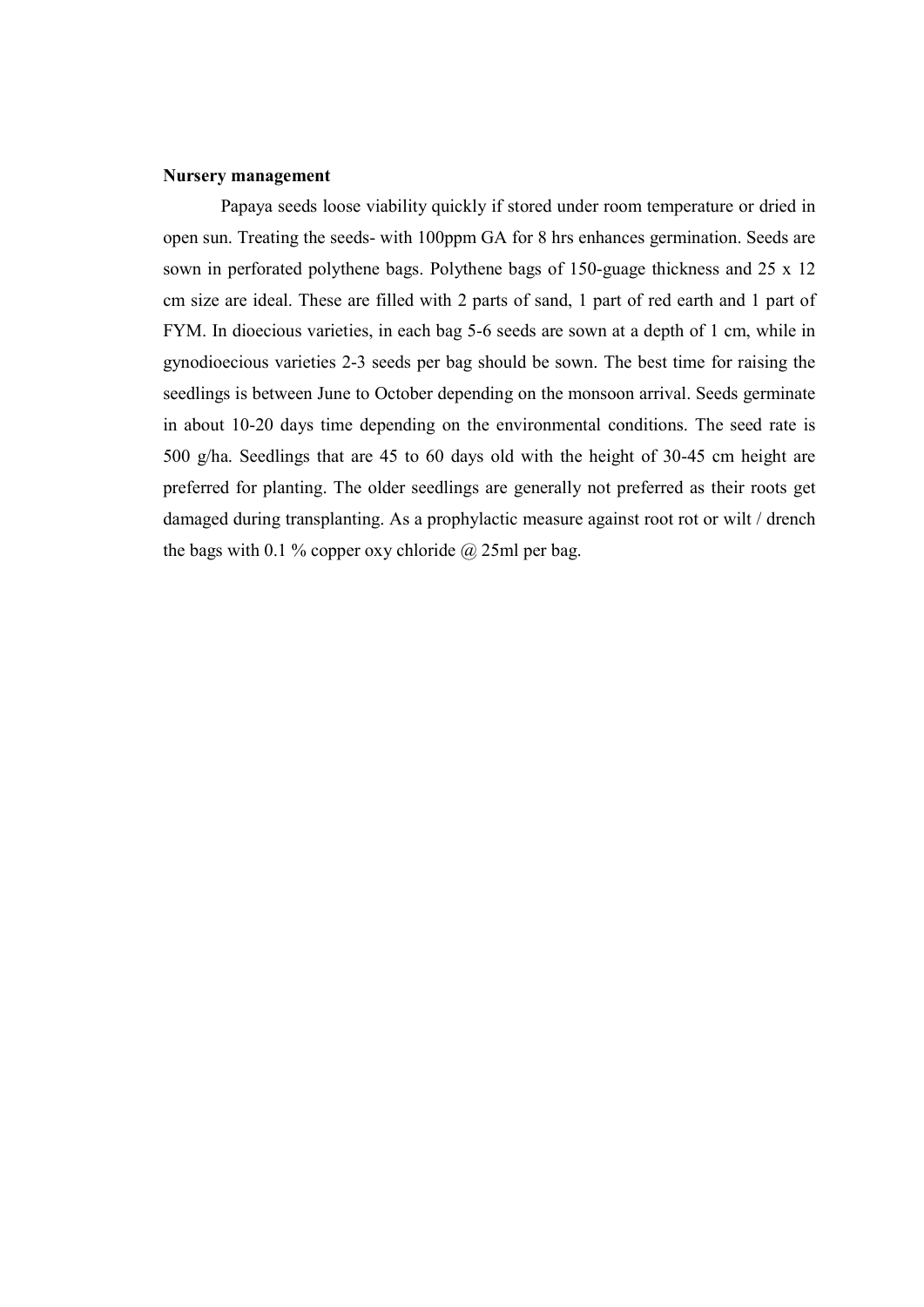### PROPAGATION OF GUAVA, AMLA AND TAMARIND

#### Propagation of Guava

Guava is an important tropical fruit crop rich in pectins. It can be propagated both by seeds and various asexual methods. Though it can be propagated through seeds, only vegetative propagation should be followed for commercial plantings.

## Seed Propagation

Seeding trees derived by germinating the seeds usually show lot of variability in' growth and fruit characters. Seeds are, however, used to generate seedlings for evaluation under breeding programmes. Seeds are extracted from fresh, fully matured and ripened fruits. Seedlings can be raised in nursery or in polyethylene bags. Seed viability declines very quickly after extraction. The seed viability can be increased by treating the seeds with  $1\%$  KNO<sub>3</sub> or GA<sub>3</sub> 1000 ppm for 24 hours. To enhance germination, the seeds can be soaked in water overnight or acid scarified with concentrated  $H_2SO_4$  for 2-3 minutes.

#### Vegetative Propagation

Guava can be propagated through vegetative methods like cuttings, layering, budding or grafting

#### **Cuttings**

 Guava can be successfully propagated by cuttings under mist. Both softwood and semi-hardwood cuttings can be used. Semi-hardwood cuttings with 2 to 4 leaves register around 90 per cent rooting when treated with IBA at 5000 ppm and planted in sand under mist. NAA 500 ppm can also be employed to promote rooting. If softwood cuttings are used, they should be kept in mist with atleast 4 leaves on the cutting and after treating with 1000 ppm NAA

#### Air-layering

 Air-layering is the most popular commercial method of propagation of guava in India and Tamil Nadu. Shoots selected for air-layering should be of pencil thickness and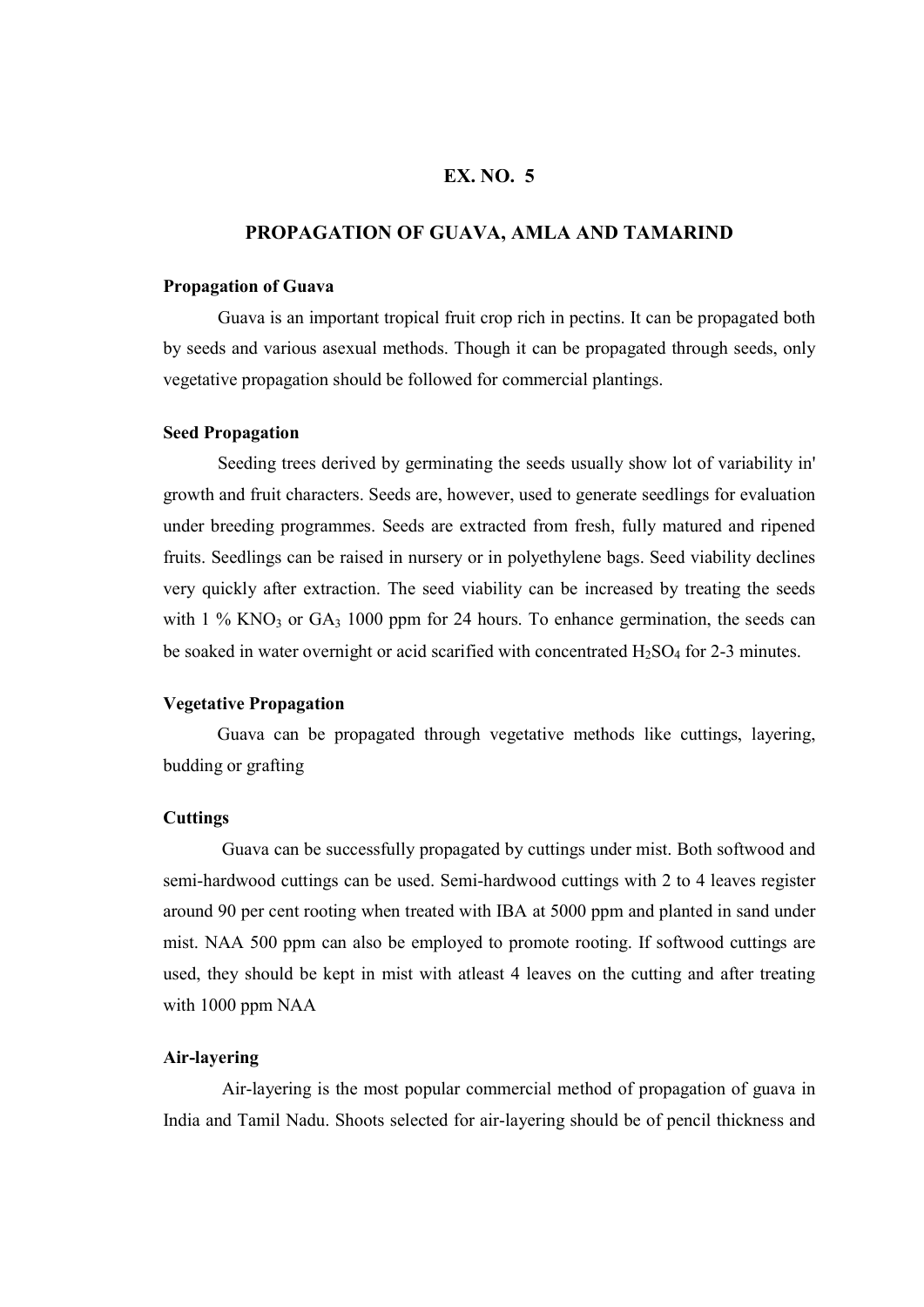from previous year's growth. A ring of bark about 2.5 to 3 cm long should be removed and covered with wet media (soil : leaf mould, 1:1) or with sphagnum moss and wrapped with polyethylene film. Both the ends of polyethylene film should be carefully tied and left for rooting. It takes 30-40 days for rooting by air layers during humid months.

#### Stooling

 The mother plants of 3-5 years age are cut back and allowed to regenerate. The invigorated shoots that arise from the stump should be ringed at the bottom and IBA can be applied with linolin paste on the ringed surface. The shoots can be separated and planted in nursery beds. Etiolating the shoots for 30 days and treatment with IBA at 5000 rpm can be helpful to get higher success (90-100%) of rooting as well as survival of the shoot layers. Stooling is better practiced during spring (or) rainy seasons.

### Grafting and budding

### Root stocks

 Chinese guava (Psidium friedrichisthalianum) is a resistant root stock for wilt disease of guava and nematodes (Meloidogyne incognita). Another species P. pumilum has dwarfing effect and P. cattleianum can be helpful as rootstocks to get higher yield. Potentially dwarf aneuploidy no. 82 root stock of guava had been identified at IARI, New Delhi.

#### Grafting

 It is an another important method of propagation. The method, however, is more laborious than cutting and air layering. The other method of grafting which showed success is veneer grafting. Using one year old root stocks, these graftings are carried out. Young and vigorous scion shoots can be defoliated 7-10 days before grafting and then used as scion sticks.

### Budding

 Forkert, patch, shield and ring budding were reported to be successful is guava. Patch budding on one year old seedling root stock during May-June normally gives 80-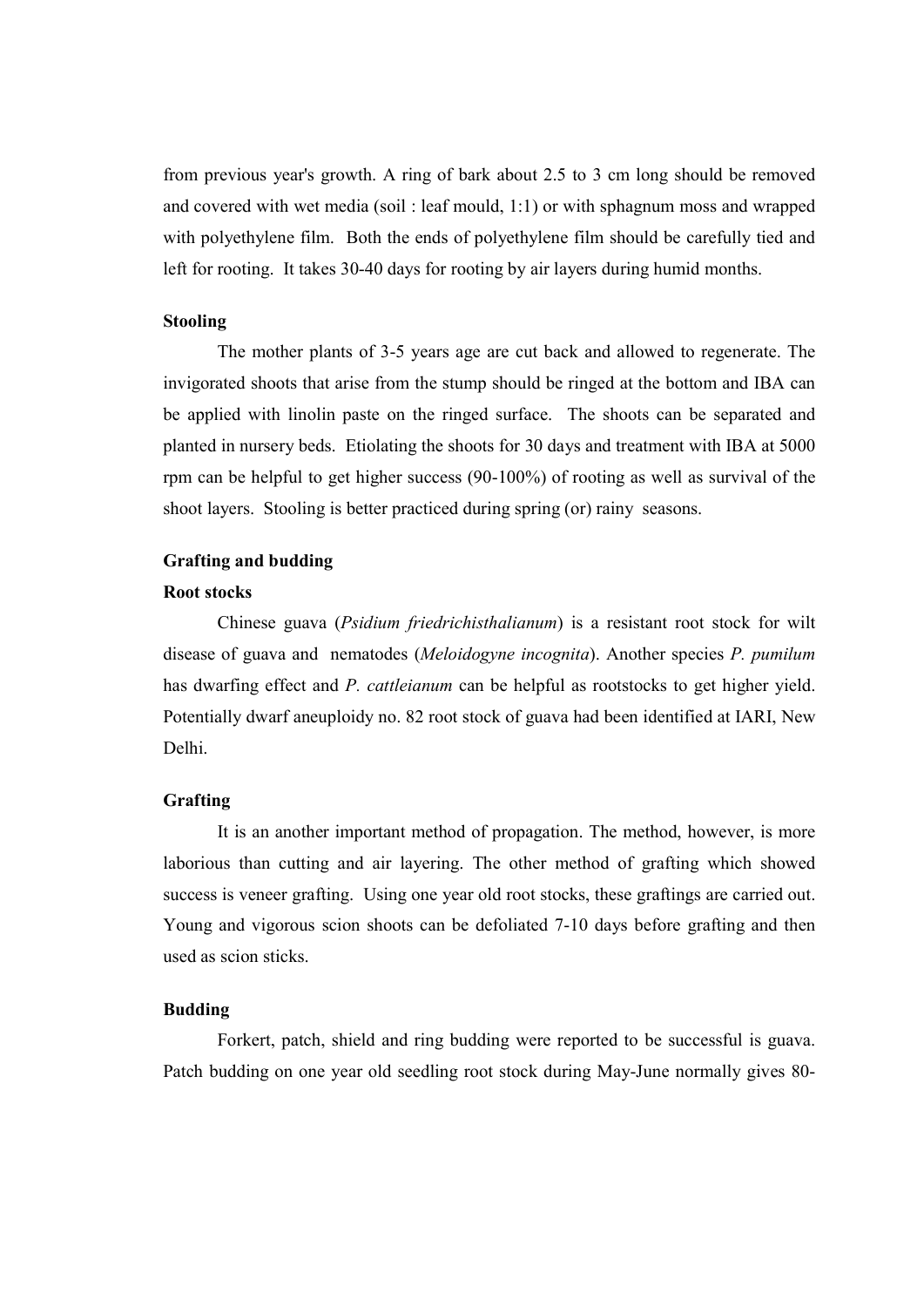85% success. Buds of 2 x 1 cm size collected from leaf axils of one year old scion shoots are used for budding.

## Types of cuttings

## 1. Herbaceous

Pick up the 6 inches of top apical portions put into the soil retaining all the leaves

## 2. Soft wood cuttings

 Remove the apex away and take 9 inches from top pencil thickness should be maintained. Retaining all the leaves in the shoot and lower 1/3 are removed.

### 3. Semi hard wood

Remove 2/3 of the leaves and top two leaves should be retained.

#### 4. Hard wood cutting

 Remove all the leaves. Cuttings with pencil thickness should posses the following characters.

 There should be 3-4 vegetative buds. Upper cut is away from the bud and lower cut is nearer to the bud. All the metabolites come down very slowly, so that rooting is faster in the cutting. So, make the cut near the bud at lower. Semi hard wood cutting is well practiced in Guava.

#### Amla (or) Aonla

 Grown in rainfed, arid and semi arid conditions. Fruits are rich in vitamin C. Good medicinal value used for curing jaundice, dysentery and diarrhoea. It is also used against cough, bronchitis, asthma.

### Cultivated species

- 1. P. emblica
- 2. P. acidus (Star goose berry)
- 3. P. longiflorus

Seeds are little, seeds have to be treated before sowing with  $2000$  ppm of  $GA<sub>3</sub>$  (24) hrs) and  $0.5\%$  KNO<sub>3</sub> (8 hrs). Soak it and seed germination is good. Take H<sub>2</sub>SO<sub>4</sub> for 2-3 minutes. Soaking improves germination, seeds cannot store for a long time, it should be sown immediately after collecting the seed from plant.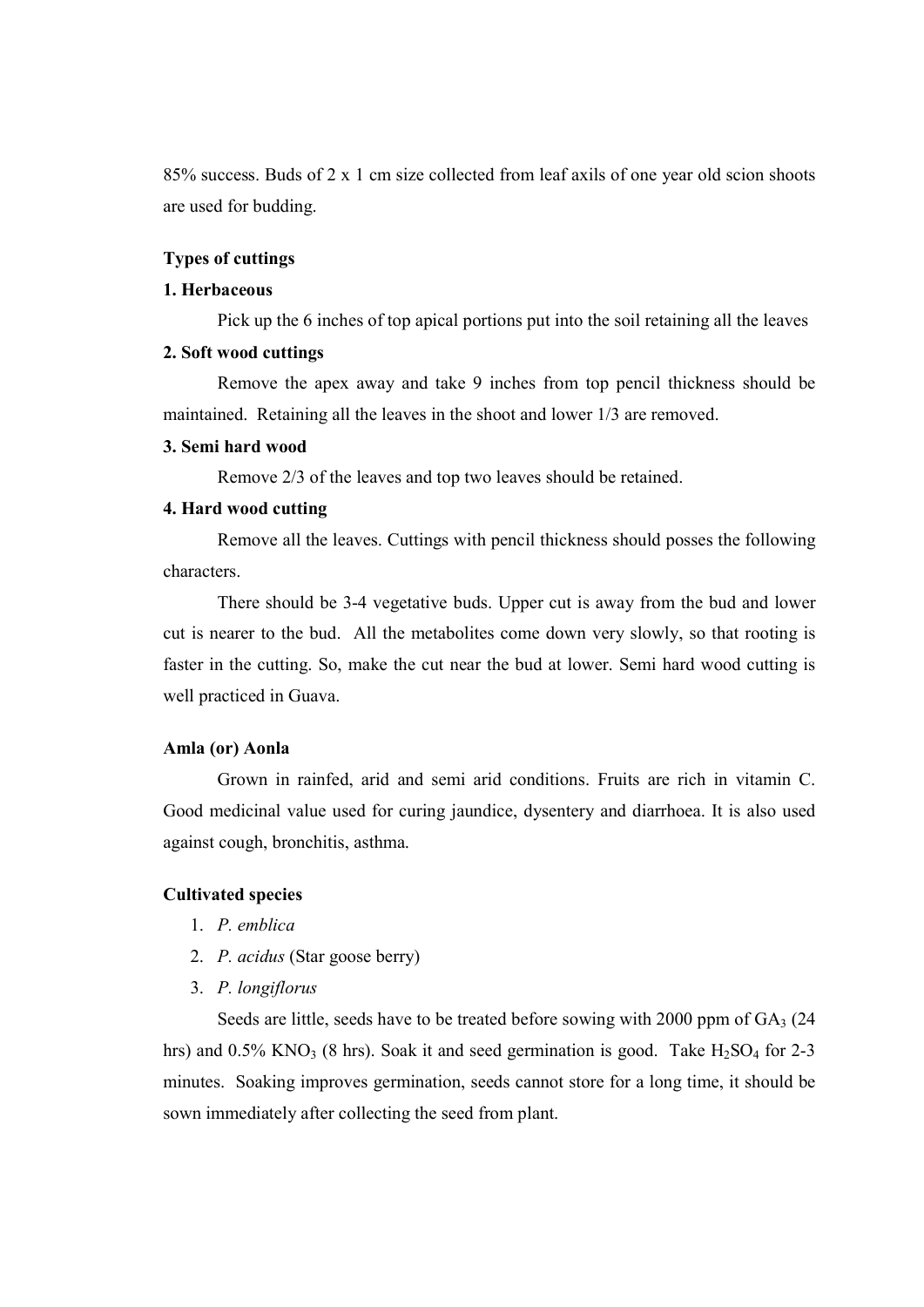Softwood grafting and 'T' budding is practiced.

#### Propagation of Tamarind

 Tamarind is a perennial tree and its fruits are used as a spice in India and elsewhere. There are sweet types of tamarind available and the fruits of these sweet tamarinds are packed and marketed. Tamarinds are usually propagated by seeds in the social forestry schemes. Vegetative propagation is a must to obtain true to type, high yielding, early bearing tamarinds.

Seed propagation: This is done mainly to generate rootstocks for vegetative propagation. One Kilo of seeds will contain around 2500 seeds. Clean seeds can be stored for about an year. The seeds can be soaked overnight or given slight mechanical scarification treatment to enhance their germination. Seeds are sown in well prepared seed beds or in nursery bags. Seedlings can be transferred to bigger bags, if necessary, during their early stages of growth.

Vegetative propagation: Tamarind can be propagated through cuttings, layers, budding or grafting. The success with rooting of cuttings is poor. Because of the shallow root system usually noted with layers and cuttings, tamarind should be better propagated through budding or grafting. It can be propagated by approach grafting, side-veneer grafting or patch budding. In Tamil Nadu, approach grafting is the popular method of propagation. The mother plants can be raised closely and 2-3 year old plant can be cut back to encourage development of more branches. These branches can be then trained down ward to facilitate approach grafting. It takes nearly 3-4 weeks, before union commences and the grafts are separated 8-10 weeks after grafting.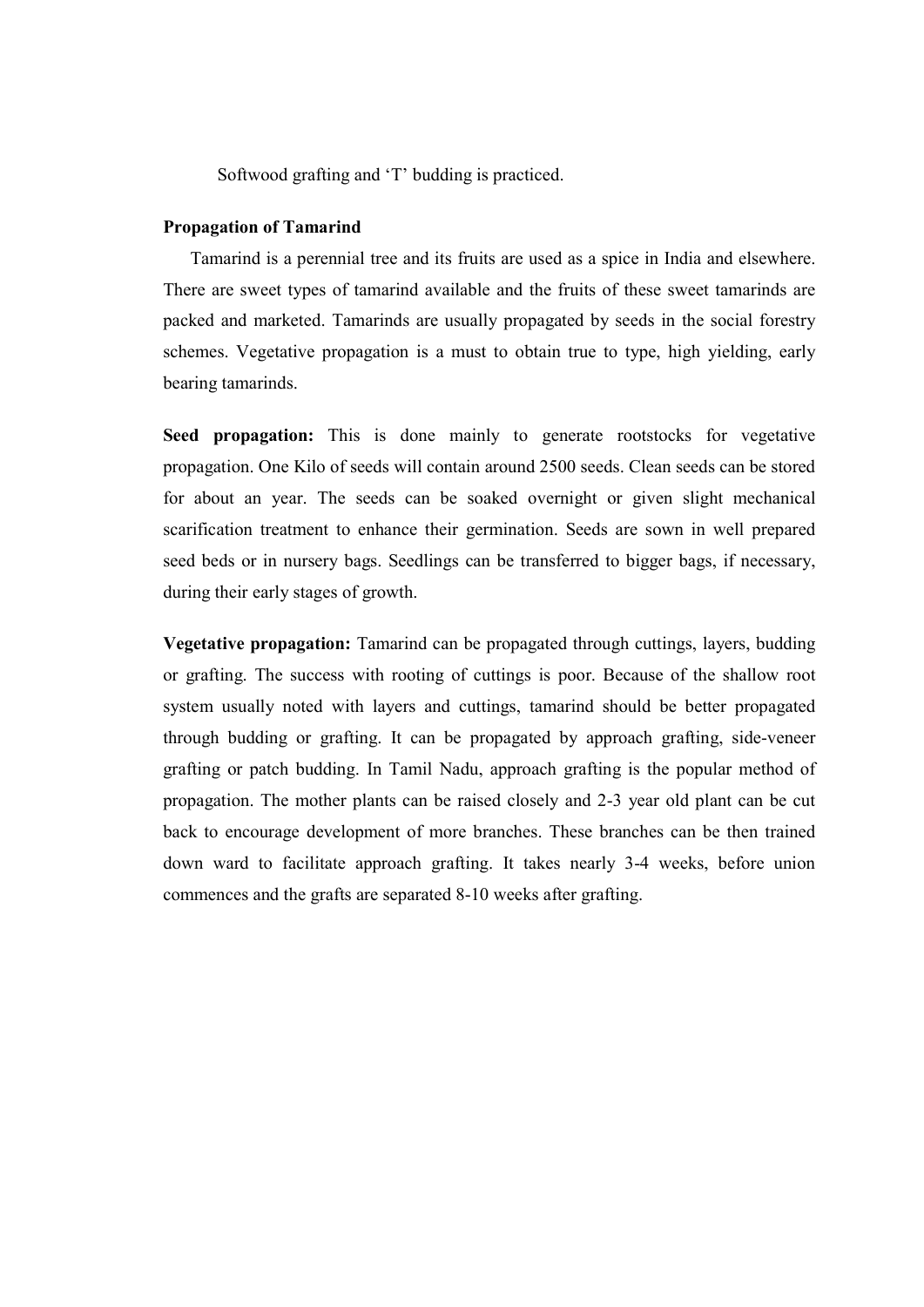# DESCRIPTION AND STUDY OF MANGO AND GRAPE VARIETIES

 There are hundreds of varieties of mango in our country and out of which only a limited number of them are cultivated. The choice of the cultivars varies with regions and market opportunities. The local consumer reference has a. great influence in the expansion of area under a particular variety. Though there are numerous varieties, the important mango varieties are described here.

Alphonso: (Gundu, Khader, Badami, Hafus)- a choice variety; suitable for export market; attractive pink coloured; very tasty; medium sized fruits; excellently flavoured; highly suitable for processing.

Bangalora: (Kallamai, Kilimookku, Totapuri)- a mid-season variety; regular and heavy yielder; large oblong fruits with a prominent sinus and beak; very good keeping quality; pulp is good for processing.

Banganapalli: (Baneshan, Sappattai, Safeda)- another popular South Indian early season variety; regular bearer; moderate yielder; large attractive pale golden yellow fruits; smooth, skinned; obliquely oval fruits; fibreless flesh; good flavoured. .

Dashehari: a mid-season variety; popular in North-India; attractive fruits; good taste; well flavoured elliptical-oblong medium sized fruits; high yielder but a biennial bearer.

Himayuddin : (Imam pasand)- a choice large fruited variety, oblique shouldered; firm fleshed and fibrelessl" lemon yellow coloured; excellently flavoured and tasty; a shy and alternate bearer; good in keeping quality.

Kalepad: (Karu Neelum): -fruits resemble Neelum ; dark green skin when unripe turning to light green after complete ripening; yellow fleshed, sweet and juicy.

Mulgoa: a late season variety; large oblique round fruits with sunken basal cavity; excellent in taste; good in flavour; a shy and biennial bearer.

Neelum: (Kasa Laddu, Kajaladdu) -a late season variety; heavy yielder; highly regular bearer; very popular in South India; medium sized orange-yellow fruits; ovate to round shape; prominent sinus; distinctly beaked

Peter: (Syn: Nadusalai, peter-pasand, Raspuri, Pairi,Grape, Yerra Goa)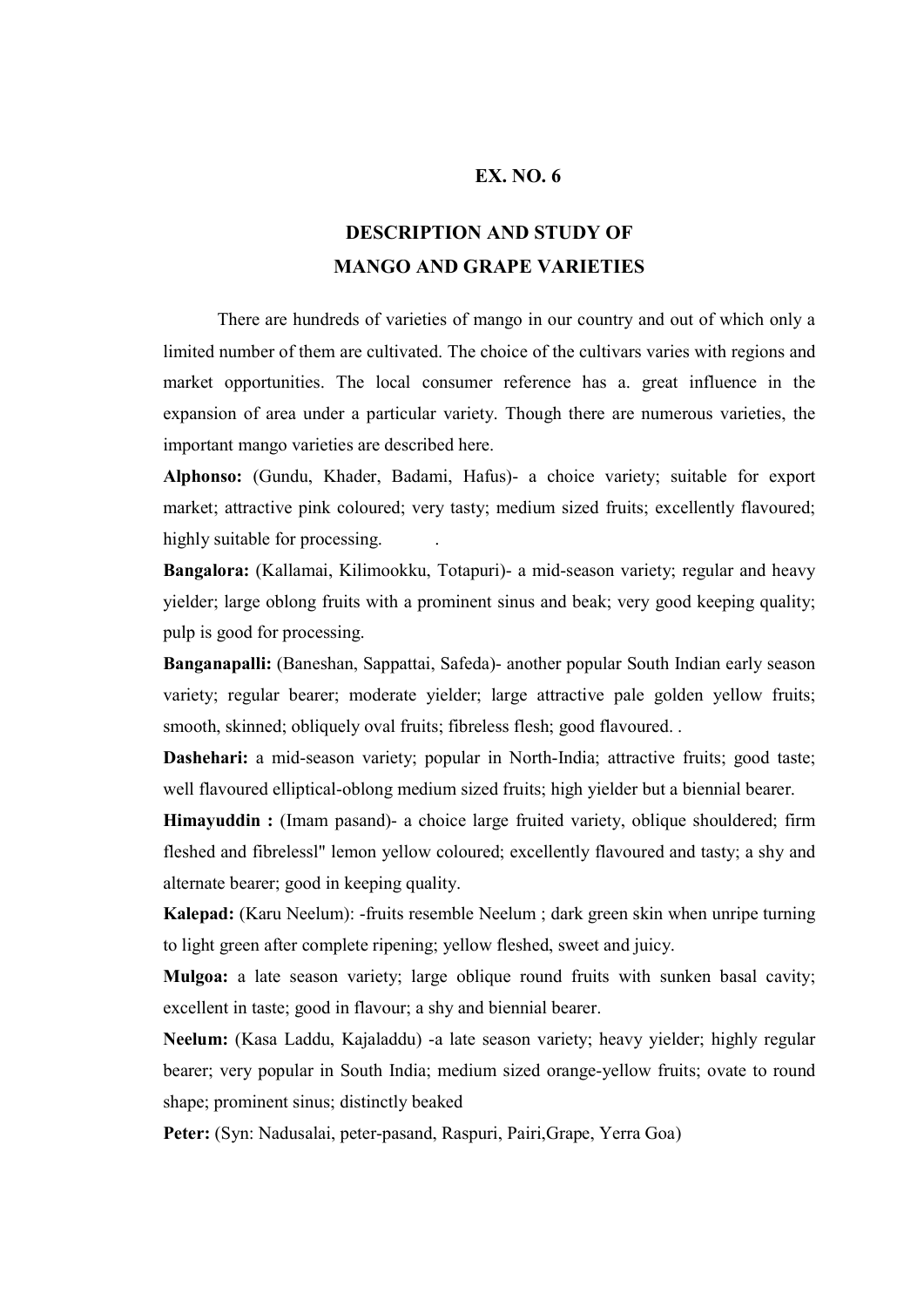- popular in Western India.; medium ovate fruits; prominently red blushed; shoulder equal and levelled; broadly mammiform beak; slightly to obliquely flattened base; round apex, leathery skin with a pleasant aroma; fibreless golden yellow to orange yellow flesh; heavy yielder but an alternate bearer.

Rumani: medium round fruits; yellow skinned with a red blush on shoulder thin skinned with a. characteristic camphor odour; good in keeping quality; a heavy yielder; moderate in fruit quality .

Swarnarekha: (Chinna Swarnarekha, Sindhuri, Sendhuram, Sundari)

-an ideal table purpose early season variety; biennial bearer; sweet taste; possess attractive pinkish red blush; medium sized ovate-oblong fruits; moderate yielder. .

### Selections and Hybrids

Ratna: a cross of Neelum x Ratnagiri Alphonso; tasty fruits with good flavour. Sindhu: a back-cross progeny of Ratna having paper thin seeds

### TNAU Varieties

PKM-1: a mid-season variety; a hybrid between Chinna Swarnarekha x Neelum; regular and cluster bearer; medium fruits are long, narrow with prominent beak; suitable for long distance transport

PKM-2: a mid season hybrid between Neelum and Mulgoa ; large fruits with vertical stalk insertion; long ovate, slightly oblique flattened base, very sweet taste, good quality, firm fleshed, light orange with scanty fibre pleasantly flavoured, abundantly juicy; good keeping quality.

Paiyur 1: a selection from Neelum; dwarf; suitable for high density planting; medium sized fruits

### IARI Varieties

Mallika: a cross of Neelum x Dashehari; medium sized fruits, good keeping quality; a mid-season variety and a regular bearer.

Amrapali: a cross between Dashehari x Neelum; dwarf, regular bearer; a late bearing variety.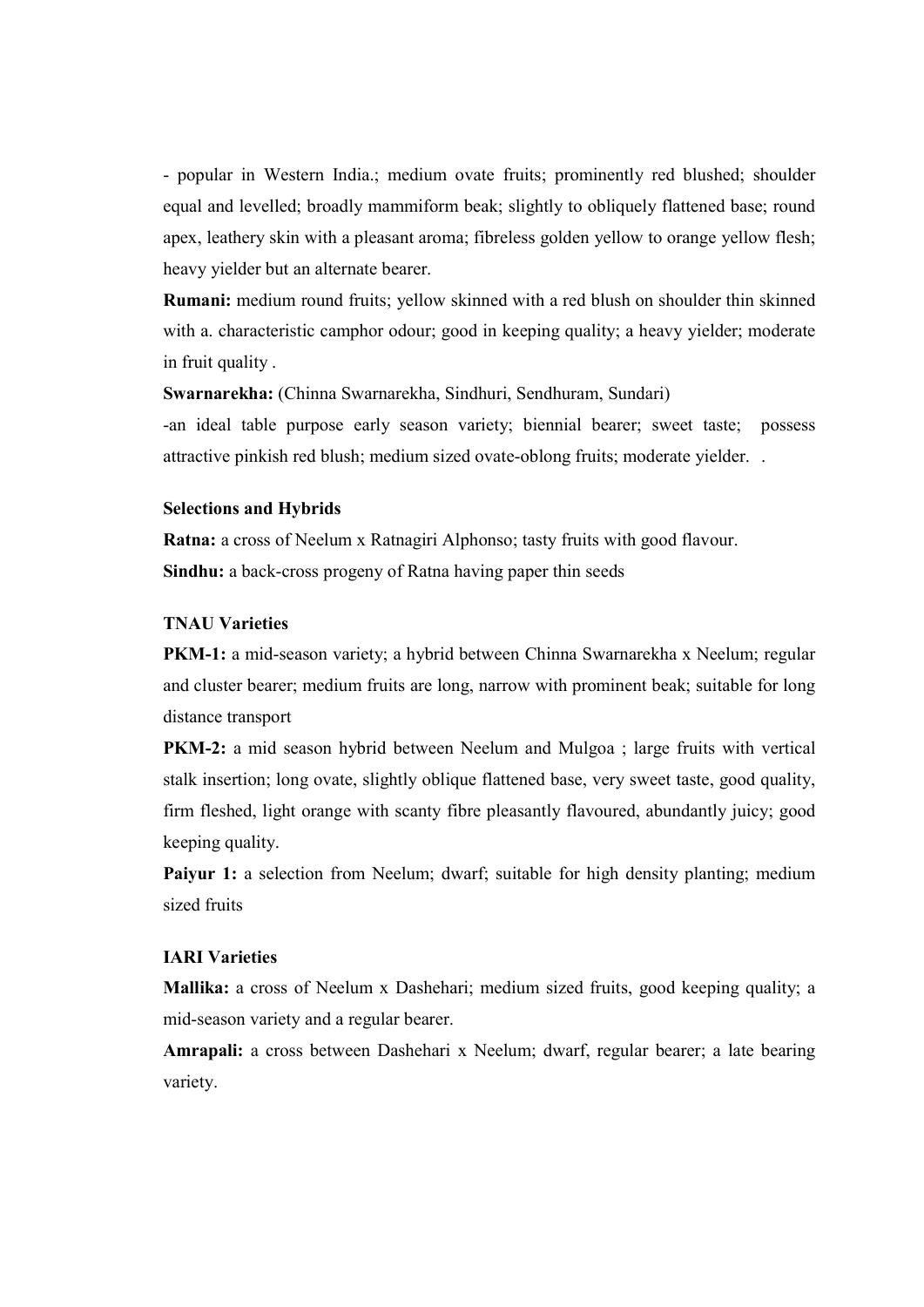Manjira: a cross between Rumani and Neelum; semi-vigorous; regular bearer; medium sized fruits with light yellow skin; firm, sweet and fibreless flesh.

### IIHR Varieties

Arka Aruna (IIHR-10) : a progeny of the cross Banganapalli x Alphonso; regular bearer; dwarf statured; suitable for high density planting (1400 plants/ha); large sized fruits; attractive reddish tinged skin; creamy fibreless pulp; sweet with 20-22°brix TSS; 'fruits are free from spongy tissue.

Arka Puneet (IIHR-l3): a regular and prolific bearing hybrid of Alphonso x Banganapalli; medium sized fruits; attractive reddish tinged skin; fibreless pulp; TSS20- 22°brix; good in keeping quality and free from spongy tissue.

Arka Anmol : a semi-vigorous variety developed by crossing Alphonso and Janardhan Pasand; a regular bearer free from spongy tissue; uniform yellow fruits with good keeping quality; suitable for export.

Arka Neelkiran: obtained by crossing Alphonso x Neelum; suitable for high density planting; regular bearer; medium fruits with red blush; deep yellow pulp free of fibre and spongy tissue; good in keeping quality.

### STUDY OF GRAPE VARIETIES

Grapes are cultivated under varying climatic conditions in India. In Punjab, Uttar Pradesh and Himachal Pradesh, it grows and fruits once a year in summer, and rests during winter. In southern India, where it is cultivation mainly in Maharashtra, Hyderabad-Deccan, parts of Karnataka and Tamil Nadu, the vine grows throughout the year and bears two crops, the first in April and the second in August-September.

VARIETIES Varieties suitable for different regions of the country are:

1. Northern plains: 'Black Prince', 'Bedana', 'Foster's seedling', 'Kandhari Dakh' and 'Muscat of Alexandria' , 'Perlette'.

2. Dry and temperate regions: 'Thomson Seedless', 'Sultana' and 'Kishmish White'.

3. Southern plains: 'Bangalore Blue', 'Pachadraksha' and 'Anab-e-Shahi',

'Gulabi', 'Black Champa', 'Thompson Seedless'.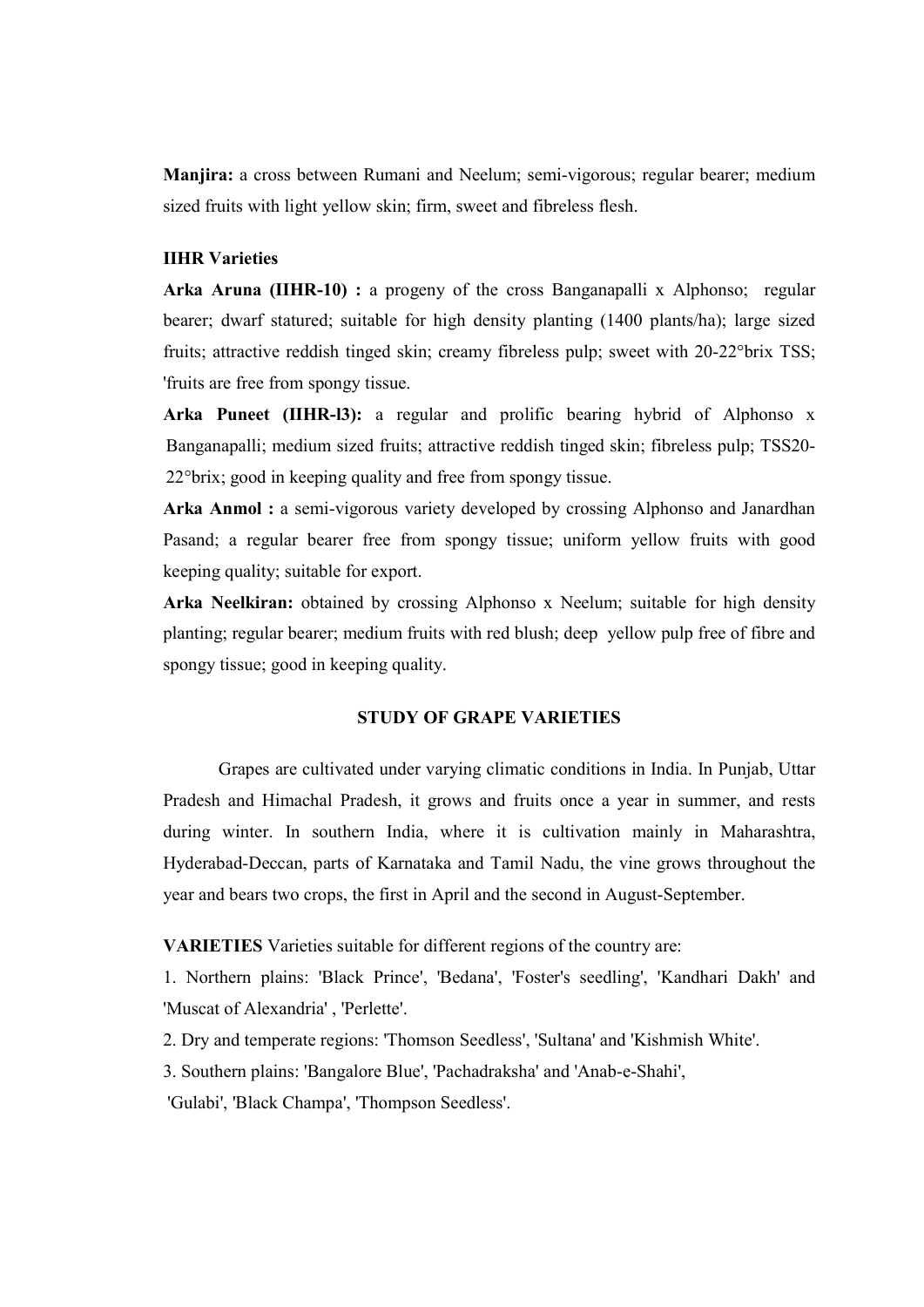4. Western plains: 'Cheema Sahebi', 'Anab-e-Shahi', 'Thompson Seedless'.

Classification: The edible commercial grape varieties have been classified on the basis of fruit quality and usage into five groups viz., Canning, juice, raisin, dessert and wine varieties.

Canning varieties should preferably be without seeds, smooth skinned and tasty. Some examples are Perlette, Thompson seedless, Black Champa etc.

Juice varieties should have thin skin, high juice content and high pulp to peel ratio. The fruits should not have seeds and should have good flavour. Varieties like Champion, Anab-e shahi, Bangalore Blue, Concord, produce juicy fruits.

Table Grapes (Dessert Grapes) should have attractive appearance, good eating quality with pleasant aroma, taste and preferably seedlessness. The principal table varieties grown are Perlette, Thompson Seedless, Pusa Seedless, Anab- e- Shahi, Delight, Beauty seedless, Bangalore Blue and Cheema Shahibi.

Raisin Grapes are those that can be dried to produce dehydrated grapes. Generally the varieties should have high TSS (around 22%). Three varieties viz., Thompson seedless, Muscat of Alexandria and Black Corinth are processed in large scale internationally to produce raisins.

Wine Grapes will generally have high sugar and moderate to low acidity. These varieties should produce satisfactory flavour in the wine. Early Muscat, Arka Soma, Rubi Red and Beauty seedless are suitable for wine making.

Varietal Descriptions: Descriptions of some of the important grape varieties are given below.

#### Seeded varieties

Anab-e-shahi : one of the most important among Indian grape varieties; yields around 75-90 tonnes/ha per year; produces attractive large bunches with pale green oval berries; keeping quality is excellent; TSS -  $12\text{-}16^{\circ}$ brix; acidity -0.4 to 0.5 %; a late maturing variety.

Bangalore Blue: (Bangalore Purple): an important variety around Bangalore; used in brewery industry and for making juice; medium vigorous vines; medium yielder; compact bunches; small to medium berries; spherical shaped; thick skinned, dark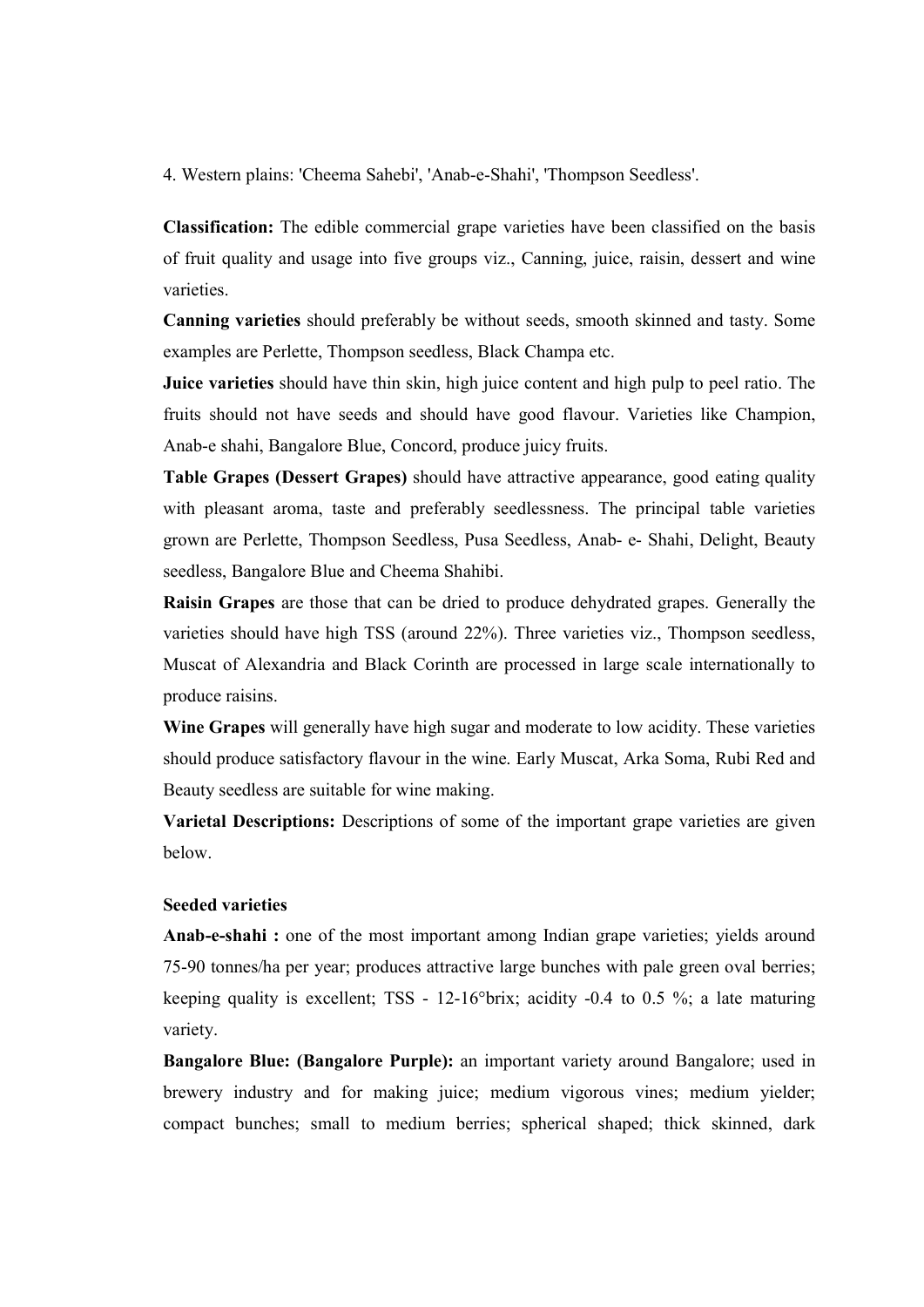blackish purple in colour with uniform ripening. TSS -16-18°brix; acidity 0.8 to 0.9%; has good keeping quality; highly resistant to anthracnose and powdery mildew; suited for kniffin and bower systems of training.

Cheema Sahebi : A seedling selection from open pollinated progengies of Pandhari Sahebi from Agricultural College, Pune by Dr. G.S. Cheema.; vigorous with heavy yielder; medium sized, oval berries with pale colour; has weak pedicel attachment

Paccha Draksha : (Bhokri): Grown in Maharashtra and Tamil Nadu; vigorous vines, heavy yielder, medium to large bunches, compact, berries green, medium size, round to slight oval in shape, seeded, soft pulped, TSS 17-18° brix, high acidity, poor keeping quality.

Black Champa: vigorous vines, moderate yielder, high quality purple coloured berries; highly suitable for table, juice and wine making; bunches are small, compact with small to medium sized berries.

Champion: highly flavoured juicy variety with a TSS 21° brix and suitable for juice industry. It has small bunches with medium sized berries.

Early Muscat: medium vigorous variety; perform well on kniffin system of training; good muscat flavoured, loose bunches with yellowish green berries which turn golden yellow when over ripe.

Gulabi : (Panneer Drakshai, Karachi or Black Princel Muscat) most important cultivar for Coimbatore conditions; very weak vines, have high tolerance to powdery mildew and anthracnose; medium bunches (175 g), bold berries and good eating quality with characteristic muscat flavour; uneven ripening is a problem.

Arka Kanchan: A cross between 'Anab-e-shahi' and 'Queen of Vineyards', evolved at IIHR, Bangalore; very vigorous vines; well filled medium to large bunches of around 700 g; large sized, golden yellow and ellipsoidal to ovoid berries; pleasant muscat flavoured with a TSS of 19-22°brix.

Dilkush : a bud sport of Anab-e-shahi producing golden yellow elongated berries in attractive bunches.

Arka Shyam: a cross of Bangalore Blue x Black Champa, evolved at IIHR. Moderately vigorous, well filled to compact medium bunches (350 g), medium large berries, black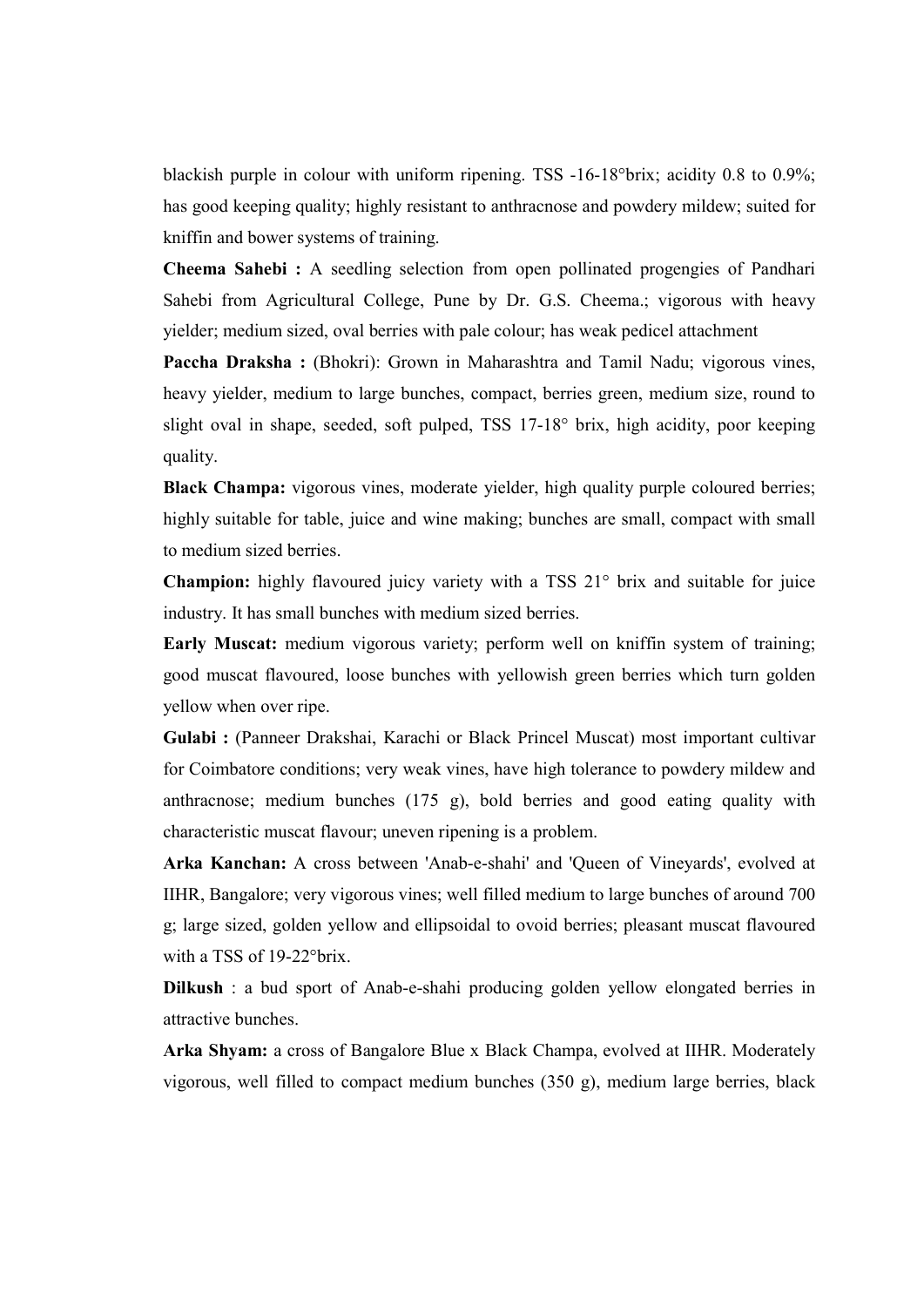coloured spherical with mild foxy flavour, TSS 22-25°brix and yield potential is very good.

Arka Hans: a cross between Anab-e-shahi and Bangalore Blue; evolved at IIHR. Vigorous vines produce well filled medium bunches weighing 330 g; Medium large size berries; yellowish green in colour with pleasant foxy flavour; TSS ranges from 18 to 21<sup>°</sup> brix.

### SEEDLESS VARIETIES

Thompson Seedless: ('Sultanina' or 'Oval Kishmish'); an introduction from the University of California, USA; commercially cultivated in Tamil Nadu and Maharashtra; large bunches; ellipsoidal, golden coloured berries; TSS is 22-23° brix; suitable for bower and trellis systems of training. The berries are also used for raisin making.

Pusa Seedless: a selection from Thompson seedless developed at IARl, New Delhi; vigorous vines with moderate yields; similar to Thompson seedless in many characters; for table purpose and raisin making.

Perlette: a hybrid between Scolokertekhiralynoje 26 x Sultanina Marble; medium bunches; has scattered shot berries; medium sized spherical and whitish green. Berries with good keeping quality.

Delight: a sister seedling of 'Perlette'; early ripening variety with good muscat flavour; yields conical compact and medium size bunches with attractive small round green berries; a good table variety with good shipping quality.

Beauty Seedless: medium vigorous in growth; long compact bunches; large sized with spherical bluish black coloured berries; susceptible to pre-harvest berry drop; suitable for head system of training.

Arka Vathi: a hybrid between 'Black champa' and 'Thompson seedless' , evolved at IIHR, Bangalore; vigorous vines; medium sized, well filled and long conical shaped bunches; medium sized berries; spherical yellowish green with thin skin; 22-25°brix TSS and having good yield potential.

Sarath Seedless: a selection from Beauty Seedless

#### Kish Mish :

Kishmish Beli : small sized, elongated and golden yellow berries.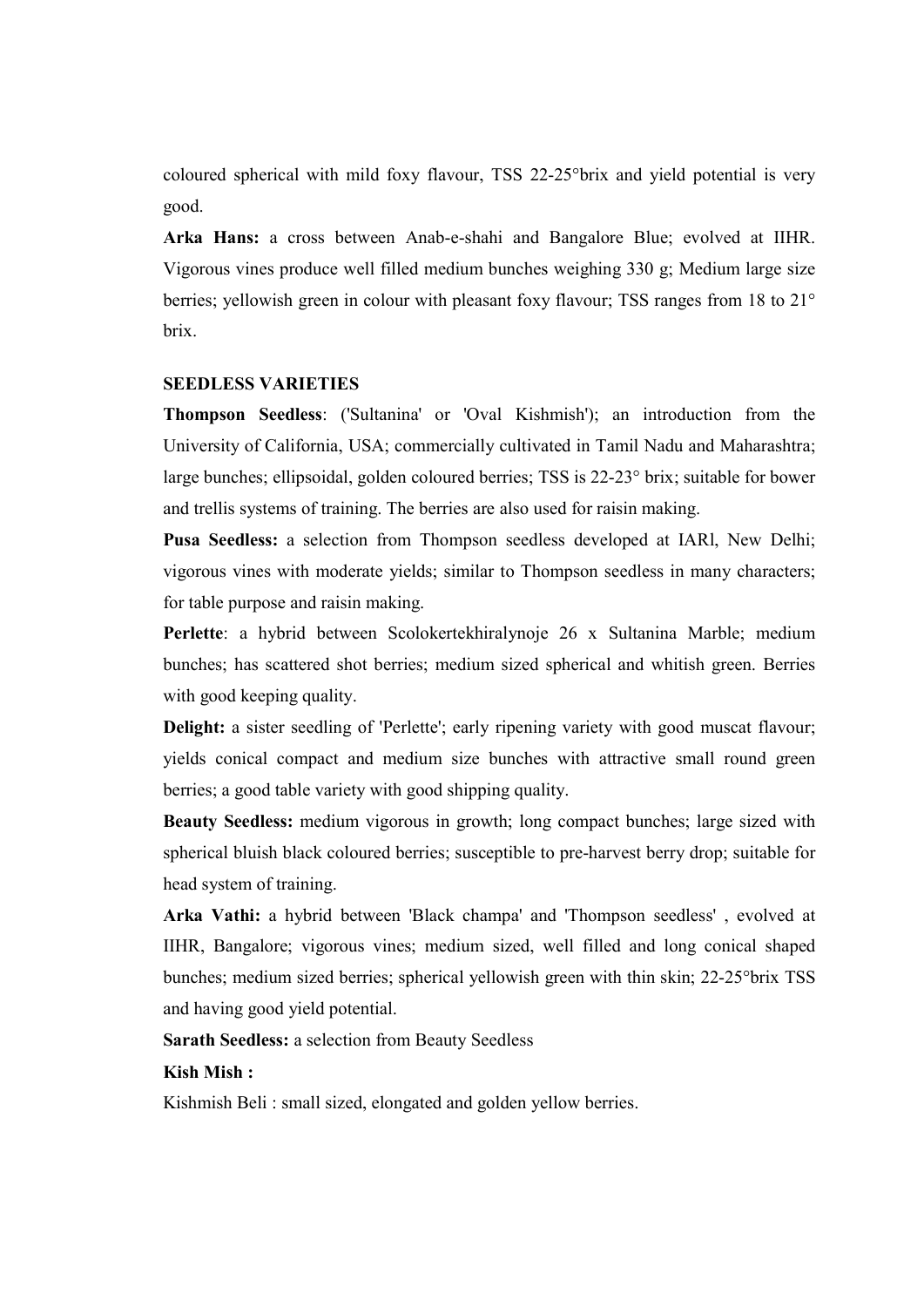Kishmish Charni: .brick red, spherical to slightly elongated, medium sized berries. Sonaka Seedless: a bud sport of Thompson seedless.

Tas-a-Ganesh : another bud sport of Thompson seedless.

### Some of the new introductions from IIHR, Bangalore are as follows

Arka Neelamani - for table purpose; a cross between Black Champa and Thompson Seedless; black seedless high quality berries; vines are vigorous; highly productive with an yield potential of 28 t/ha; average bunch weight is 360 g; berries are black, seedless, weigh about 3.2 g and crisp with a T.S.S. of 20 to 22° Brix; very good for table purpose; tolerant to anthracnose.

Arka Shweta - for export market; a cross between Anab-e-Shahi and Thompson Seedless; moderately vigorous; very high yield potential (35 tons/ha); medium sized bunches (260 g); greenish yellow coloured, obovoid seedless berries.

Arka Chitra - for table purpose; a cross between Angur Kalan and Anab-e-Shahi; moderately vigorous vines; 38 tons/ha; well filled bunches very attractive, gold yellow berries with pink blush; TSS varies from 20 to 21° brix ; good for table purpose.

Arka Krishna - for juice making; a cross between Black Champa and Thompson Seedless; vigorous vines; yield potential of 33 tons/ha; well filled to compact bunches round to ovoid, dark coloured berries with a TSS of 20-22° brix. Possible to take two crops in a year and very good hybrid for juice making.

Arka Soma - for wine making; a cross between Anab-e-Shahi and Queen of the Vineyards; vigorous vines and have high yield potential (40 tons/ha); bunches weigh around 400 g ; greenish yellow coloured, round to ovoid berries that makes very high quality white dessert wine.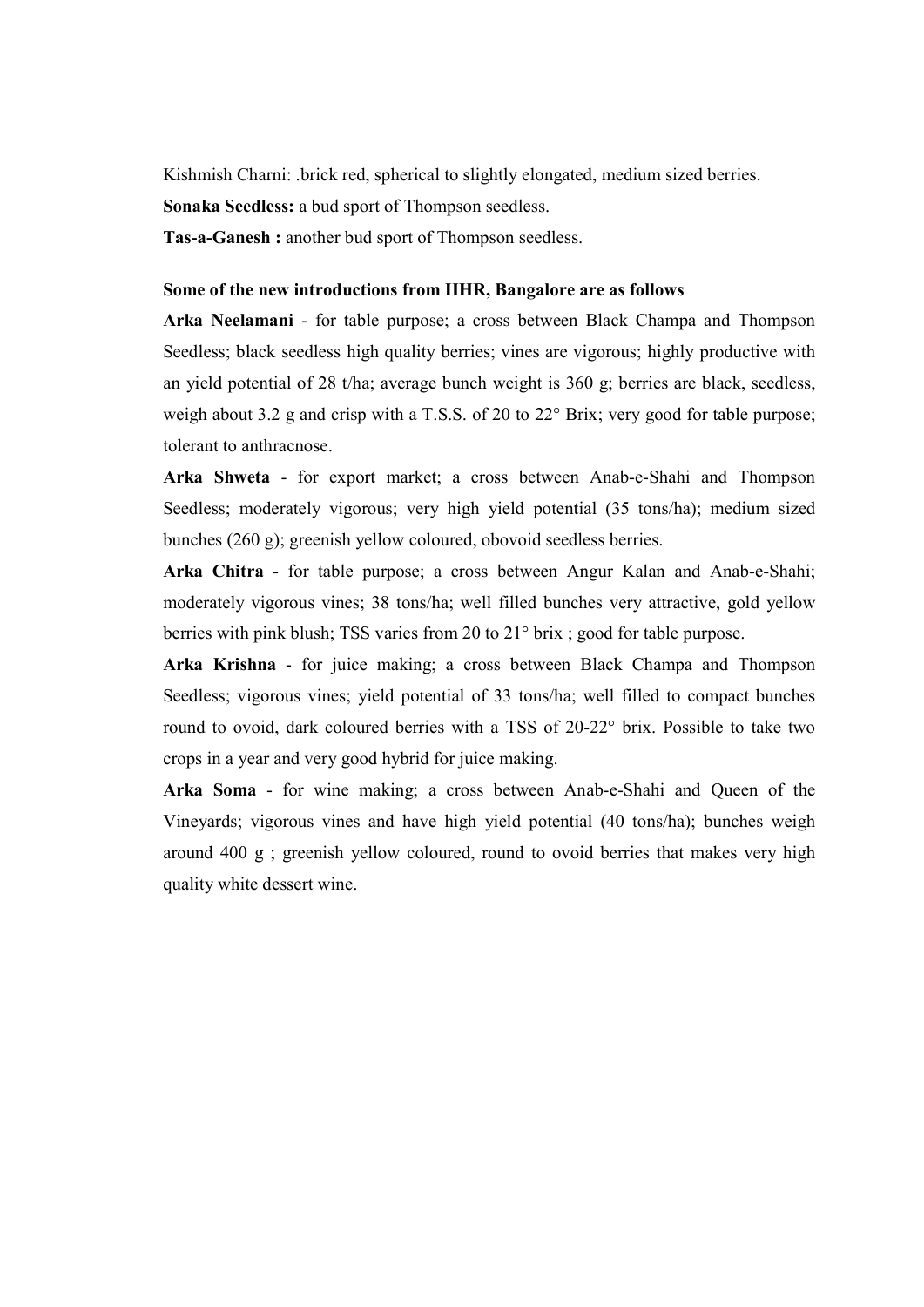### DESCRIPTION AND STUDY OF BANANA VARIETIES

 Bananas belong to the family 'Musaceae'. Edible bananas of present day were derived from the natural hybridisation of two ancestral species *Musa acuminata* and Musa balbisiana and further human selection over centuries. These two species are diploids and they are genomically represented as AA and BB respectively. Depending on the ploidy levels, the genomic constitution may be AA, AB, AAA, AAB, ABB ,AAAA or ABBB.

 To an ordinary consumer, banana represents a simple name for the yellow fruits so abundantly marketed for raw consumption, and 'plantain', the more angular fruits intended for cooking but also edible raw when fully ripe. However, the distinction is not that clear and the terms may be reversed. Ordinarily, the present day cultivars set fruits by 'parthenocarpy' though occasionally, some cultivars can produce seeds by natural or hand pollination. While as many as 600 or more cultivars are known (many carry synonyms), only about 15 cultivars are widely cultivated in India.

#### Description of important banana cultivars

Matti : (AA) A popular variety grown in southern districts of Tamil Nadu mainly around Nagercoil district. Fruits are very small but are very good in taste.

Dwarf Cavendish: (AAA): It is also clled as 'Basrai Dwarf, 'Kullan', 'Vamanakeli', 'Pachavazhai' 'Mauritius', 'Moris', etc

This variety is popular in Maharashtra. The pseudostem is dwarf and the fingers are long, curved, thick peeled with soft and sweet flesh. The bunch weighs about 16 kg with seven hands each having about 13 fruits. The duration of this variety is 10-12 months.

Robusta (AAA): It is also called as 'Bombay green', 'Harichal' and 'Pedda Pacha Arati'. It is a semi-tall sport of 'Dwarf cavendish'. The fruits retain the full green colour of the rind even when ripe. Fruits are sweeter and more delicious in taste and keeping quality than 'Dwarf cavendish'. The bunch weighs around 25 kg. Most of the export market in USA and UK is catered by this variety.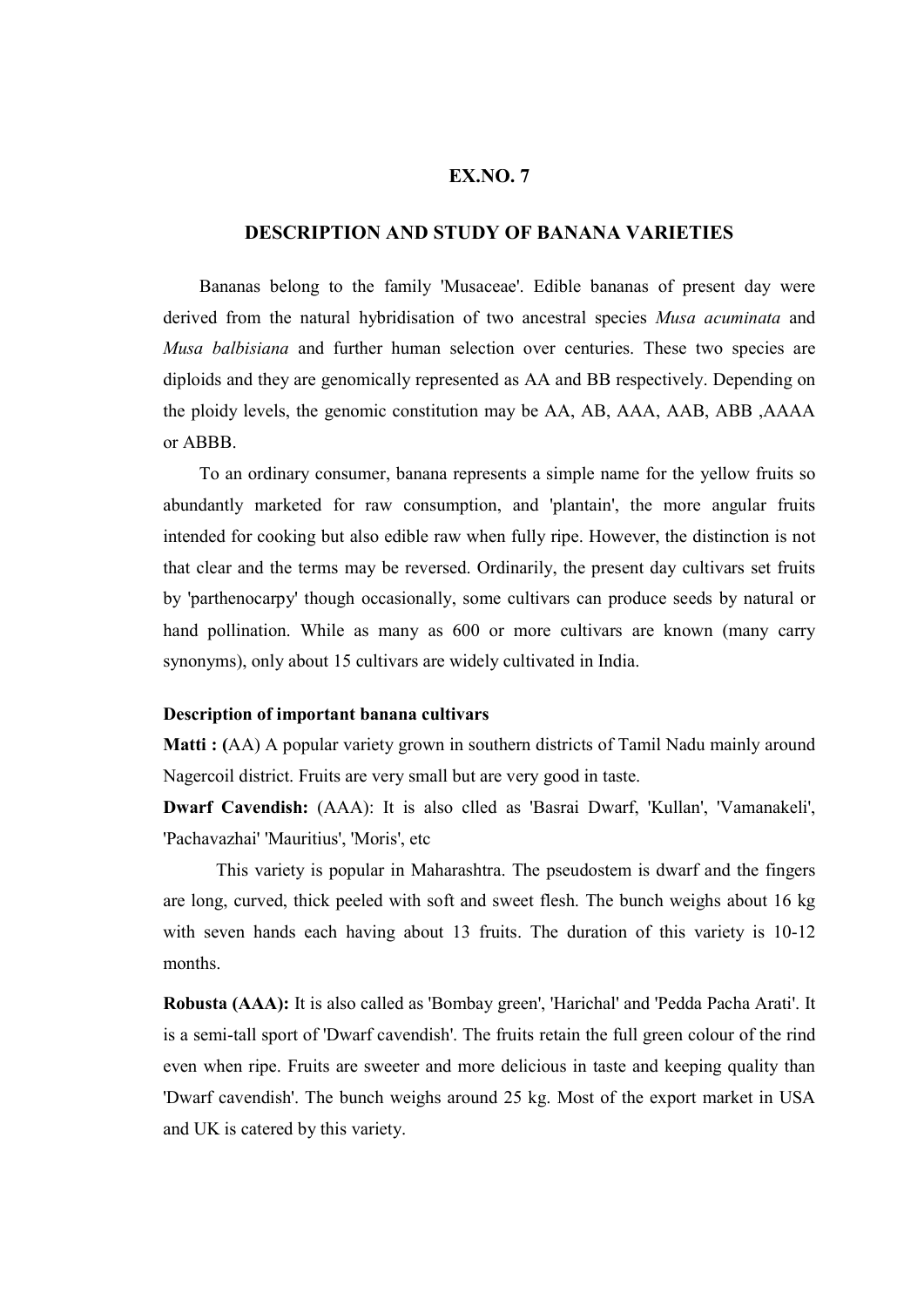There are other Cavendish clones such as Grand Naine , Williams and Giant Cavendish and are popular in .other banana producing regions of the world.

#### Red Banana (AAA):

It is also known as 'Lalkela', 'Chenkadali', 'Sevvazhai', and'Rathambala'. The colour of the pseudostem, petiole, midrib and fruit rind is purplish red. Fruits are .of good size, slightly curved with a blunt apex. The bunch weighs around 20 - 25 kg with 80 fruits. The variety takes about 16- 18 months from planting to harvest.

Poovan (AAB): It is also known as Champa, Karpura Chakkarakeli, Palayankodan, Mysore etc.

 This is an important commercial variety of Tamil Nadu, Andhra Pradesh and West Bengal. It grows tall and vigorously and suitable for ratooning system. The fruits are small to medium sized, yellow skinned, firm flesh with a sub-acid taste. Individual finger has a prominent nipple. The duration ranges from 11 to 14 months. Bunches weigh around 13-16 kg approximately with 8 - 12 hands and 11 - 18 fingers per hand

Mottapoovan (AAB): A natural mutant (sport) of Poovan and differs from it by the absence of apex or prominent nipple. The taste and flavour are similar to Poovan.

Rasthali ( AAB): It is known also as 'Mutheli', 'Malbhog', 'Martaman', 'Amruthapani', 'Rasa Bale Poovan' and 'Silk.

 The cultivar is moderately vigorous and can be easily identified by the yellowish green stem with brownish blotches, reddish margin of the petiole and leaf sheath and a few persistent male flowers after the female flower phase. The bunches weigh around 12 kg with 60 to 80 fruits in five to seven hands. The pulp is mealy, cream coloured, sweet and excellently flavoured. The peel is thin and 'ripe fruits have poor pedicel attachment but often with hard lumps. Duration of the cultivar is 15 to 16 months. It is highly susceptible to 'Panama wilt' disease and leaf spot.

Ayirankachi Rasthali (AAB): It is a natural mutant of Rasthali and lacks the male phase and so, the entire bunch is filled with fruits

Hill Banana (AAB): A pome type of banana is popular in Tamil Nadu and known as 'Virupakshi', 'Malavazhai', 'Vellavazahai' and 'Sirumalai'. The fruits have good flavour and keeping quality. The variety is cultivated as a perennial crop in mid-elevations of the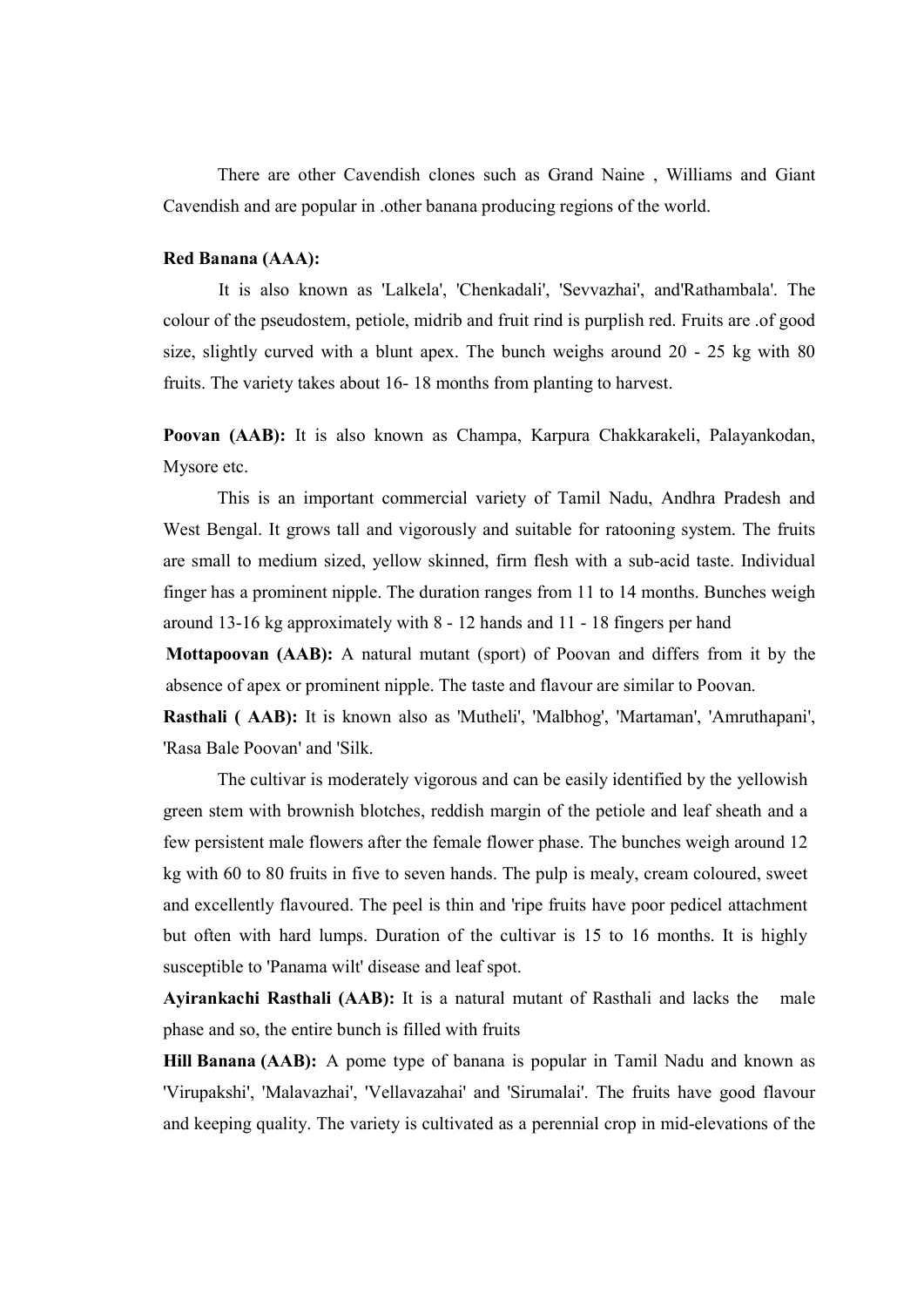Palani hills under rainfed conditions. The average bunch weight is about 12 kg with about 60-80 fruits per bunch. Duration of this variety is about 14 months. If cultivated in plains, hill bananas will loose their fruit quality and becomes acidic.

### Co-1 banana

It is a hybrid cultivar developed at the HC & RI, Tamil Nadu Agricultural University, Coimbatore. The fruits have similar flavour and taste as that of hill banana but can be grown in plains.

Ladan x Musa balbisiana  $(AAB) \downarrow (BB)$  Clone Sawai F1(AB) x Kadali(AA)  $\downarrow$ CO 1. (AAB)

 The plants are medium tall (2.7 M). The bunch weighs on an average 10.5 kg having 7 hands with a total number of 80-85 fruits. Each fruit weighs about 150-160 g. Nendran (AAB): It is also known as Ethankai, French plantain or Plantain.

 A popular cultivar of Kerala and Tamil Nadu. It is highly suitable for processing especially for chips. The plants are semi tall and has a distinct shade of pink colouration on pseudostem. The fruits are relatively longer and the fruit skin is thicker than most other bananas. The bunch is loose with 4 - 6 hands and having 8 - 10 fingers/hand. Each bunch weighs about 12 to 15 kg. Fruits are with 3 prominent ridges. Ripe fruits have yellow peel with mealy yellow pulp. The duration of this variety is about 11 - 12 months. Monthan (ABB): It is also known as 'Bontha', 'Kanch Kela', 'Khasdi', 'Bankel', 'Madhuranga Bale', 'Pisang Nanka', 'Batisa' and 'Bluggoe'.

It is a commercial banana variety and fruits are used for cooking on maturity but before it is ripe. The plant is hardy and to certain extent drought tolerant. The duration is around 12 to 14 months. The bunch weighs around 20 - 25 kg with about 60 fruits per bunch.

Sambarani Monthan (ABB): A mutant of monthan with fruits having an ashy coated rind.

Naattu Vazhi (ABB): It is also known as 'Vayal Vazhai', 'Ney Mannan', 'Ney Vannan'.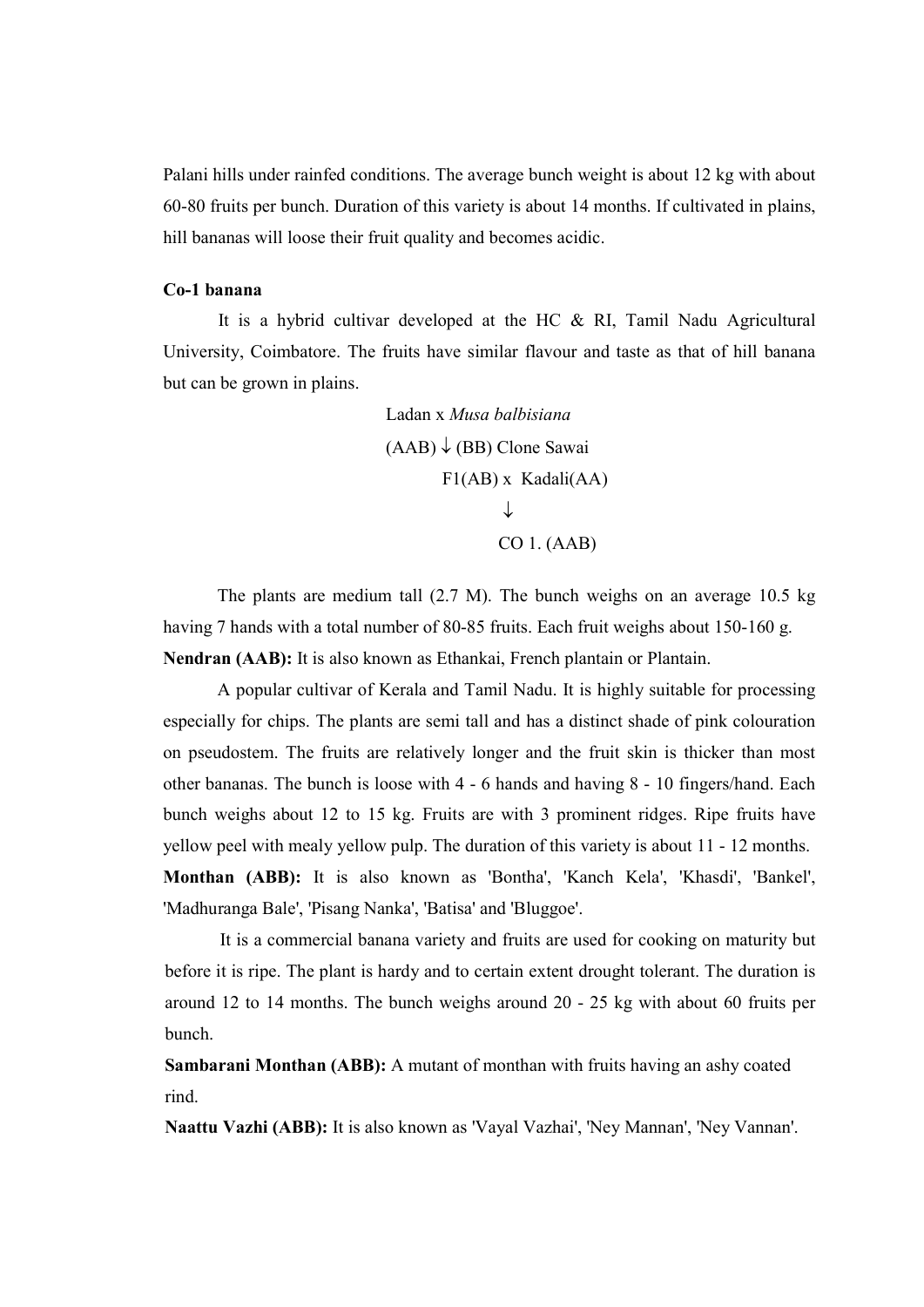The unripe fruits are used for culinary purpose and ripe fruits for dessert purpose in certain areas of Tamil Nadu; mostly southern districts.

Ney Poovan (AB): The other popular names of the variety in other regions are 'Safed velchi', 'Kadali' and 'Deva Bale', 'Elakki Bale',

The fruits are small sized and bunches weigh about 12 kg The duration of this variety is about 12- 13 months. The pulp is juicy and sweet while the rind is thin and papery.

Karpooravalli (AAB). It is known as Karpura vazhai, Raja vazhai, Kostha Bontha

 The pseudostem is light green, tall and large leaved. Bunches are heavy with 8 - 9 compact hands, each hand having 13 - 14 fingers. Fruit peel is yellow with ashy coating. Pulp is cream coloured, crisp and sweet with a pleasant taste and flavour. This variety can tolerate some extent of alkalinity.

#### Gold finger (FHIA-01)

It is a hybrid developed at Honduran Federation of Agricultural Research. Honduras. It is resistant to burrowing nematode, race 4 of Fusarium wilt, and Black sigatoka disease. The fruits have a good flavour. The bunches are compact with good shipping Quality.

BRS-1 : (Banana Research Station, Kannara, KAU, Kerala )

A hybrid between Agniswar and Pisang Lilin; 12.5 kg bunch, tolerant to rhizome weevil, nematodes and pseudostem borer; short statured (240 cm height); semi horizontal bunches; pome group; resistant to sigatoka leaf spot.

BRS-2 : (Banana Research Station, Kannara, KAU, Kerala)

 A hybrid between Vannan and Pisang Lilin; medium statured plants with 14 Kg bunches; tolerant to leaf spot, panama wilt, rhizome weevil and nematodes, bold fruits; yellow skinned on ripening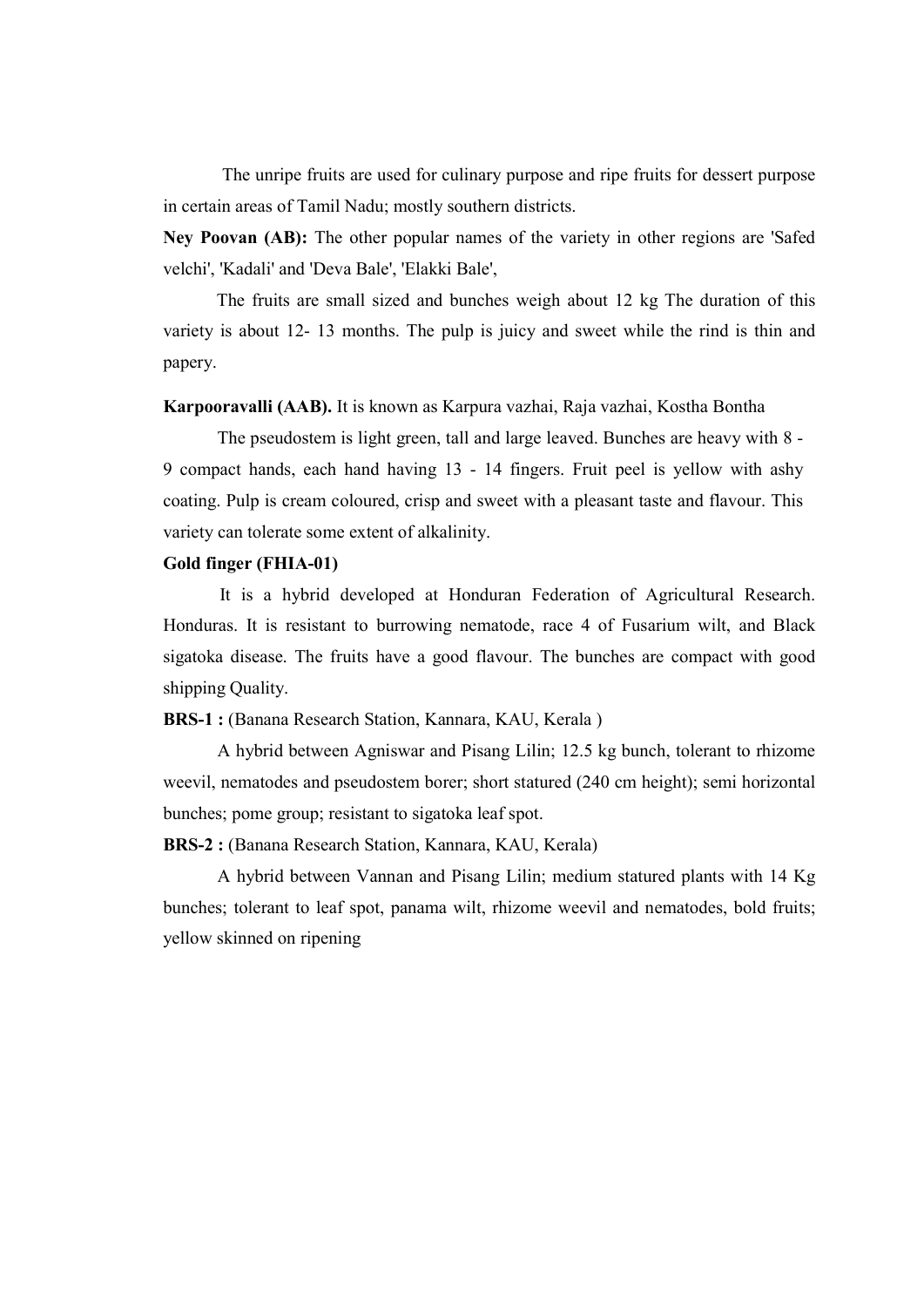#### DESCRIPTION AND STUDY OF SAPOTA VARIETIES

Sapota (Manilkara achras Mill; Syn: Achras zapota L.) belongs to the family Sapotaceae. It is also known as Sapodilla or Chiku and is a popular tropical fruit of India. The immature fruits are astringent and the sweet ripe fruits are used for dessert purpose. There are several varieties in sapota. The sapota varieties can be classified based on the tree growth habit (as erect growing, semi-spreading, spreading or drooping habit) or fruit size (big, small, medium), shape (round, oval and oblong) and quality attributes (crispy, gritty or juicy) etc. A good table sapota should be medium sized with sweet melting pulp. Semi erect types and erect types with compact canopy are ideal for high density planting. Brief descriptions of some of the important sapota varieties are given below:

### IMPORTANT VARIETIES

#### Baramasi

 A popular variety in West Bengal, Bihar and Uttar Pradesh; fruits are medium in size and round.

## Bangalore

It bears large, oval shaped fruits with ridges running upwards from base; golden coloured pulp with a tinge of muskmelon; medium sweet in taste.

### Cricket Ball

Known also as Calcutta Large; large and round fruits; gritty, granular and moderately sweet pulp; performs well in both arid and humid climates; popular in Tamil Nadu, Andhra Pradesh, Maharshtra, Karnataka, and West Bengal.

### Dwarapudi

 Fruits resemble those of Cricket Ball; but smaller in size; popular in Andhra Pradesh; sweet pulped.

## Jonnavalasa Round

Small to medium in size and round fruits; firm, cream coloured and very sweet pulp.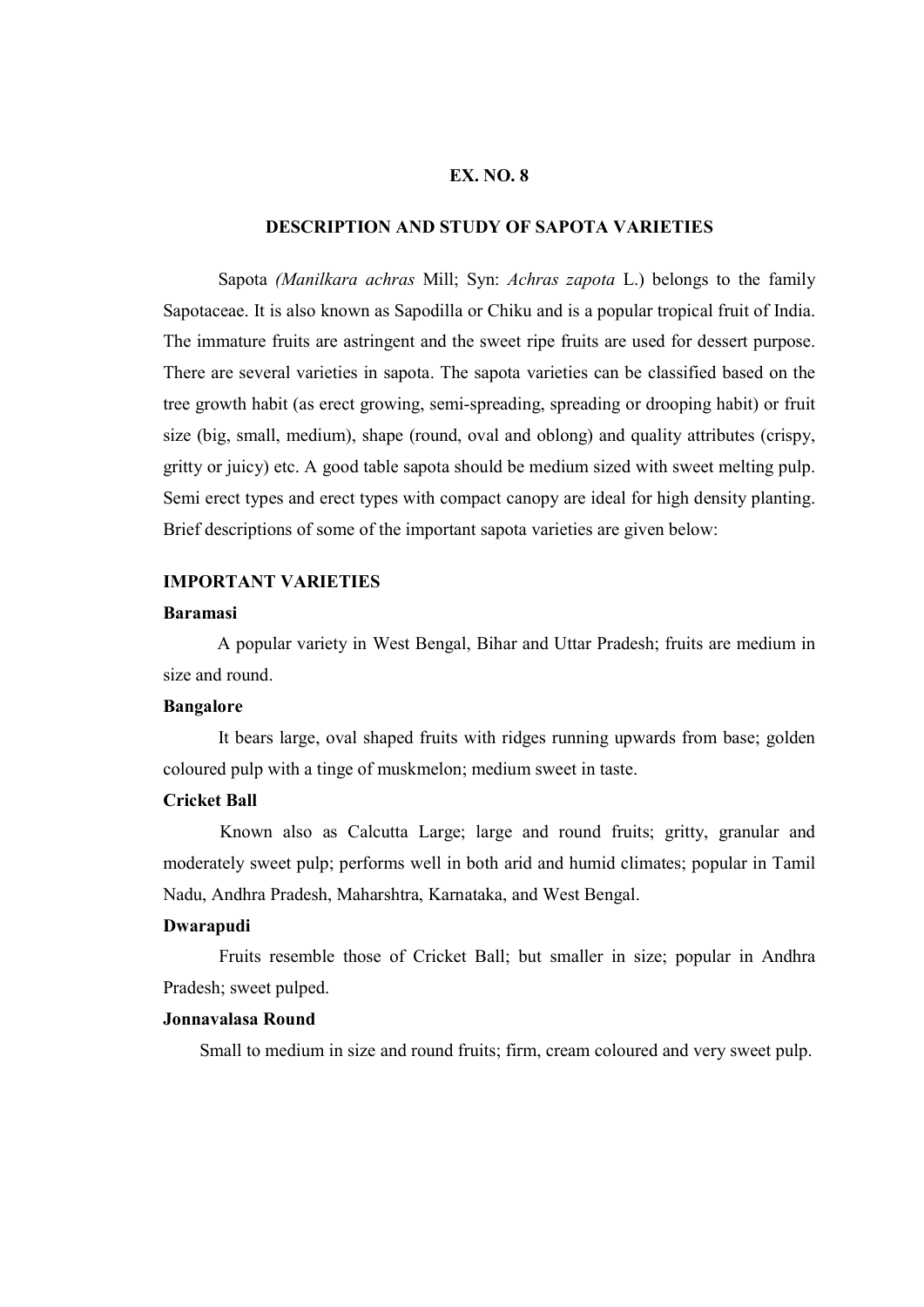### Kalipatti

It is a leading variety of Maharashtra, Gujarat and North Karnataka. Fruits are oval shaped, less seeded with a sweet mellow flesh of excellent quality and mild flavour. Fruits appear singly.

## Kirthibharthi

Small to medium sized and oval shaped fruits; rough, medium thick and buff coloured fruit skin; sweet pulp; rounded fruit apex; 4-6 ridged, suitable for long distance transport.

### Long

Popular in Maharashtra; narrow and small leaved, thin, long and very sweet fruits.

### Pala

A popular variety in Andhra Pradesh and Tamil Nadu; small to medium sized fruits; oval or egg shaped, with broadly pointed apex; very sweet; heavy bearer; cluster bearing; thin skinned with good flavour.

### Pot Sapota

Small-sized, oval fruits with pointed apex and no ridge on the surface, excellent taste with sweet and good flavour; Fruits are borne when the plants are still in pots and hence the name.

### Thagarampudi

A familiar variety in Tamil Nadu, medium-sized fruits, round or oval shaped with flat base; fruit skin is thin and rough without any ridge; very sweet taste.

#### Vanjet

 It is a sterile or male type, slow growing in nature. It is a shy bearing cultivar but fruits have a good quality.

## Vavivalasa

 Grown in the coastal districts of Andhra Pradesh; oval fruits with good sweet taste and good keeping quality.

### Bangalore

It bears large, oval-shaped fruits with nine ridges upwards. Pulp is gold coloured with a tinge of muskmelon sweet in taste running from base, fruits are medium in size.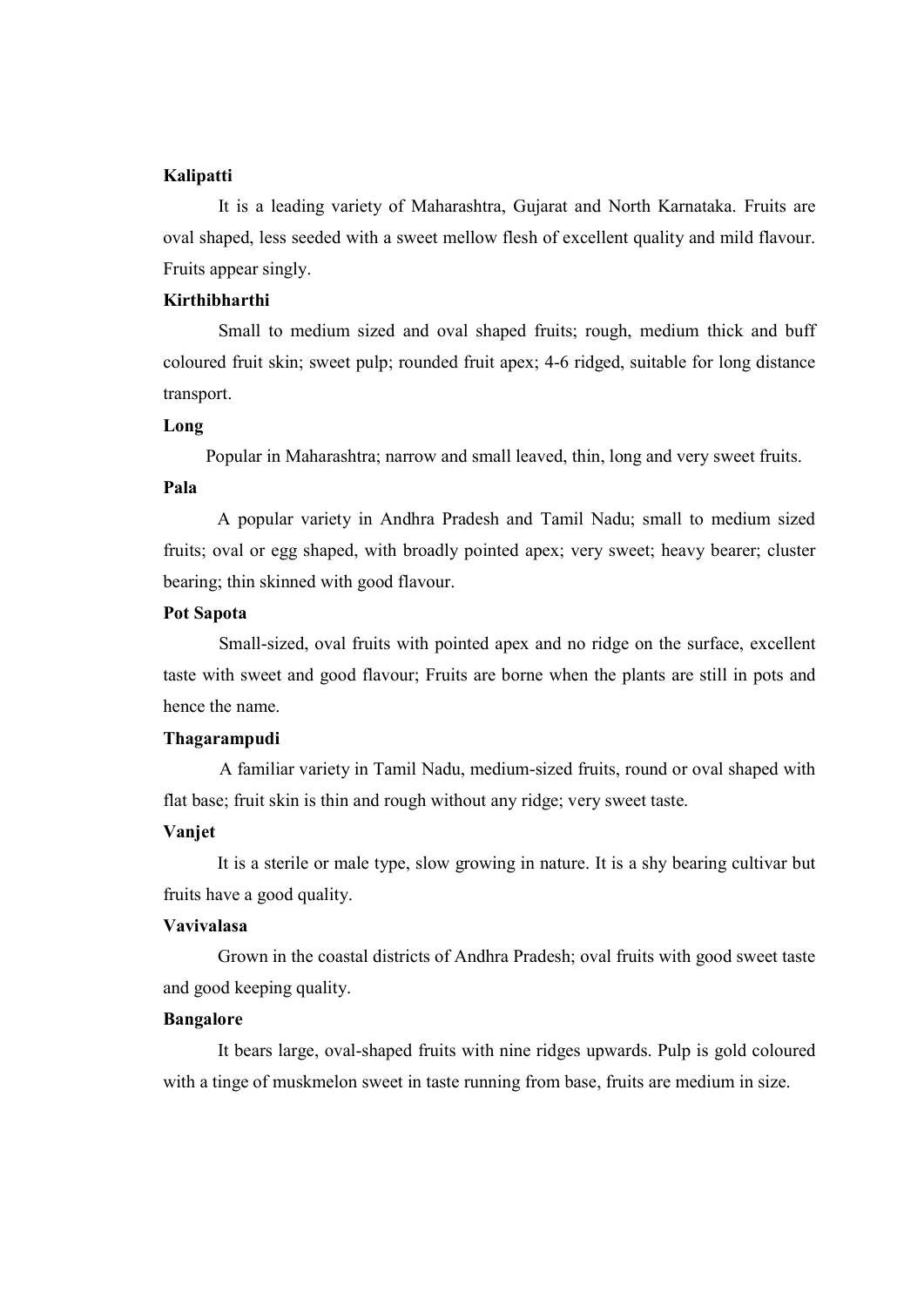### IMPROVED VARIETIES

## CO l

A hybrid developed by crossing Cricket Ball x Oval at Tamil Nadu Agrl. University, Coimbatore. This variety is superior to either of the parents. The fruits are long oval (egg shaped), medium in size with a mean fruit weight of 125 g. The flesh is granular in texture and reddish brown in colour, the taste being very sweet with a TSS of 18°brix.

## $CO<sub>2</sub>$

A clonal selection from Baramasi developed at Tamil Nadu Agricultural University, Coimbatore. The tree is vigorous, conical, fruits are obovate to round with mean fruit weight ranging from 112-168 g. The flesh is soft, juicy having a TSS of 23° brix.

## $CO<sub>3</sub>$

 A hybrid between Cricket Ball and Vavivalasa; trees are more upright. in growth habit with compact canopy; fruits are oblong-ovate, pleasantly flavoured, high TSS (22- 24° brix), medium sized fruits weighing around 165g;trees amenable for high density planting.

## PKM l

A clonal selection from the variety Guthi developed at Horticultural College and Research Institute, Periyakulam of Tamil Nadu Agricultural University. The tree is dwarf in stature. Fruits are of two shapes viz., round and oval. The skin is very thin and the pulp has a buttery consistency, very sweet with a TSS' of 24° brix. High yielder with medium size fruits, individual fruit weight ranging from 88 to 120g.

### PKM 2

It is a hybrid between Guthi and Kirthi Barthi developed at Horticultural College and Research Institute, Periyakulam of Tamil Nadu Agricultural University. A high yielder with an yield potential of 1500 to 2000 fruits per tree per year weighing 80 to 100 kg. Fruits are bigger in size and oblong to oval shaped. The average fruit weight is 95 g. TSS ranges from 25 to 27° brix.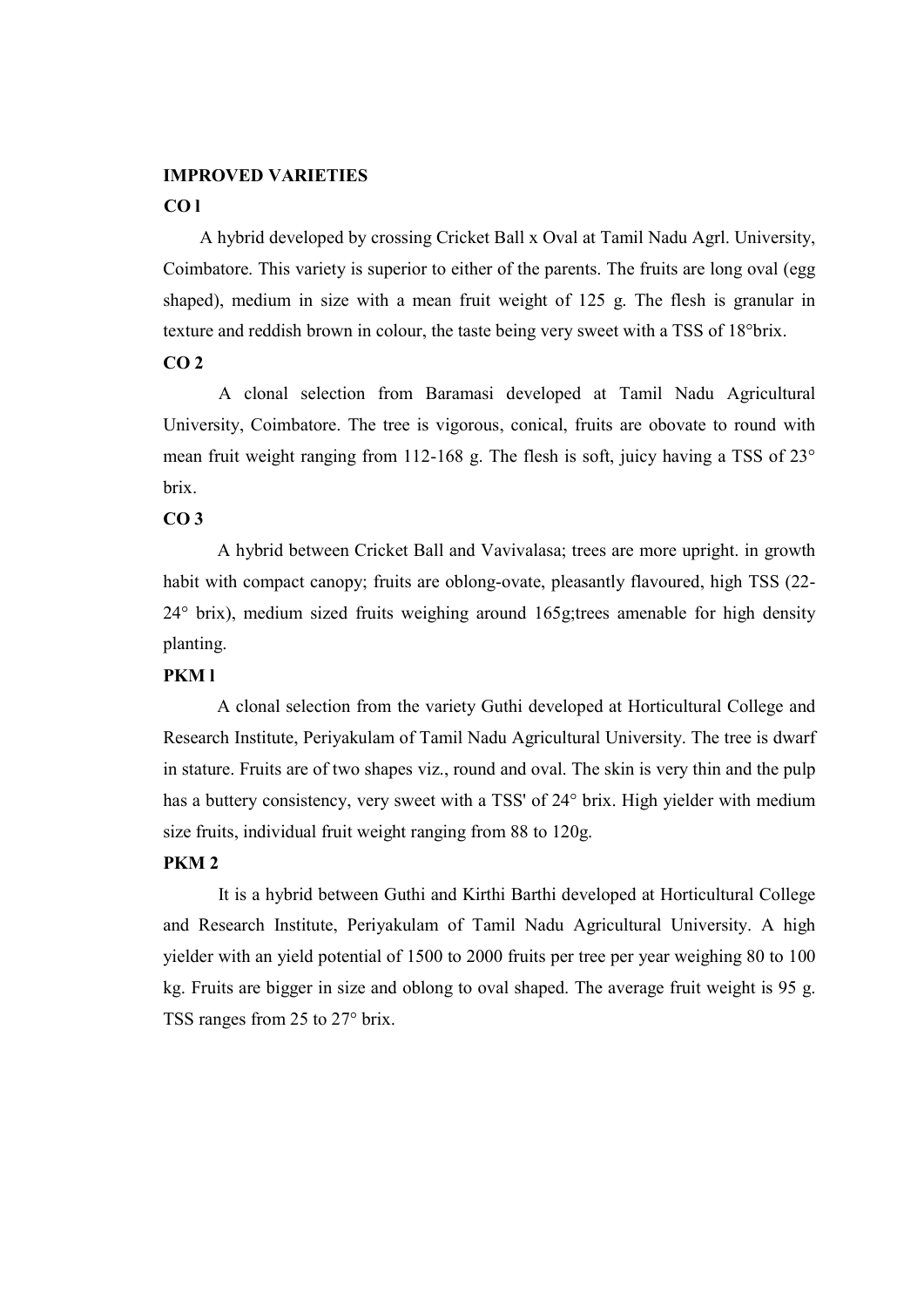# PKM 3

It is a hybrid between Guthi and Cricket Ball. It has vertical growth habit and hence lends itself for high density planting. Trees bear big sized fruits with ova1 shape and have cluster bearing habit. The fruit yield is 14 tonnes per hectare.

# DHS l

 A hybrid between Kalipatti and Cricket Ball. Tree is vigorous, bearing round to slightly oblong fruits with high yield. The fruits are very sweet having a soft, granular and mellowing flesh with a TSS of 26°brix. The colour of the pulp is light orange. The mean fruit weight is 150 g.

# DHS.2

It is also a hybrid 'between Kalipatti and Cricket Ball. Tree is vigorous, bearing round fruits. It is a high yielder. The fruits are sweet with a TSS of 23° brix having a light orange brown pulp which is soft, granular and mellowing. The mean fruit weight is 180g.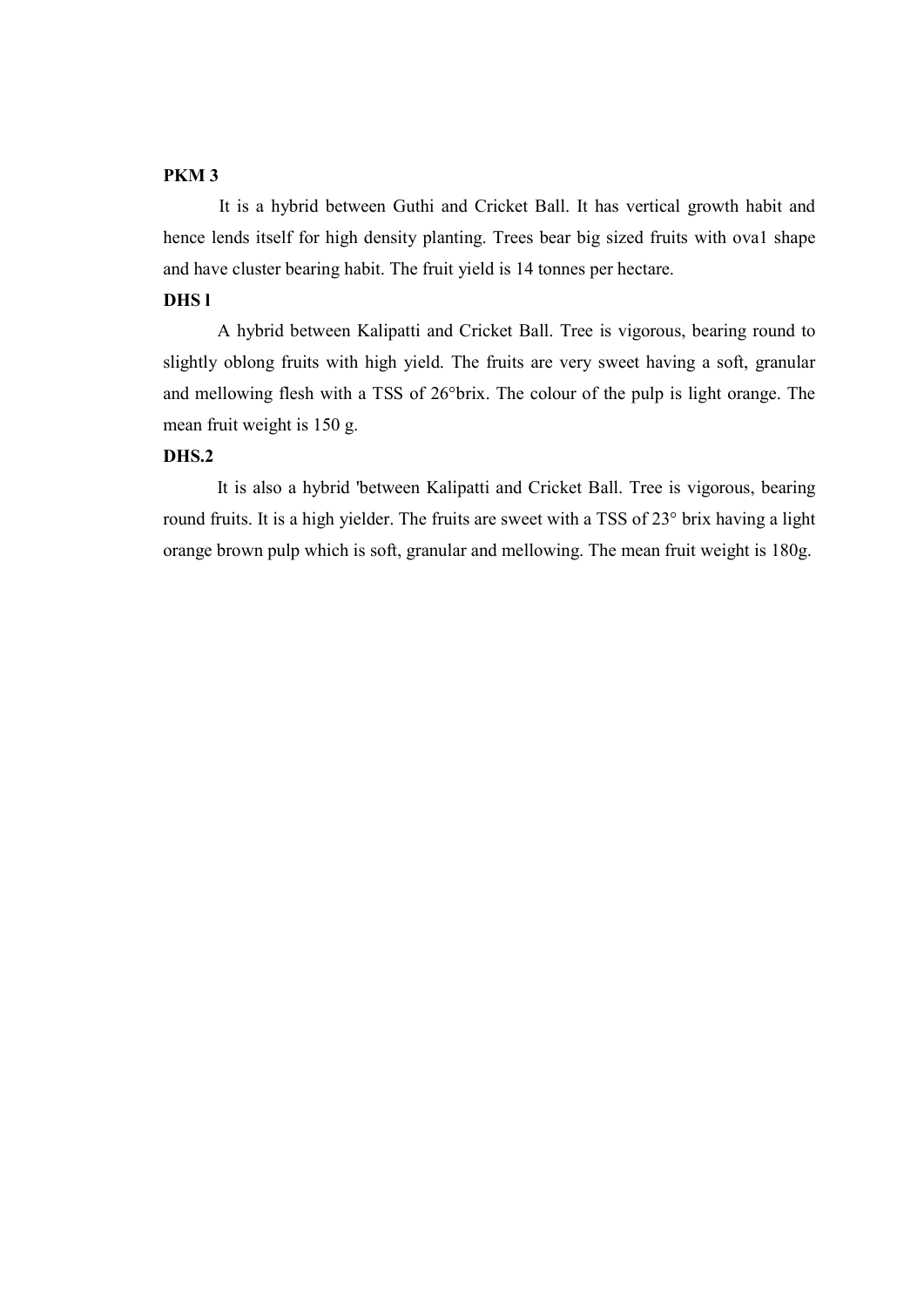## EX. NO. 9

# DESCRIPTION AND STUDY OF GUAVA VARIETIES

 Guava belongs to the family Myrtaceae. It is considered as 'the apple of the tropics' and is a popular fruit of India. Though there are about 150 species belonging to the genus Psidium, the P. guajava alone is cultivated commercially in a large scale. Other species such as P. cattleianum (strawberry guava), P.guineense (Brazilian guava), pfriedrichsthalianum (Chinese guava) and P.montanum (mountain guava) are of minor importance. More than 100 cultivars are known in guava. Many of the guava varieties are commonly named after the place in which they are popular. Scientifically, they can be classified based on the tree growth habit or fruit size, shape, colour of the flesh, pest or disease resistance etc. Brief descriptions of some of the important guava varieties are given below.

# Allahabad Safeda

 Most important cultivar of Uttar Pradesh; vigorous trees; medium round fruits with yellowish white smooth skin; 6-7 cm diameter; white fleshed; few seeds and good keeping quality

# Apple colour

Grown for coloured fruits; medium trees with spreading habit; small- medium sized fruits with dawn-pink colour; few seeds; good keeping quality.

#### Anakapalli

Slightly oval fruits with a length of 5.9 - 6 cm and average fruit weight of 95 g; seeds are soft and fleshy; 393 mg of vitamin C per 100 g of flesh.

# Bangalore

Bigger fruit size 6.7 x 6.8 cm; spherical in shape with an average fruit weight of 215 g; Flesh is white with good taste and flavour; 210 mg of vitamin C/I00g.

# Banarasi Surkha

A sweet guava with out acidity; round shaped; yellow skin; medium keeping quality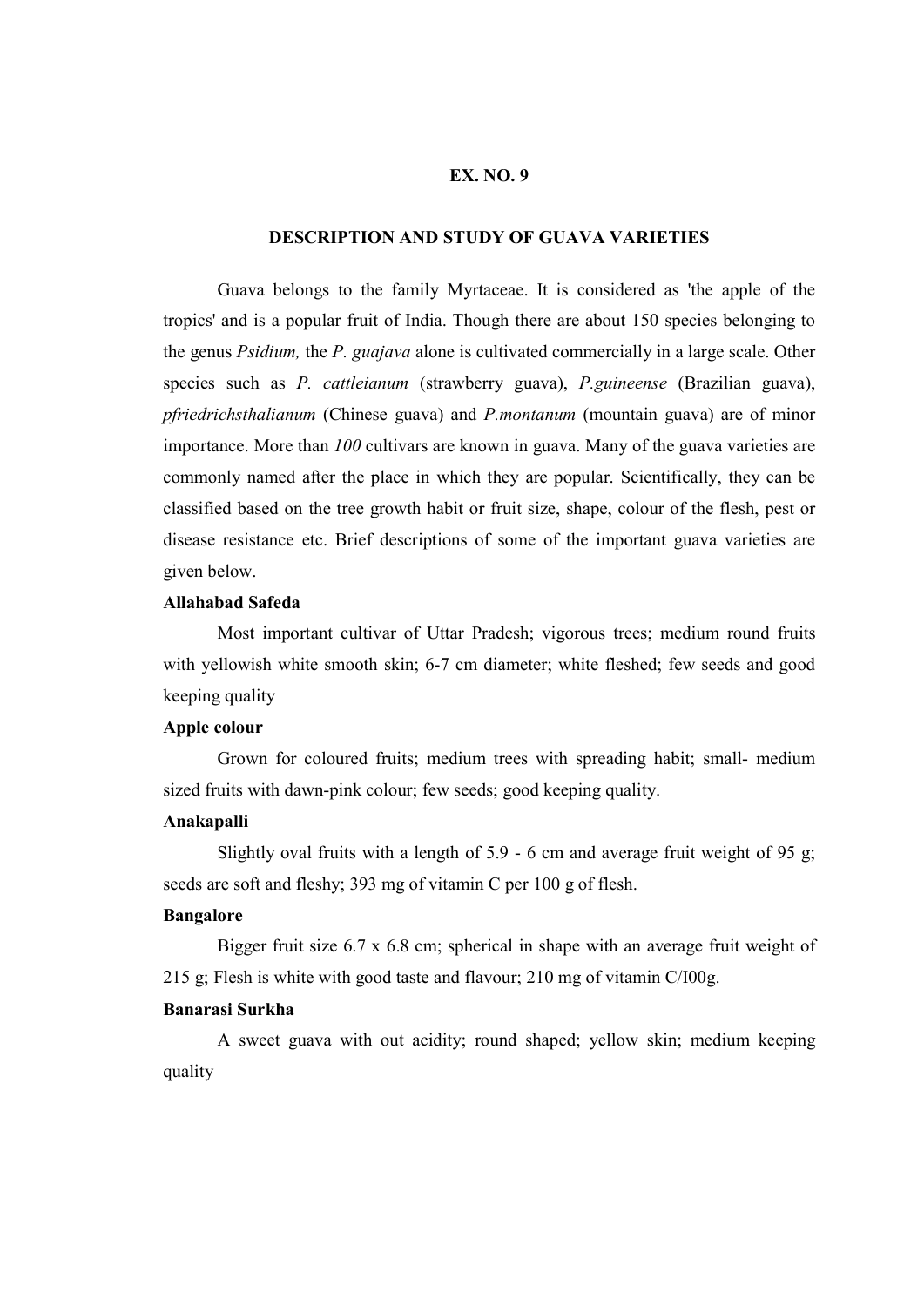## Nasik

 Fruits are pyriform but neck very long and beak very short; rough surfaced; good storage life

# Nagpur Seedless

 Round fruits; thin yellow coloured skin having warty surface; average weight 100 g; medium sized (4.0 x 4.6 cm); white pulp with pleasant aroma; good taste; almost seedless 340 mg of it C/100 g of flesh.

## Red flesh

 Fruits are round with 4.5 to 5.0 cm diameter. Each fruit weighs on an average of 50 g. The pulp is red with moderate flavour and taste. Fruits are heavily seeded. The flesh contains 385 mg of vitamin C/100g.

# Saharanpur Seedless

 The average fruit weight is 65 g with the size of 4.5 x 4.9 cm. The skin is yellow with white pulp, seeds are very much limited. The vitamin C content is 250 mg/l00g of flesh.

#### Arka Mridula (Selection-8)

 It is a selection from open pollinated seedlings of the variety Allahabad Safeda developed at IIHR. Hessarghatta, Bangalore. Fruits are round, smooth with few soft seeds. Flesh is white. The TSS is 12°brix. Flesh is firm and keeping quality is good. It is a heavy yielder.

# Safed Jam

 This is a hybrid variety released from Fruit Research Station, Sanga Reddy (AP). It is a hybrid between Kohir and Allahabad Safeda; fruits are bigger than parents and less seeded.

# Smooth Green

 Medium round fruits; 5.0 -5.2 cm diameter glossy skin, greenish yellow and slightly rough. The average fruit weight is 79 g. The flesh is white in colour with good taste and flavour.

# Behat Coconut

 Profuse bearer; heavy branching tree; round-ovate fruits with white flesh and medium keeping quality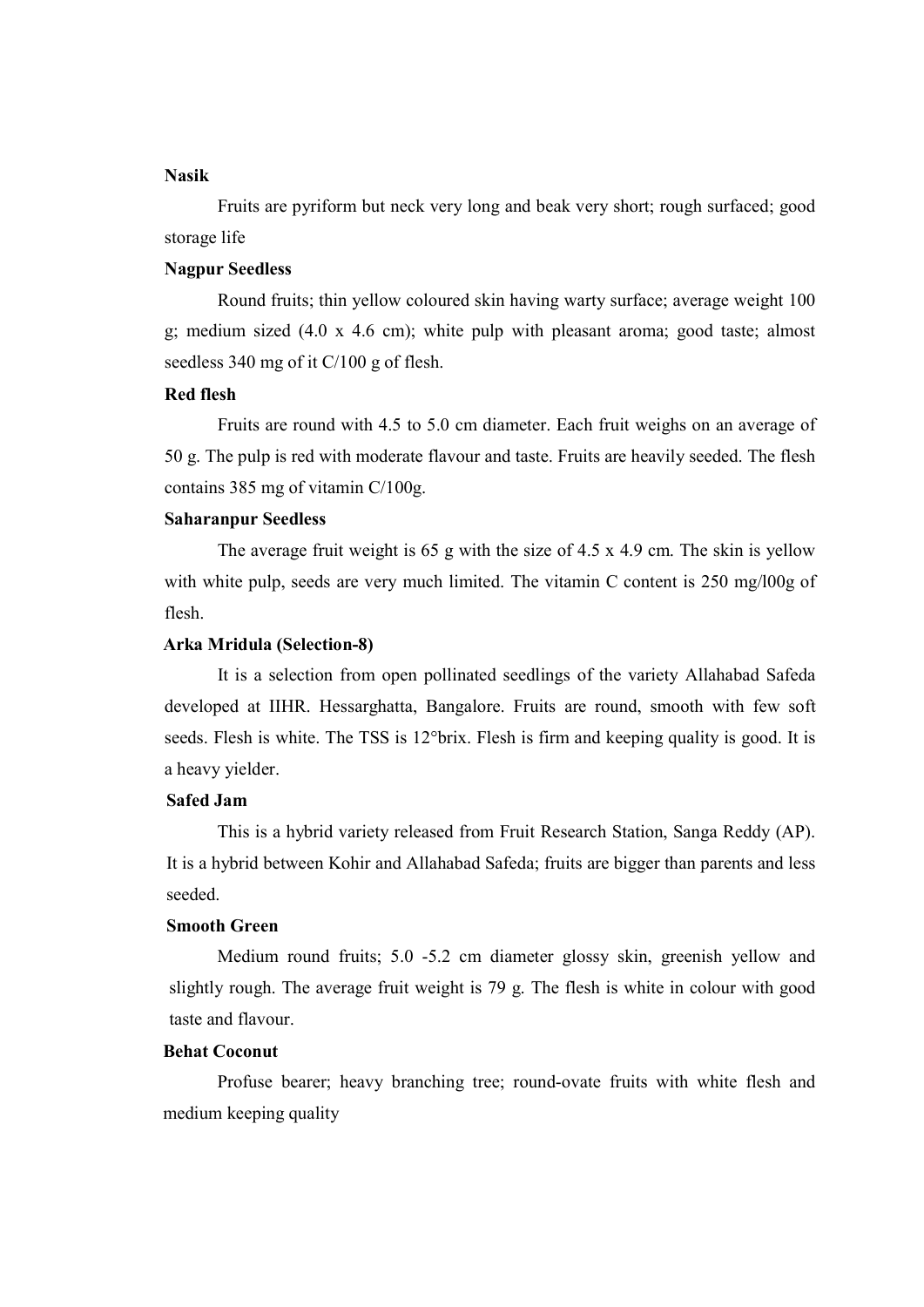# Chittidar

 A white fleshed variety; spherical fruits; average weight - 95 g; medium sized fruits (4.4 x 4.7 cm) good taste and flavour. At calyx end, longitudinal furrows are seen. Skin is thin; 108 mg of vitamin C/100 g.

# Hafsi

 Fruits are round, thin skinned; 6.5 cm in diameter; average weight is 142 g, pulp red coloured with good taste and flavour. Among the red fleshed varieties,less seeded. It has 108 mg of vitamin - C/100g.

# Hisar Safeda

 A cross between Allahabad Safeda x Seedless; has upright growth habit with a compact crown; round fruits, 13.4 % TSS; 185 mg ascorbic acid / 100g; yield 114 Kg / tree.

# Hisar Surkha

A cross between Apple Colour and Banarasi Surkha, pink fleshed, medium trees with broad to compact crown, round fruits, 86 grams, 13.6 % TSS, 169 mg ascorbic acid / 100g; yield-94 kg/tree/year.

# Kohir Safeda

It is a hybrid between Kohir and Allahabad Safeda; yield and quality is better than the parents.

# Lucknow-46

 Fruits have got a short neck at the pedicel end and broad tip resembling the pear fruits (Pyriform). Each fruit weighs 80 g, size 7.4 cm long and 4.9 cm diameter. Flesh is white, meaty with good taste. Vitamin C is 130 mg/100 g of flesh.

# Lucknow-49 (Sardar guava)

 Fruits are round, fairly bigger each weighing 150-170 g with a rough surface. The flesh is white with good taste. It has a good adaptability to various localities and is a popular cultivar.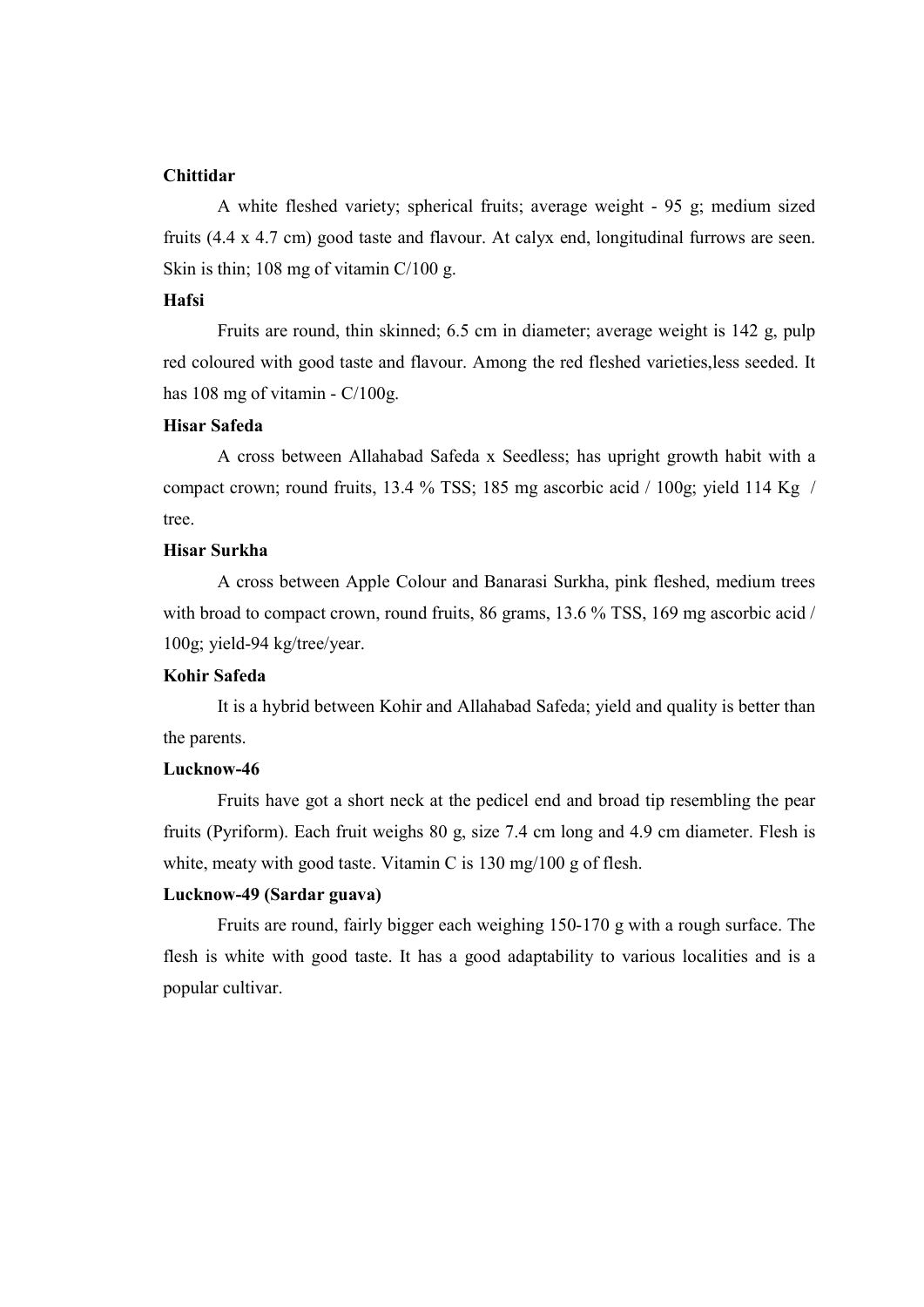## EX. NO. 10

# SEX FORMS AND VARIETIES OF PAPAYA

 There are around 30 varieties of cultivated papaya in the different parts of the world. These varieties can be grouped as dioecious or gynodioecious based on their flowering nature.

# Sex forms in papaya

 There are three basic sex forms in papaya viz., i) female flowers( pistillate) ii) male flowers ( staminate) iii) bisexual ( hermaphrodite). Accordingly, the varieties are classified based on their sex expression as dioecious and gynodioecious

# 1. Dioecious

These varieties when grown segregate into male and female trees in the ratio of 1:1. There are no practical methods to identify the sex of the trees either in seeds or seedlings. Only at flowering (approximately  $3<sup>rd</sup>$  month after planting) male and female trees can be identified. The female trees produce single large flowers in the axils of the leaf while the male trees produce clusters of small flowers in a branched and pendulous infloerescence. Dioecious varieties are less influenced by environmental conditions. Occasionally during summer months certain male trees produce bisexual flowers which set fruits having viable seeds. This is called sexual ambivalence and such seeds produce female and male trees in the ratio of 1:2.

#### 2. Gynodioecious

 These varieties produce two types of trees viz., female and andromonoecious trees in the ratio of 1:2. Andromonoecious trees bear bisexual as well as male flowers in one and the same inflorescence. The bisexual flowers are smaller in size than female flowers. The shape of the fruits borne on female and andromonoecious trees differ in their shape. Usually female trees of gynodioecious type produce round fruits while those on andromonoecious trees are either pyriform or oblong in shape. Like male trees, the andromonoecious trees are also influenced by changes in temperature. The fruits of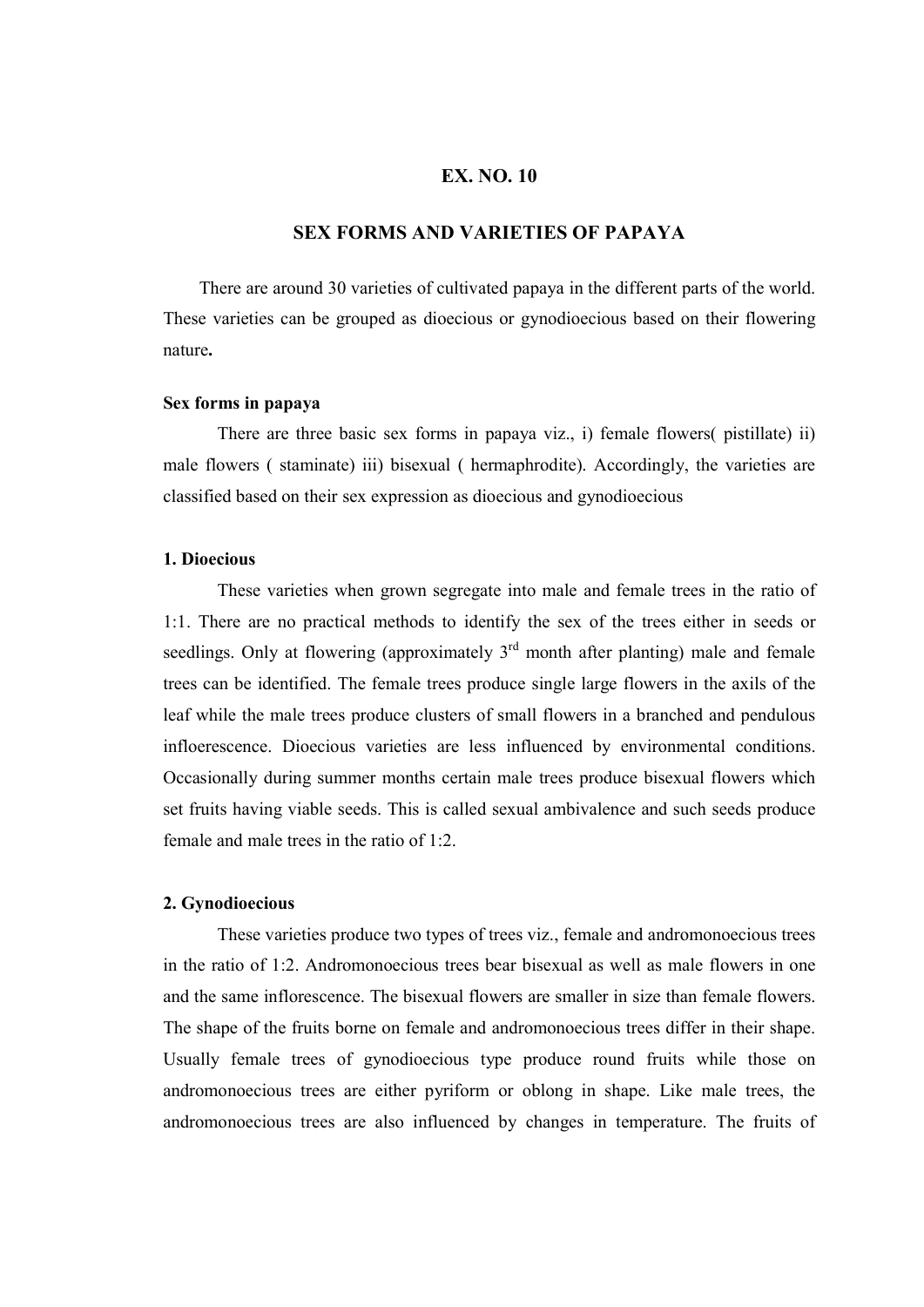andromonoecious trees sometimes are misshapen due to stamens of the flower adhering to the ovary of the fruit and such misshapen fruits are called "cat-faced" fruits or stamen carpellody. When temperature goes above  $38^{\circ}$ C with low humidity, the flowers and fruits drop off. This phenomenon is called "summer-skip". Gynodioecious varieties, there fore, are not recommended for commercial cultivation for regions having extremes of temperature.

 The varieties can be also grouped as dessert types, varieties for papain extraction and dual purpose varieties based on the usage. The crop improvement programme vigorously pursued at TNAU has resulted in the development of seven improved papaya varieties. This includes two gynodioecious types viz., CO 3 and Co 7 which are ideal table purpose varieties. Similarly, for papain extraction, Co.2 and Co.5 varieties are found to be highly suitable. Apart from the 'CO' series of varieties released from TNAU, other varieties are also cultivated in India. A brief description of the important varieties of papaya are given here.

# TNAU Varieties

Co.1: It is developed by 'sibmating' Ranchi type over a period of eight years. The plants are dwarf in stature and dioecious. Fruits are round with flattened base. They are medium sized and smooth skinned. Slight nipple and ridges are present at the apex. Fruits have orange yellow flesh. There is no papain odour in the fruit. It is a good table variety with good keeping quality.

Co.2: It is a pureline selection from a local type. A dioecious, dual purpose type with a good papain yield (4-6 g from each fruit). Each fruit weighs about 1.5 to 2.0 kg. The fruit contains 75 per cent pulp with a pulp thickness of 3.8cm. Fruits are oblate and large in size, flesh yellow coloured, soft with TSS ranging from 11.4 to 13.45° brix. The yield ranges from 80-90 fruits per tree. The fruits contain 8.93% reducing sugars. The vitamin C content is 50.8 mg per 100g. The dry papain yield is 250 to 300 kg per hectare.

Co.3: It is a hybrid derivative of the cross between CO.2 (female parent) and Sun Rise Solo (male parent). It is a gynodioecious type suitable as a table variety. The fruits are medium sized with hermaphrodite flowers. The flesh is red with a TSS of 14.6° brix. The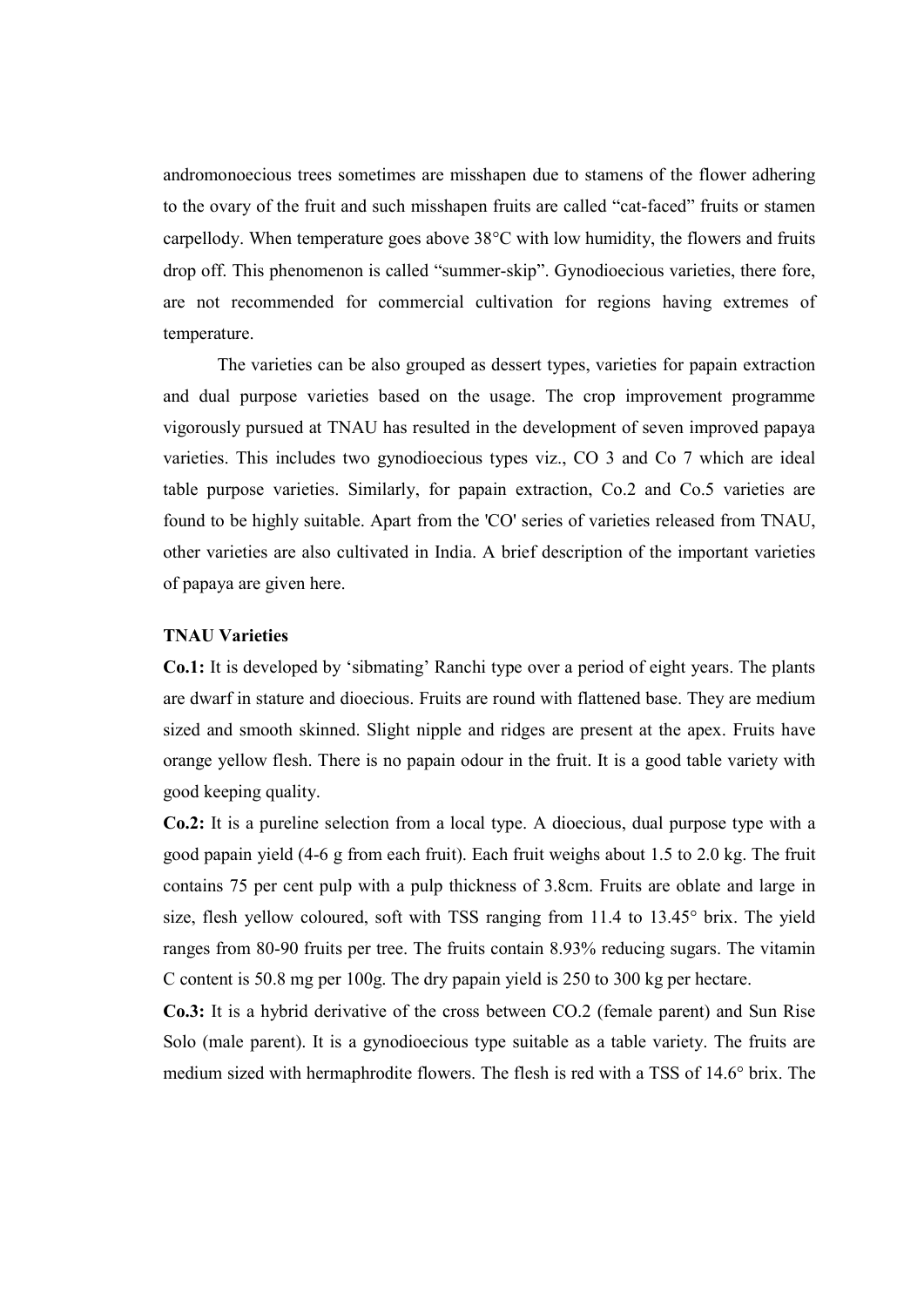mean fruit weight is 0.5 to 0.8 kg. Fruits are pyriform in shape. The tree yields 90-120 fruits / year.

Co.4: It is a hybrid derivative of the cross between CO.1 (female parent) and Washington (male parent). Fruits are medium sized weighing 1.2 to 1.5 kg. It is a dioecious type. The fruits contain a TSS of 143.2 ° brix. The flesh is yellow with purple tinge. The tree has purple petiole and stem. Suitable for home gardens. The tree yields 80-90 fruits per year.

Co.5 : It is a selection from Washington type. It is a dioecious type suitable exclusively for papain production giving 14.45 g of dry papain per fruit. Suitable for growing in all seasons and all soils with good drainage in Tamil Nadu. Petiole colour is pink. Duration is two years and yields 75-80 fruits per tree with an yield of 1500-1600 kg of dry papain per hectare. Each fruit weights 1.5 to 2.0 kg. The TSS content of fruit is 13° brix and papain contains 72.2% protein.

Co.6 : It is a selection from a giant papaya. The plants are dwarf, and first harvest can be had in eight months of planting. It is suitable for papain (7.5 to 8.0 g of dry papain/fruit) and also for table purpose. It yields 80-100 fruits per tree. The plants are dioecious. The fruits are medium sized each weighing 2 kg with yellow flesh. The TSS content is 13.6° brix.

Co.7 (1997): This variety (culture CP-81) is gynodioecious and developed through multiple crosses involving are Pusa Delicious, CO.3, CP.75 and Coorg Honey Dew.



It is superior to CO.3 papaya. The first bearing height is 52.2 cm with low incidence of stamen carpellody. It produces 112.7 fruits/tree with an yield of 340.9 t/ha which is 45.96 % more than CO.3. The fruits are oblong, attractive, firm, red fleshed with TSS of 16.7 % a total sugar content of 15.80 % and carotenoids content of 7.95 mg per 100g. The crop has an economic duration of 21 months.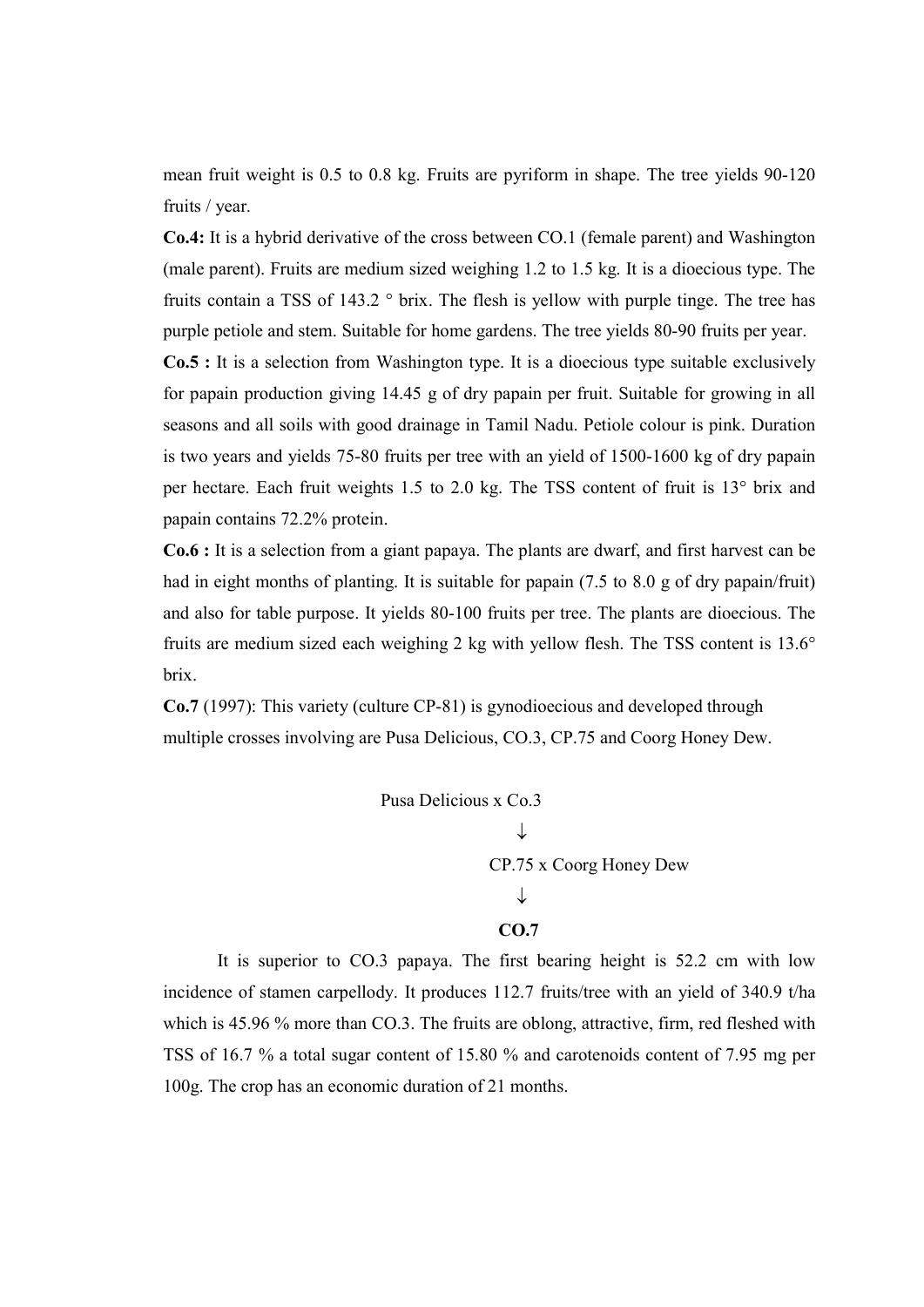## Other Varieties

Coorg Honey Dew: It is a chance seedling of Honey Dew developed at Central Horticultural Experiment Station, Chethalli of IIHR. It is a gynodioecious variety . The fruits are oblong and the flesh is thick with good flavour.

Pusa Delicious: This is a gynodioecious type developed at IARI, New Delhi. Trees are dwarf, fruits are medium in size with deep orange flesh colour having good flavour.

Pusa Majesty: A gynodioecious type developed at IARI, New Delhi. The fruits are medium in size, round in shape and with good keeping quality.

Pusa Giant: This is a dioecious cultivar developed at IARI, New Delhi. Fruits are big sized each weighing 2.5 to 3.5 kg.

Pusa Dwarf: It is another dioecious cultivar developed at IARI, New Delhi; dwarf plants; Fruits are oval in shape medium in size, the weight ranging from 1 to 2 kg.

Pusa Nanha: A dwarf mutant producing fruits of medium size at a very low bearing height. Suitable for .high Density Planting and pot culture.

Punjab Sweet: It is a dioecious type developed at Punjab Agricultural University. Fruits are round to oval with yellow flesh. The weight of the fruit ranges from 1 to 1.5 kg.

Sun Rise Solo: Improved variety from Solo, red fleshed; very good keeping quality; 25- 30 kg /tree

Surya: Released from IIHR, Bangalore. It is a progeny from Sun Rise Solo x Pink Flesh Sweet; Gynodioecious, medium sized fruits weighing 600-800 g, red fleshed, firm fruits with 14° Brix.

Washington: It is a dioecious cultivar with pink petiole. Fruits are medium to large, each fruit weighing about 1 kg. The fruits are sweet with good keeping quality .

Waimanalo : It is a gynodioecious variety. The fruits are round with orange yellow flesh. The flavour is good and the flesh is thick and firm.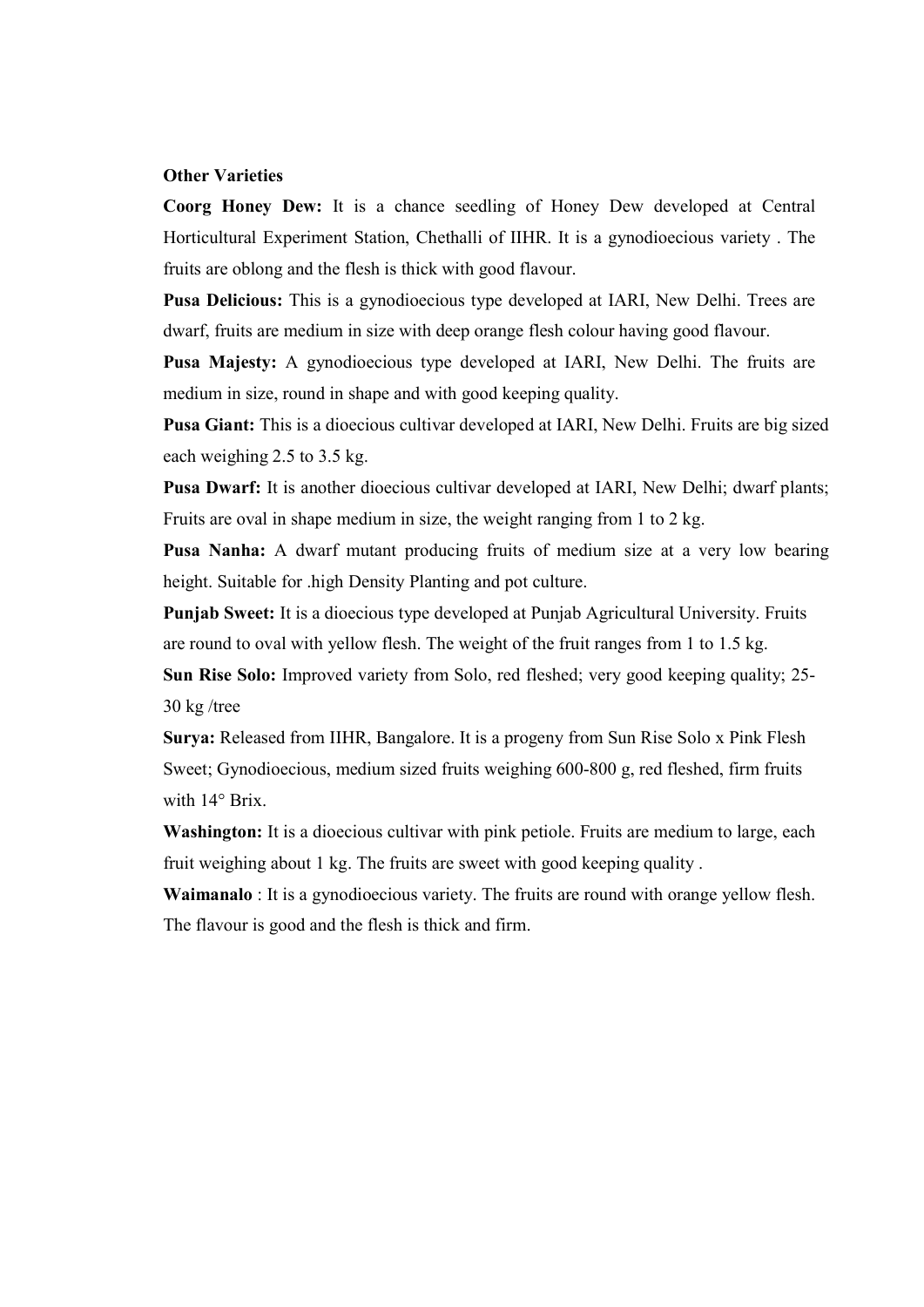# EX.NO. 11

# PAPAIN EXTRACTION AND ITS USES

The latex collected from unripe fruits containing a proteolytic enzyme is called papain. Many of the medicinal properties found in different parts of papaya plants are due to papain. The dried latex is called crude papain which is creamy yellow in colour with a characteristic odour and taste. The quality of crude papain varies according to potency of the enzyme. The crude papain on industrial purification results n two forms of crystalline enzymes called papain and chymo papain.

Papain is a typical protein digestive enzyme with a pH of 9.0 and a molecular weight of 27,000. It contains 15.5% nitrogen and 1.2% sulphur. The enzyme potency is quickly destroyed at pH below 2.5 and above 12.0. The protein digestive activity of chymopapain is nearly half of that papain. But it is stable in acid solution. The amount of chymopapain in crude latex is greater than papain.

# Uses of papain

Food and beverages (90% of the production)

- Chill proofing of beer
- Meat tenderization
- ◆ Fish and other food industries
- $\triangleleft$  Cheese making
- Dietary and baby foods
- ◆ Baking and confectionary
- ◆ Animal feed

Pharmaceuticals (2% of the production)

- Vaccine preparation
- Ointments, toothpaste and cosmetics
- Medicines for diptheria, anaemia and gastric ailments
- Medicine for cancer detection

Miscellaneous uses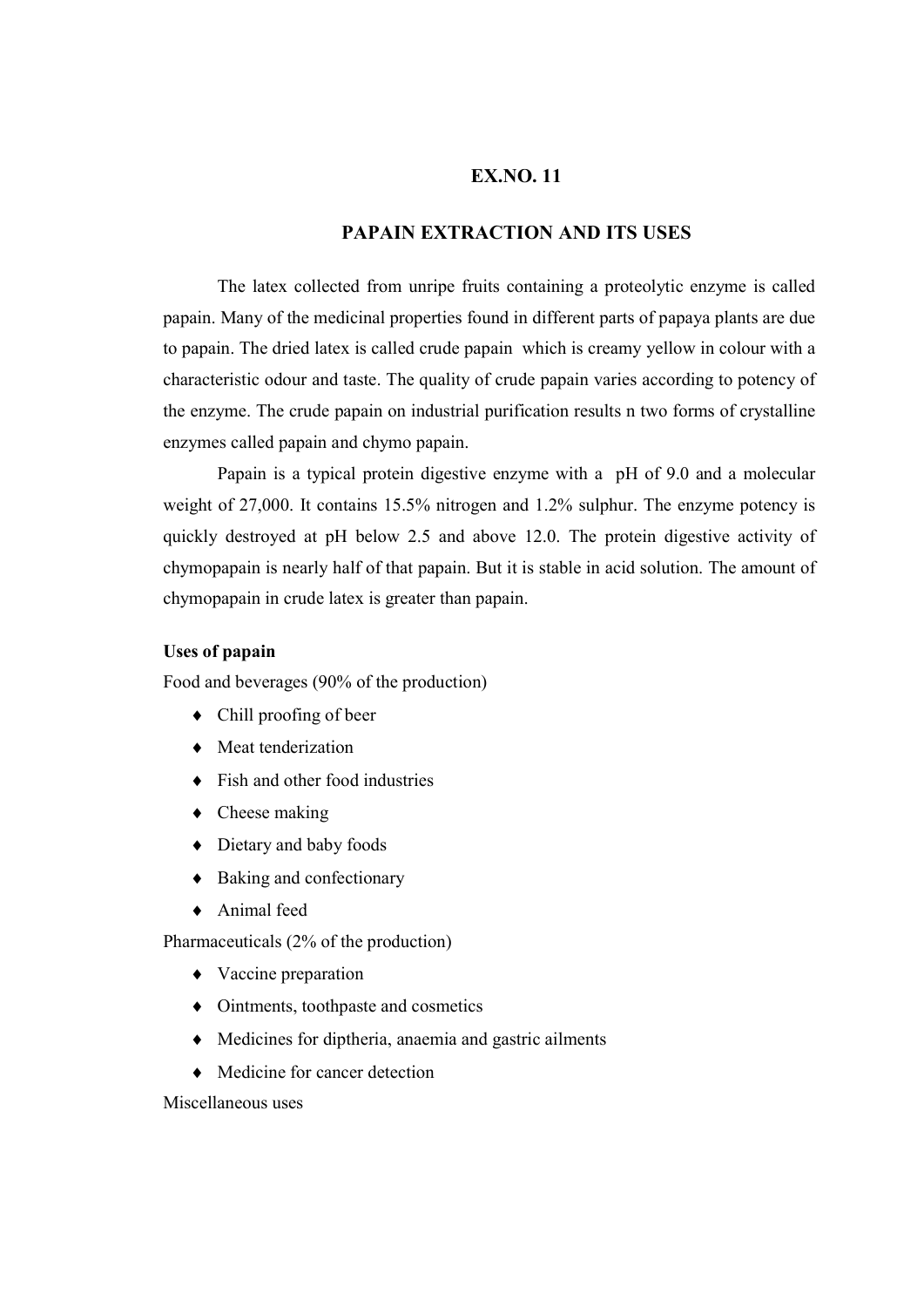- ◆ Leather bating
- Textiles ( wool softening and silk degumming)
- $\rightarrow$  Paper industry
- Photography
- $\triangle$  Adhesives
- Water based paints
- **◆** Plastics
- Rubber moulding
- Dry cleaning and laundering

# Latex extraction

Latex should be tapped from 70 to 80 days old fruits ( 65 to 75 per cent maturity) in the morning hours before 10 a.m. Four longitudinal incisions were spread over the fruit should be made at a depth not exceeding 2 to 3 mm. The latex coming our has to be collected either in aluminium, plastic and rexin trays. No other metallic containers should be used as the enzyme reacts with other metals. The same fruit can be lanced four times each at 4 days interval. The latex that solidifies on the cut surface should also be scrapped and added to the collecting trays. The latex so collected in the trays should be transferred to a wide mouthed plastic containers. Add 0.05% w/w sorbitol to prevent excessive coagulation. The latex collected every day may be dried in the sun or in the artificial driers at temperature of 50-55 $^{\circ}$ c. Addition of 0.05% w/w of potassium metabisulphite to the liquid latex before drying helps to extend storage life of papain. Drying is continued until the product comes off in flakes having porous structure. Avoid rapid drying at higher temperature as the final product could become dark coloured with poor enzyme activity. Drying in vacuum driers improves the quality of the product. The dried flakes are powdered using wooden mallets and sieved through 70 mesh. The creamy white crude papain is friable and has to be stored in cool dark place to enhance shelf life of papain.

## Grades

Currently papain is classified in to three groups i) crude papain ranging from first grade white brown to second grade brown. ii) crude papain in flake or powder form,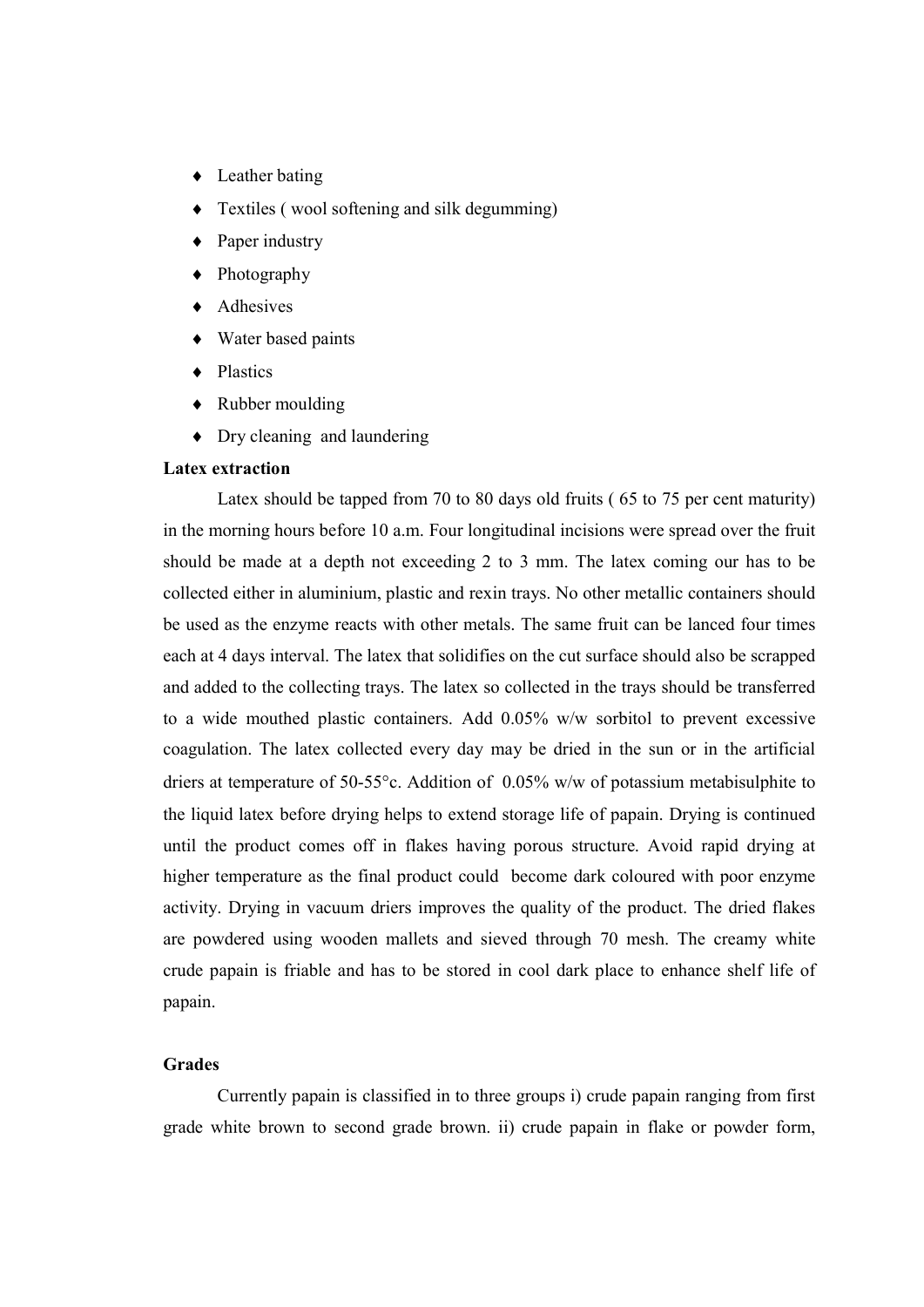sometime referred to as semi-refined and iii) spray dried crude papain of higher activity in powder form referred to as refined papain. Papain in flake form supply from Zaire and in powder form Tanzania, South Africa, Taiwan and Equdar. The flake variety is prepared is prepared by oven drying thin layers on plastic sheets while the granular are powder form is prepared by spray-drying techniques.

## Varieties suitable for latex extraction

#### Co.2

It is a dioecious variety obtained form Coimbatore local type and most popular among the growers. Fruits are medium to large in size, oblong in shape. Fruits are subtended in long pendulour pedicel. It is suitable both for latex and table purpose. It yields 80-100 fruits/tree each weighing 1.5 to 2.0 kg. Each fruit gives 25-30 g of wet latex which when dried gives 5-6g of crude papain.

# $Co.5$

 It is a selection from Washington, suitable for its high latex production. It produces 50-60g of wet latex/fruit ( 10-12g of crude papain). But the enzyme activity lower than that of Co. This variety gives 75-80 fruits per tree. It is dioecious.

# $Co.6$

 It is selection from Giant and dioecious in nature. The fruits are larger in size weighing 1.5 to 2.0 kg. Fruits are round to oval shape .The latex yield ranges from 15 to 20g per fruit (3-4g of crude papain). Tree yields 80-100 fruits. It is suitable for both for table and latex extraction.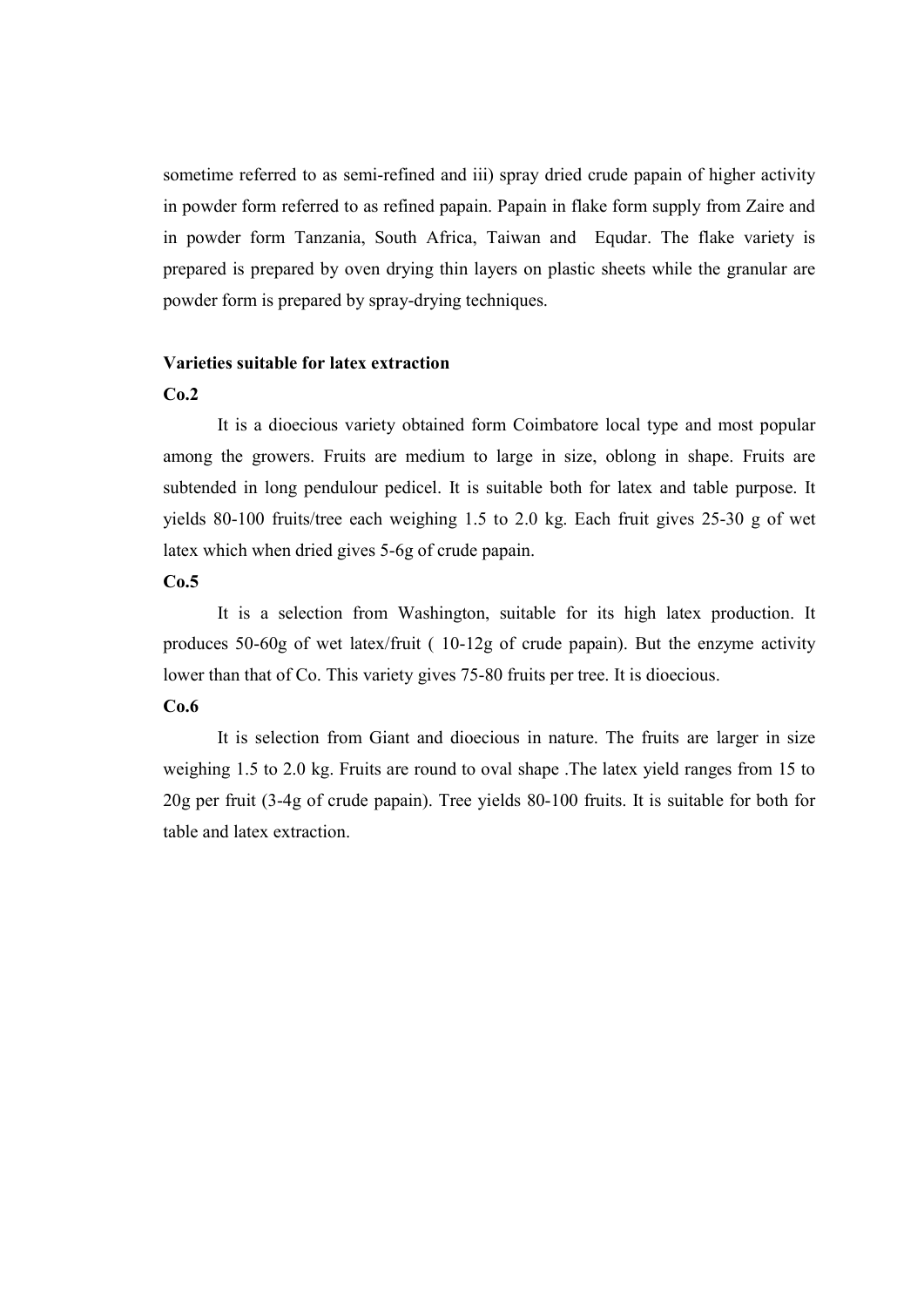# EX. NO. 12

# TRAINING AND PRUNING OF GRAPE VINES

Training of grape vines is important as it helps to maintain the stature and spread of the vine in a way that is convenient to carry on the operations like pruning, interculture, plant protection and harvesting. The system of training depends mainly on the nature of the vine with reference to its apical dominance and vigour. Although a number of training systems are known, in India, only four systems viz., Bower, Kniffin, Telephone trellis and Head system alone are followed to a great extent.

#### Bower system

Owing to the vigorous growth of the vine and pronounced apical .dominance in the tropics, this system is found most suitable for many of the commercial grape cultivars. It envisages the distribution of growing apex at many points and spread of the branches horizontally. Among all the training systems, this is the most expensive one. Bower of 2.1 m (7) height is erected using granite stone pillars, galvanized iron wires of 5, 8 and 10 gauge thickness and turning buckles.

Only the best growing shoot from the plant is allowed to grow upright along the stake provided upto the bower height. The axilliary shoots are discouraged. Growing tip is pinched off at 15 cm below the pandal level. Two shoots arising from below the cut end are allowed to grow in opposite directions on the wires over-head. These two shoots develop into 'Arms'. Side shoots from these arms are allowed to grow at regular intervals of 45 to 50 cm in dry regions, whereas, in comparatively cooler and more humid regions like Bangalore, they are allowed at intervals of 60 to 75 cm. These side shoots are called 'secondaries' as they grow. Tertiaries or the canes which are the fruiting spurs develop from the secondaries. The arms and secondaries form the permanent frame work of the vine: The area allocated for a vine is covered in installments by intermittent pinching of the primary arms and secondaries, not allowing them to grow more than 60 cm at a time. They are allowed to trail straight along the wires by tying intermittently with banana fibre, All the tendrils are removed.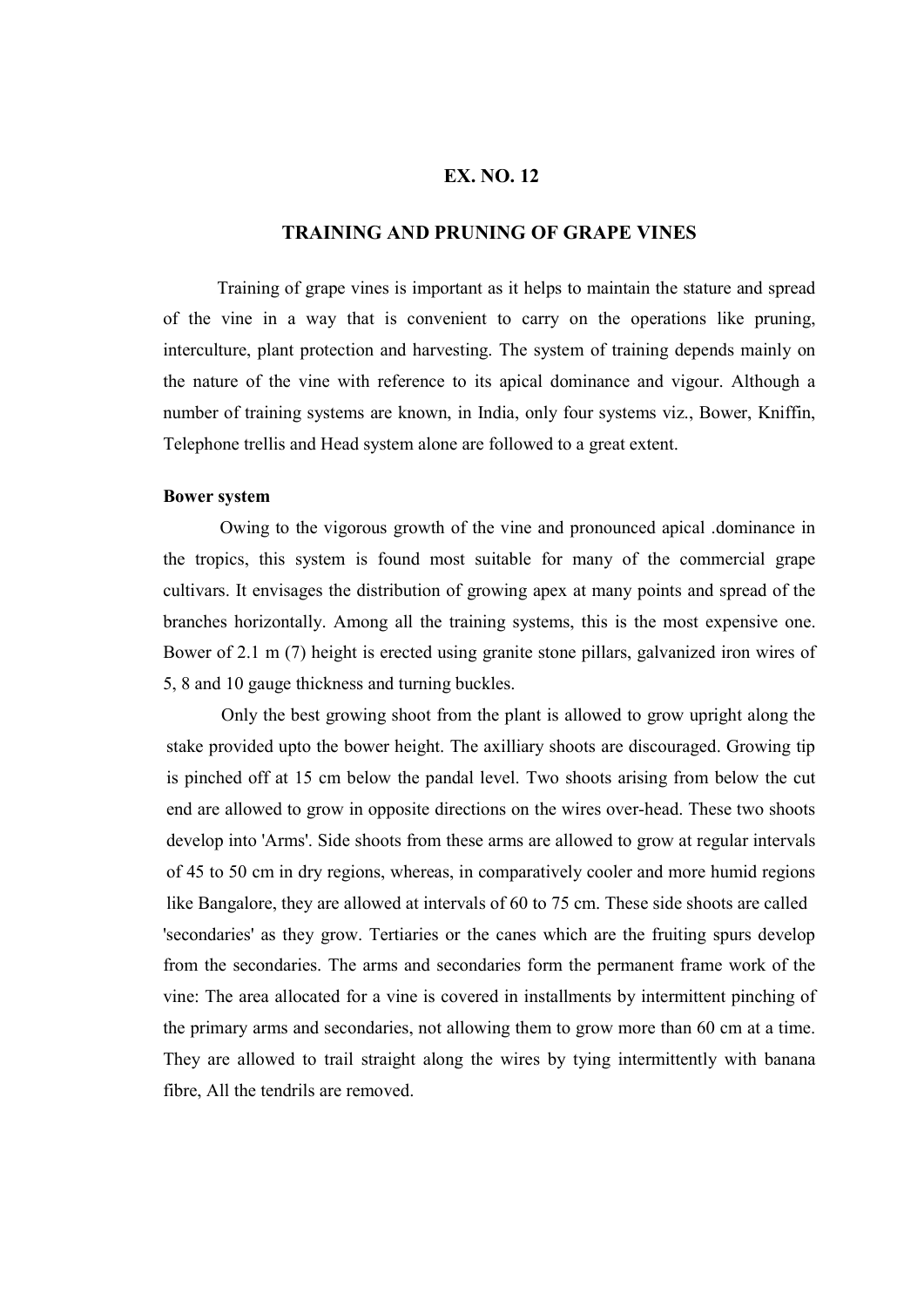In this system though the initial investment is very high, the cost-benefit ratio in a long run is favorable to the grower. Moreover this system is highly suitable for varieties like Anab-e-Shahi, particularly in the peninsular India.

## Kniffin system:

This system is suitable for the moderately vigorous varieties with less apical dominance. Closer planting (1.8 or 6') is adopted for this training system within the row and 3 m (10') between the rows. Galvanised iron wire of 8 gauge thickness is stretched parallel to the ground at an height of 75 cm above which two more wires are stretched at successive heights of 60 cm (2'). When the plant crosses the first wire, it is topped leaving a bud above the wire. Two laterals are developed on either side of the plant along the wire and the terminal shoot is allowed to grow vertically. Similarly, a pair of laterals is developed along the second and third wire. In some cases only two pairs of laterals are developed at heights of 1.35 m  $(4\frac{1}{9})$  and 1.95 m  $(6\frac{1}{9})$  from ground level and in such cases it is called 'Four arm Kniffin'.

#### Telephone trellis system

This system is suitable for moderately vigorous varieties with more apical dominance. If such varieties are trained to Kniffin system, the yields of the canes on the lower wires will be less by 30 to 40 per cent as compared to those on the upper wire. This is an improvement over bower system with respect to ventilation and light penetration. It is relatively less expensive than bower, but more expensive than Kniffin system.

Trellis is erected by using the granite stone pillars of 8' length and 6" x 6" thick at the ends and 8'x4'x4' in the middle of the lines. The middle pillars may be spaced at 20 feet distance. Cross arms of 4 % feet length are fixed on each pillar at a height of 5 feet. These can be iron blades of 4' width and 1/4" thick or the angle iron pieces of 2" x 2" width and 1/4" thick. Three wires of 8 gauge galvanised iron are pulled horizontally over the cross arms at a regular spacing of 2 feet using turning buckles at the end pillars. The end pillars.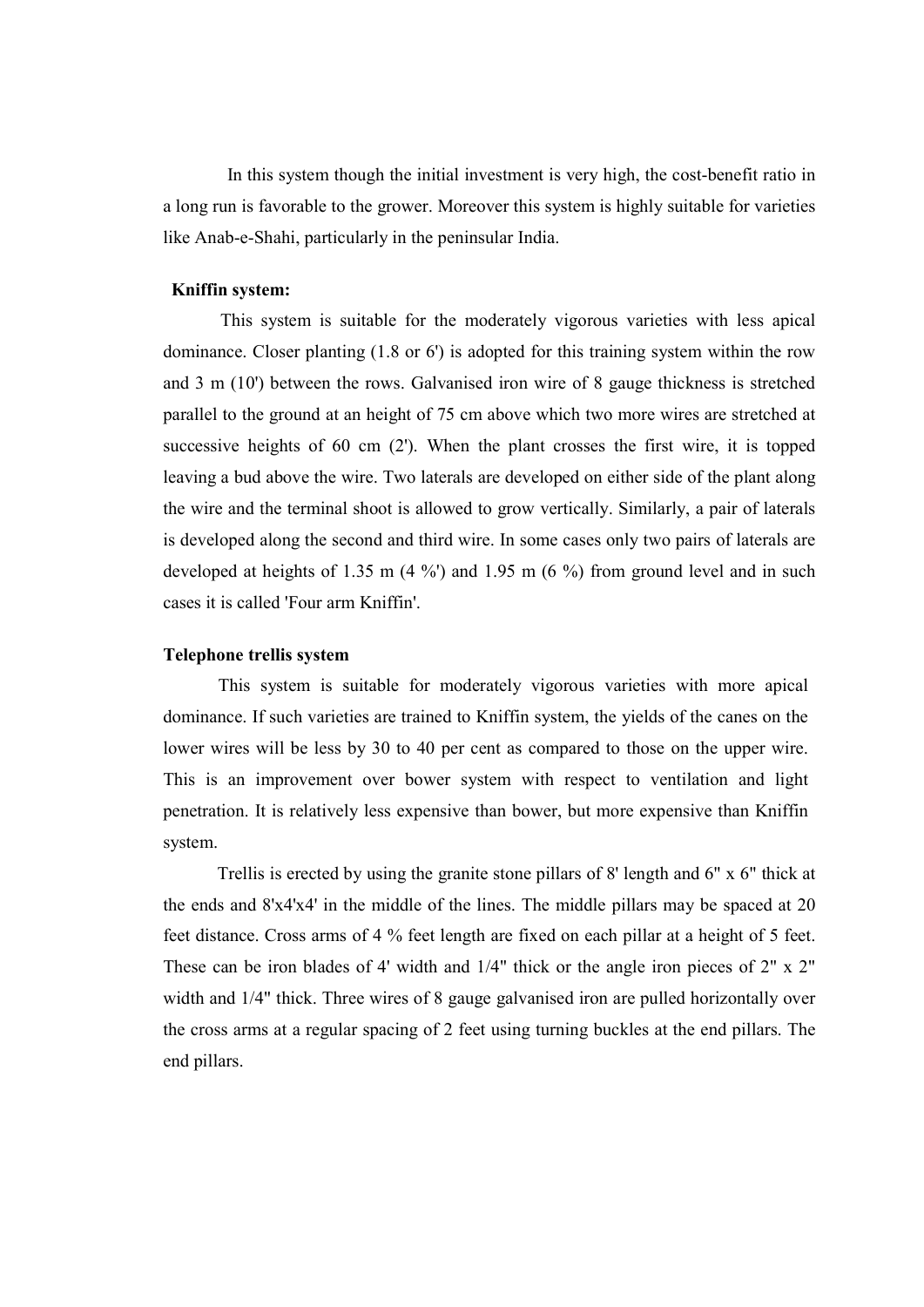# Head system:

This is the least expensive system of training. Plants are spaced very closely to accommodate 2,000 to 2,500 plants per acre. Les vigorous varieties are suitable for this system. Plant is topped at 1 m (3') above ground level, by which two lateral branches are encouraged and the plant is topped again at 1.3 m (4') height by which two more laterals are developed. The laterals are allowed to grow to a length of 45 cm (1.5') only. Fruiting canes are developed on these laterals. Live stakes of Erythrina indica or Commiphora beryri are provided to the vines.

#### PRUNING OF GRAPES

Pruning is the very crucial operation in viticulture. So, much care and precision are to be exercised in pruning a vine. A wise pruning envisages less depressing effect on the vine but more concentration of the activity in the parts' left after pruning. Light pruning i.e. retention of more cane on a vine results in heavy crop, while, severe pruning i.e. retention of less canes results in a light crop. A vine in a given season can properly nourish only a certain quantity of fruit. Hence, while pruning vigorous vines, more canes are retained, but in less vigorous vines less number of canes are retained. If a vine has given a heavy crop during the previous season, it has to be pruned severely during the present fruiting season.

Pruning is done to direct the activity of the vine in the parts left after pruning and to induce sprouting of the fruitful buds located in the middle portion of the canes, which otherwise do not sprout. Pruning is done once only in North India during the month of January to make the fruitful buds sprout. In South India, it is done twice in the year, once in summer and again in winter. Grape vines in this region grow continuously without any dormancy. Hence by pruning in April (summer) the vines are forced to have a rest period, which helps in the fruit bud differentiation. Pruning time mainly depends on rainfall and temperature.

It is adjusted so that there is no coincidence of rainfall with fresh growth and 'flowering and also the winter does not set in within 8-10 days after pruning.

Summer pruning : It is done during March - April in the states of Andhra Pradesh and Karnataka, but in June in Tamil Nadu. In this pruning, the canes are cut back to one or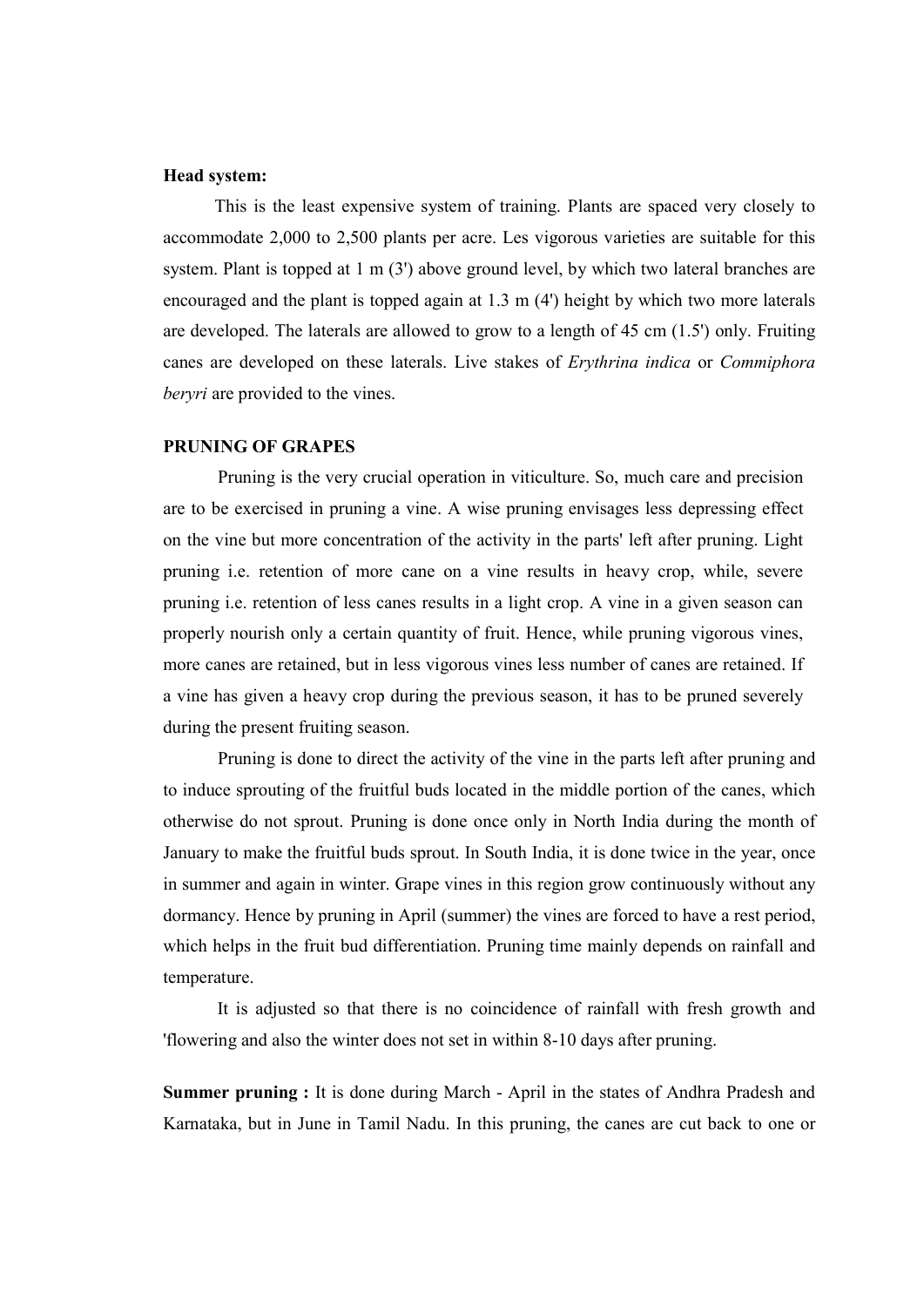two-bud level for building up the fresh vegetative growth. Hence, it is called "back pruning" or "growth pruning". The dried canes also are removed.

Winter pruning: Vines which have attained the age of one year can be subjected to this "pruning. during December in Tamil Nadu. The mature (about 6 months old) current season canes are pruned. The entire foliage and immature shoots are removed. Levels of pruning differ with varieties and can be ascertained by bud forecasting. In general, Anabe-Shahi and Bhokri are pruned to 5 bud level, Thompson Seedless to 10 buds, Bangalore Blue to 4 buds and Gulabi to 9 in case of the ideal canes of pencil thickness. More number of buds are retained on thicker canes and less on thinner ones. This pruning is also called "Forward pruning".

# Note these points

 All canes in a vine cannot be equally fruitful. Canes that are away from the trunk are more fruitful than the ones nearer the trunk. Hence, the former are pruned lightly than the latter. Partly mature and immature canes are sterile. Canes that taper suddenly or reversely also are sterile. Hence, such canes are to be removed completely. Within a variety, the thicker canes are pruned lightly as compared to the thinner canes. Flat canes and the canes with longer internodes also are not fruitful. Hence, such canes also are to be pruned to the base.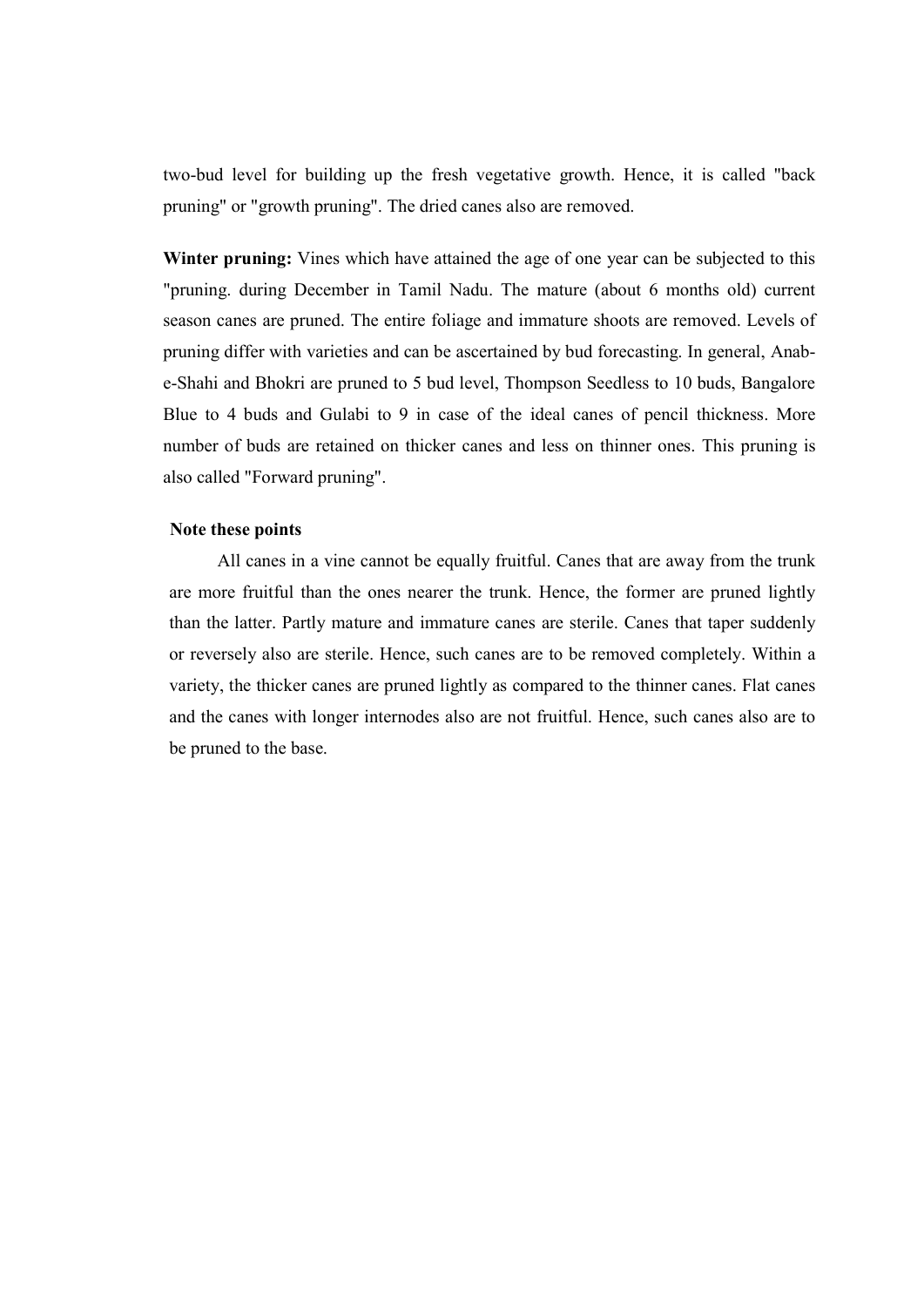# EX. NO. 13

# MANURING PRACTICES FOR FRUIT CROPS

Fruit crops require more nutrition than field crops, but in practice many growers apply lesser quantities of fertilizers than required. The time of application of fertilizer, method of fertilizer application, dosages and the form of Fertilizer to be applied depends on many factors such as soil, climate, age of the fruit crop, stage of the crop, quality of the produce etc. While several types of manure are available, the one matching the crop needs should be alone used. Soil" fertility analysis, the quality of irrigation water and the nutrient uptake by plants at different" stages of crop growth are some of the factors to be considered to arrive at the nutrient requirements of a fruit crop in consideration. Of late, tissue analysis (leaf samples) is employed to find out the nutrient status of a plant.

Plants require N, P,K, Ca, Mg and S and traces of Mn, B, Cu, Fe, Zn and Mo from the soil in optimum concentrations to carry out their functions effectively leading to better yield and quality. Orchards can be manured both with organic and inorganic fertilisers.

## Organic manures

Farm yard manure, poultry manure, compost, oil cakes, leaf mould, bone meal, fish meal, vermicompost, green manures, and green leaf manure etc., are all different forms of organic manure. The quantity of N, P or K available in organic manure is very less compared to the inorganic forms and hence organic manures should be applied in bulk quantities. Besides serving as a source for primary, secondary and minor elements, organic manures also improve the physical and biological properties of the soil. Addition of organic manures can improve the availability of nutrients supplied through inorganic forms. Application of organic manures, to certain extent, also helps to control pest and diseases and to improve the quality of the fruits.

Bio-Fertilizers or microbial Fertilizers are also organic fertilizers in a sense. Azospirillum and Azotobacter help the crop growth by fixing up of atmospheric nitrogen. Phospobacteria helps to make phosporus in an available form. Similarly, Vasicular arbuscular mycorrhizal fungi (VAM) colonize on roots and help to mobilize phosporus.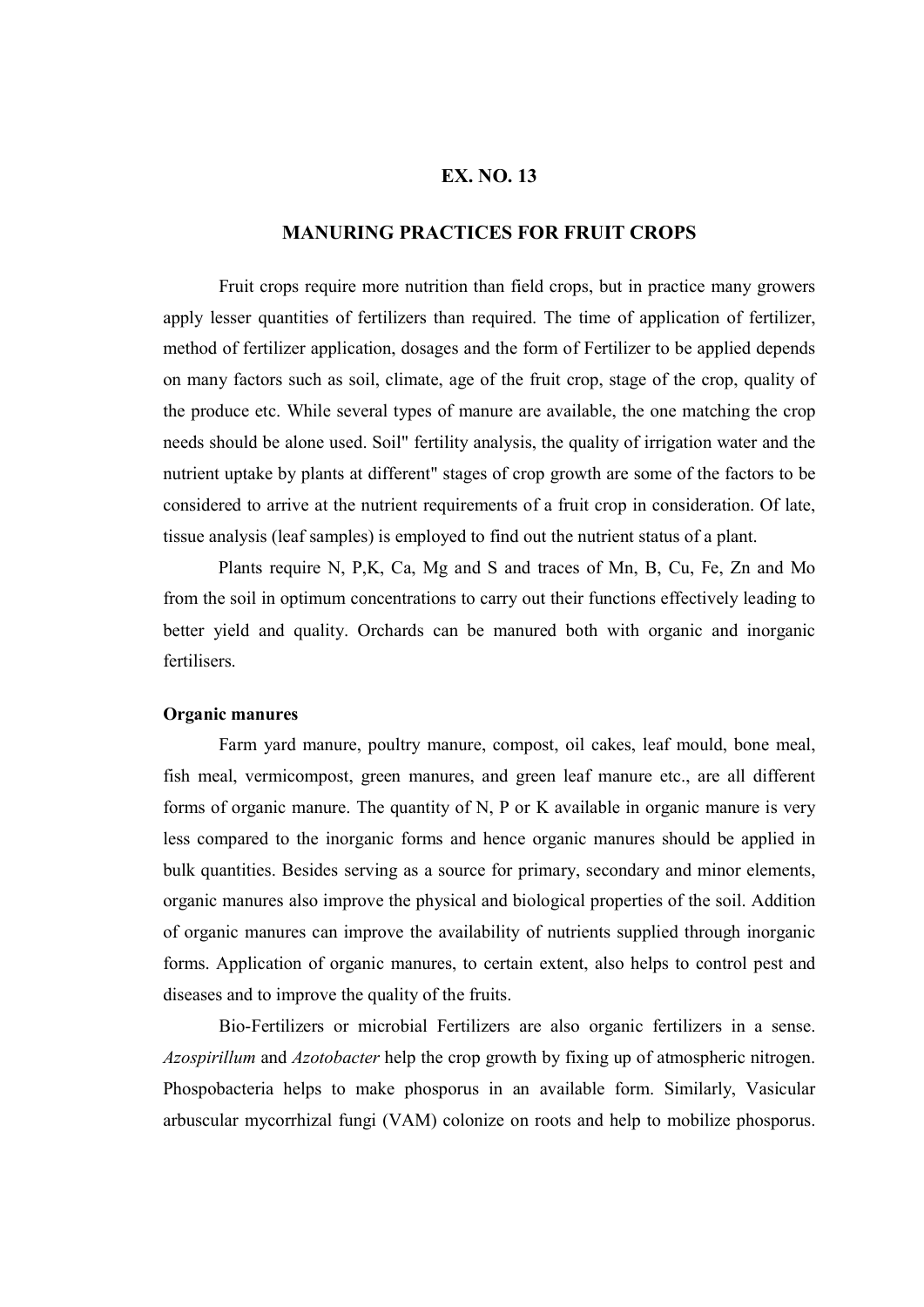Under congenial conditions, these biofertilizers can build-up in the soil over the years and make valuable nutrients available to the plants, saving substantial quantity of fertilizers in the process.

# Inorganic fertilizers

The inorganic fertilizers can be called as nitrogenous, phosphatic or potassic fertilizers, depending on the element in which they are abundant. Complex forms of fertilizers containing all the three major elements (NPK) in different proportions are also available in the market

#### Nitrogenous fertilizers

 Urea, ammonium sulphate, ammonium nitrate, calcium nitrate, calcium ammonium nitrate, cyanamide, diamonium phospahte etc., are rich in nitrogen.

#### Phosphatic fertilizers

 Single/ double/triple super phosphate, rock phospate, mussorie-phos, diamonium phosphate are sources for phosphorus

# Potassic fertilizers

 Muriate of potash, potassium sulphate or potassium nitrate can supply the potassium requirements.

## Percentage of nitrogen available in nitrogenous fertilizers

#### Nitrogen

| Sodium nitrate                      | $-16%$             |
|-------------------------------------|--------------------|
| Potassium nitrate                   | $-12.5\% - 13.5\%$ |
| Ammonium sulphate                   | $-20.6%$           |
| Amorphos A                          | $-11.0\%$          |
| Amorphos B                          | $-16%$             |
| Ammonium nitrate                    | $-13%$             |
| Ammonium sulphate nitrate $-25.6\%$ |                    |
| Urea                                | $-46%$             |
| Calcium cyanamide                   | $-20.6%$           |

Ammonium sulphate and urea are most commonly used.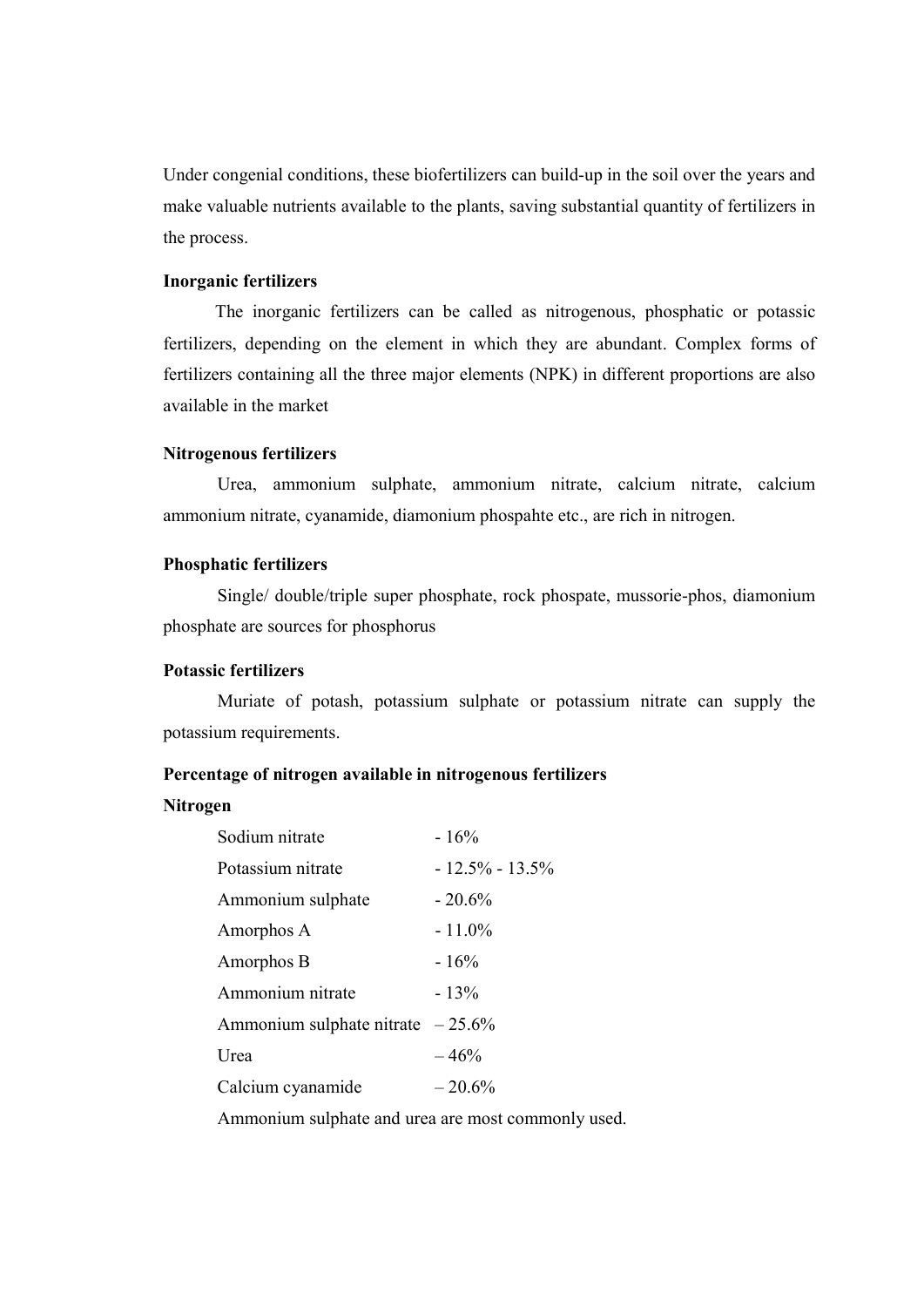# Percentage of phosphorus available in phosphatic fertilizers

 Super phosphate – 10-18% Basic slug  $-8-18\%$ Rock phosphate  $-30-40%$ .

#### Percentage of potassium available in potassic fertilizer

 Muriate of potash – 48-62%  $K_2SO_4$  – 48%.

## Complex fertilizers

Fertilizer mixtures containing 0: 9: 9 or 17: 17: 17 NPK are examples for complex fertilizers. Different complex fertilizes, with different levels or proportions of NPK are available commercially.

# Time of application

The time of application of fertilizer should be determined based on the nutrient requirement of the fruit plant at a particular stage. To be effective, the nutrients must be readily available at a time when these are needed at the most. Since nitrogen is required through out the growth phase, it can be supplied in 2 or 3 splits in a year. Phosphorus requirement is higher in the early stages of crop growth and is needed for flowering. Hence, phosphorus is applied well before flowering. Usually it is combined with nitrogen. Potassium also is required through out the crop growth period. In certain fruit crops, potassium has been known to distinctly affect the fruit quality. So, the application of potassium during the fruit maturity phase, apart from the earlier applications, can enhance fruit quality.

Water availability at the time of fertilizer application is essential, otherwise the fertilizers may cause injury to the plant.

|            | I year           | II year          | <b>III</b> year  |
|------------|------------------|------------------|------------------|
| <b>FYM</b> | $10 \text{ kg}$  | $30 \text{ kg}$  | $40 \text{ kg}$  |
| N          | $200 \text{ kg}$ | $400 \text{ kg}$ | $800 \text{ kg}$ |
| р          | $200 \text{ kg}$ | $400 \text{ kg}$ | $800 \text{ kg}$ |
|            | $200 \text{ kg}$ | $400 \text{ kg}$ | 1000 kg          |

#### Fertilizer schedule for mango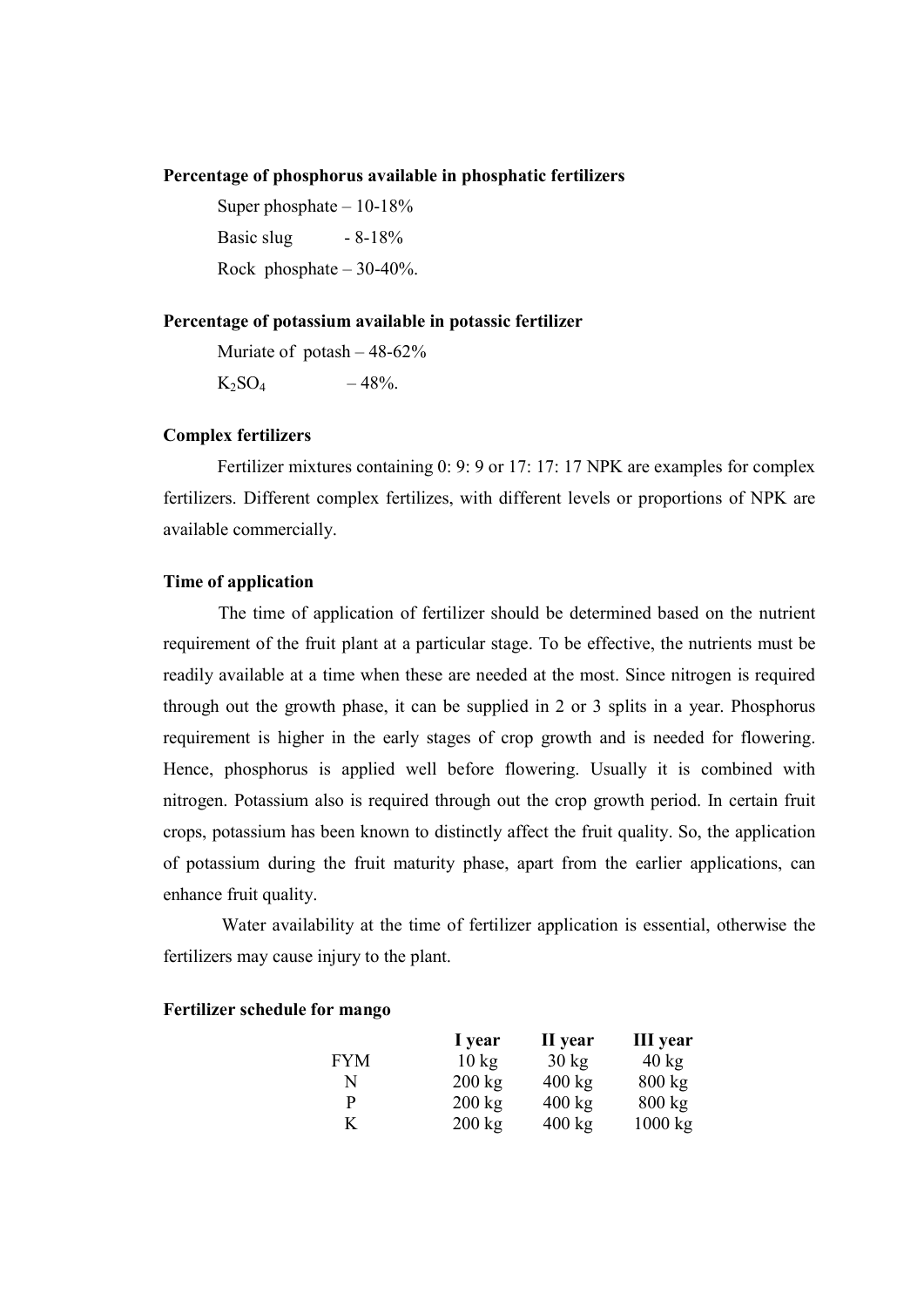FYM is applied at all the initial vegetative phase and part of the nitrogen is applied immediately after harvest. Remaining part is applied during 15<sup>th</sup> September to 15th November.

Method: It is through basal application applied in a circular trench at 15-20 cm deep.

# Method of application

 The method of application should be appropriate taking into account the age of the trees, root spread, system of planting, kind and amount of fertilizers to be applied etc. The different methods of application are as follows.

# 1.Band/Strip placement: frequently practiced

2. Broadcasting : not so commonly practised

3.Foliar spray: especially for quick - relief from nutrient deficiency symptoms and for providing micro nutrients

4.Fertigation: Recently developed technology and practical in orchards where the labour costs are high.This method is advantageous as water and fertilizer usage can be efficiently managed. The dosage can be regulated depending upon the growth stage of the crop and its requirement.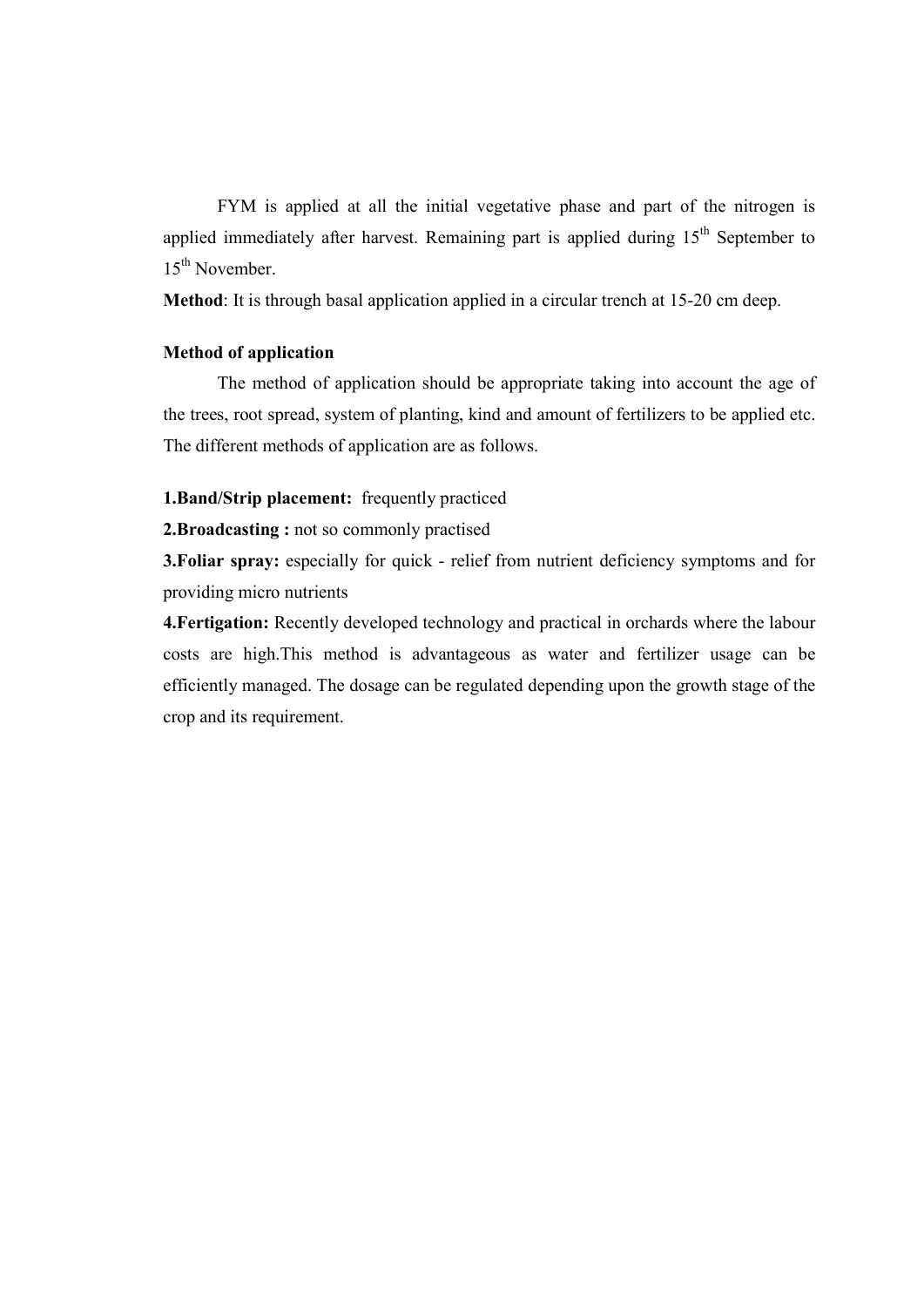# EX. NO. 14

# USES OF GROWTH REGULATORS IN FRUIT CROPS

 Plant growth hormones (Phytohormones) are chemical substances which mediate cell to cell communication within the plant system to bring about specific growth and physiological responses even when they are present in lower concentrations (even in nanogram level). These are synthesised at specific organs and are often translocated from the site of synthesis to the site of action. The quantity of plant growth hormone synthesised varies from plant to plant and from organ to organ. It is also determined by the internal and external stimuli or factors within a plant cell they bind to a specific protein called 'receptor proteins' and mediate the response.

 Plant growth regulators can be broadly classified as growth promotors and growth inhibitors depending on the nature of action. However, a particular hormone may be a growth promotor at a lower concentration but can inhibit growth at a higher concentration. Based on chemical nature and general action, plant hormones can be broadly classified to five major groups.

- i. Auxins
- ii. Gibberellins
- iii. Cytokinins
- iv. Abscissic acid
- v. Ethylene

Besides the above, there are some other compounds such as brassino-steroids, triacontanols, morphactins and several other phenolics which regulate plant growth.

Auxins are synthesised generally at higher concentrations in the growing tips (meristems) and are translocated downwards. During reproductive phases, auxins are synthesised in flowers and developing fruits. Gibberellins are synthesised in almost all organs but they are concentrated more in seeds and produced in comparatively larger quantities during seed development. Root apical meristem is the primary centre of cytokinin synthesis and cytokinins are transported to the shoot system. Ethylene is generated during ripening and abscisic acid during later stages of seed development.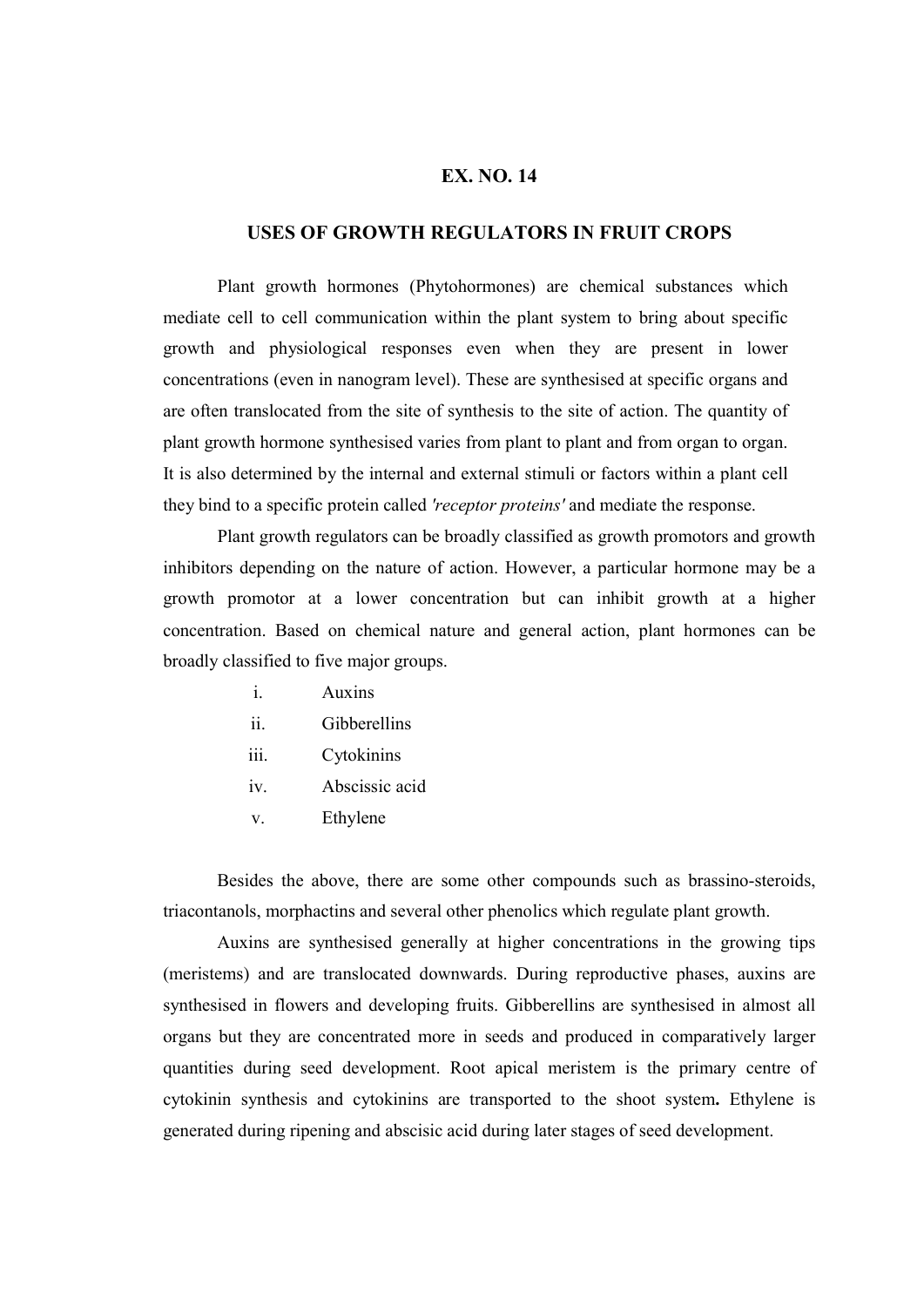When the endogenous production of a particular plant growth hormone is low, exogenous application of that growth hormone can elicit a favourable response. To substitute natural growth hormones that occur within the plant system, synthetic growth regulators are now used. These synthetic growth regulators are best suited for commercial and industrial uses.

# Uses

Some of the commercial uses of plant growth regulators in fruit crops are as follows

- $\bullet$  to break seed dormancy and enhance germination
	- GA<sub>3</sub> and Thiourea
- $\bullet$  to promote rooting of cuttings and layers
	- IBA and NAA
- $\bullet$  to propagate horticultural plants through tissue culture
	- BAP, Cytokinin, GA<sup>3</sup>
- $\bullet$  to break bud dormancy
	- $-GA<sub>3</sub>, 2, 4-D$
- $\bullet$  to induce flowering
	- NAA, Ethrel, GA<sub>3</sub> in several crop species
- $\bullet$  to prevent flower and fruit drop
	- NAA, 2, 4 D in low concentrations
- To overcome alternate bearing
	- Paclobutrazol
- $\bullet$  to induce parthenocarpy

- 2, 4-D

 $\bullet$  to improve fruit size and fruit quality parameters

 $-GA<sub>3</sub>$ 

to regulate ripening ( i.e. delaying or promoting) process

- Ethrel

to control weeds

 $- 2, 4-D$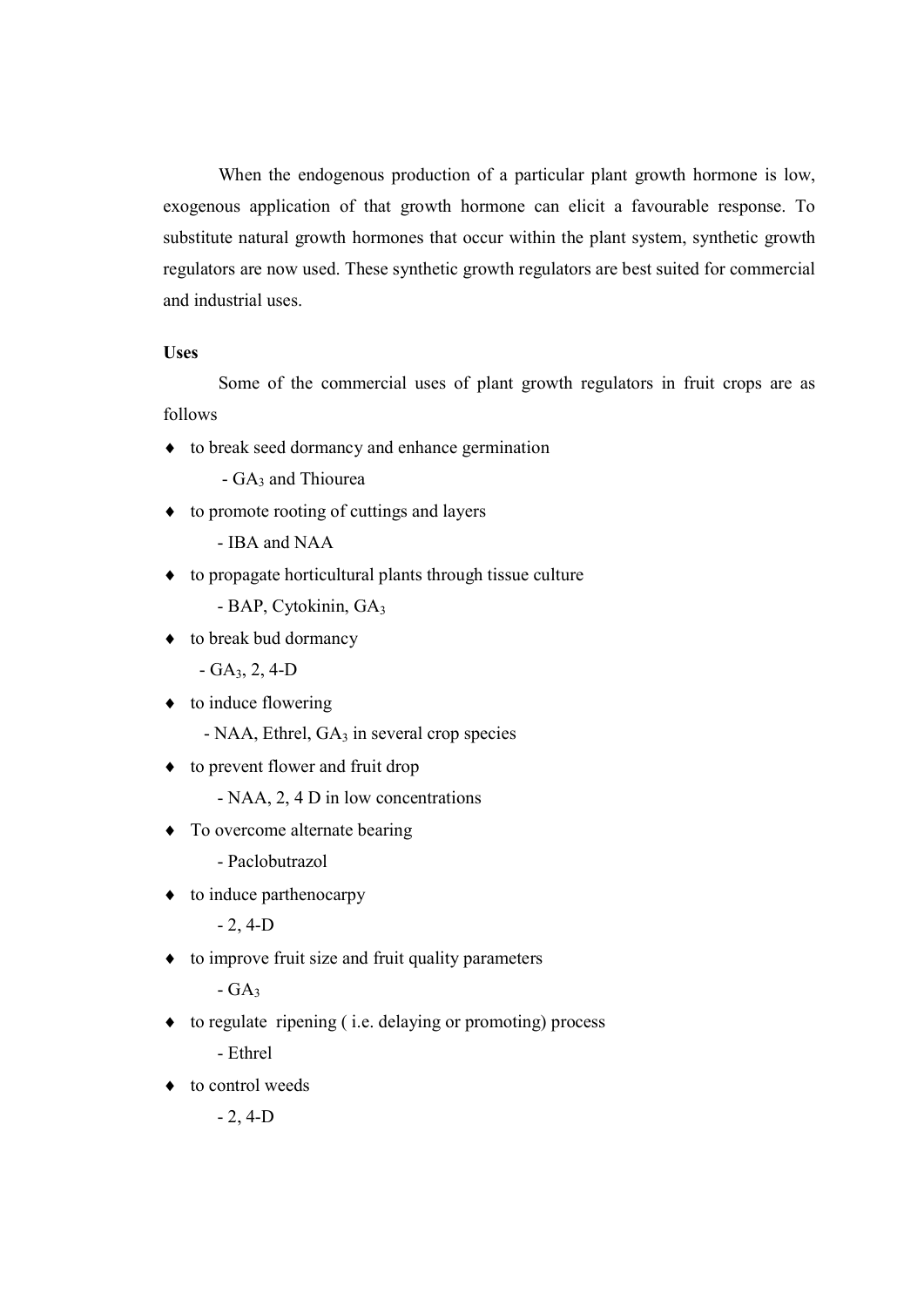It is essential to know prior, the kind and concentration of growth regulator, the stage of the crop growth and method of application to bring about the desired change.

The application of growth regulators in various crops are described as follows.

# Banana

 2, 4-D @ 25 ppm is applied 20 days after the emergence of last hand to overcome seediness in Poovan banana. Since it is insoluble in water, it is dissolved by adding 1 (or) 2 drops of ethanol. The solution is made up to 1 litre and further 9 litres of water are added.

## Grapes

 Cuttings are soaked in 500 ppm of IBA for 12 hours (or) 12,000 ppm for 3 seconds. It gives good percentage of rooting.

- At the 5 leaf stage after pruning, application of cycocel  $\omega$  500 ppm further increases the fruit set and decreases the vegetative growth.
- GA at 10 ppm at 20-25 days after pruning elongates the cluster and make flowers to borne fruits.
- Application of  $GA_3$  at 40 ppm at 50% flowering cause thinning of flowers and increases fruit set.
- The berry size is decreased when bunches are dipped in  $GA_3$  at 50 ppm and BA at 10 ppm.
- At the colour break stage, application of ethaphon at 250 ppm gives uniform ripening.
- Application of NAA at 50 ppm alone a week before harvest decreases the post harvest berry drop.
- Application of ascorbic acid at 20-25% of sodium diethyl 1 dithiocarbamate at 15 days interval from onset of berries reduces the incidence of soft berries.

### Guava

- To promote air layering (in roots) IBA 3000 ppm is applied
- Spray of urea at 10% in Allahabad safeda and 20% urea spray in Lucknow 49 thins out the flowers.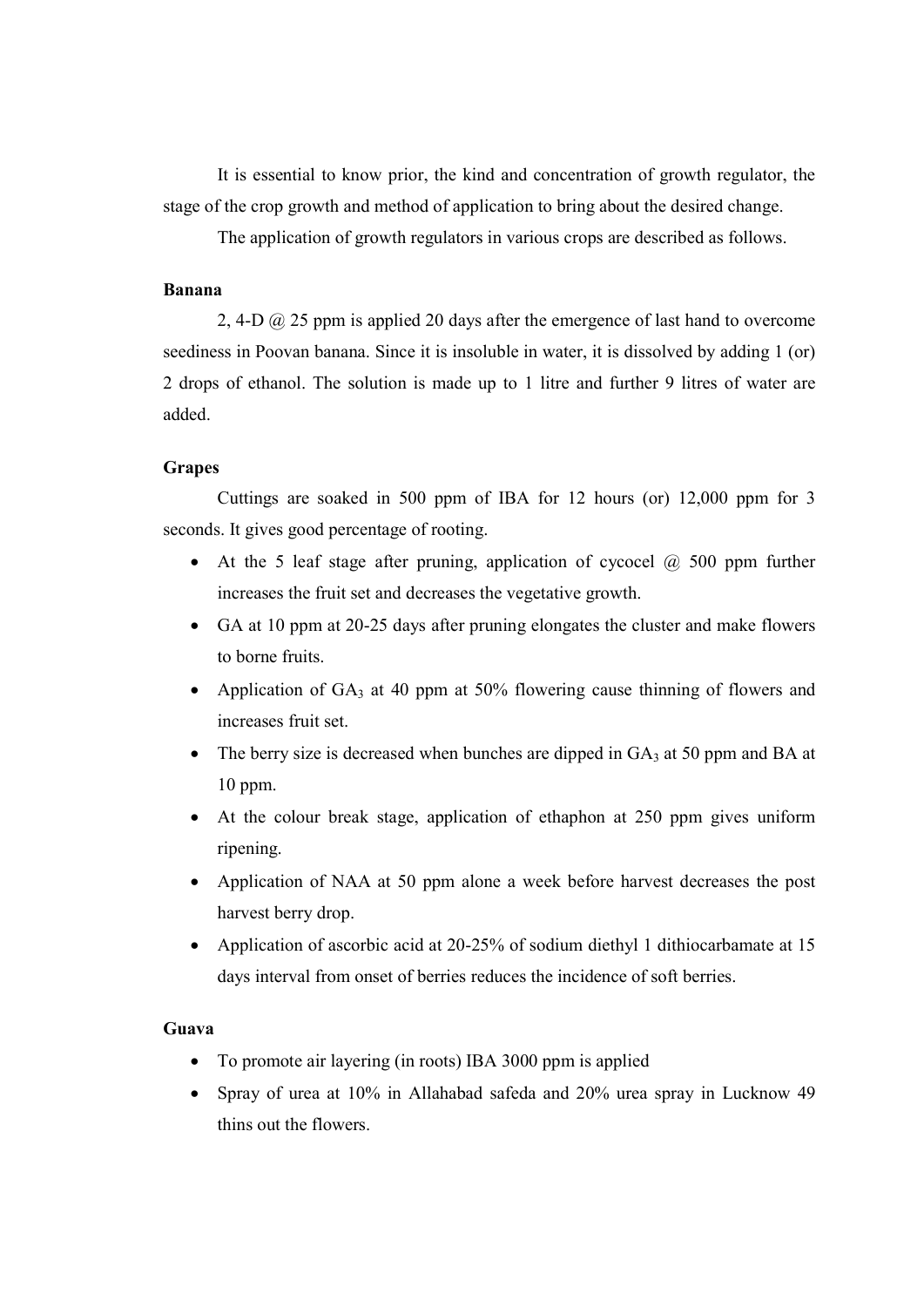GA3 at 1000-8000 ppm induces parthenocarpic fruits.

# Mango

- Paclobutrazol is applied at 2ml per tree induces flowering during off season
- NAA spray  $\omega$  200 ppm lowers the incidence of malformation
- NAA, 2, 4-D and  $GA_3$  reduces the fruit drop in mango.

# Sapota

 IBA and NAA at 1000 ppm in Linolin paste gives higher percentage of rooting of grafting. For extending shelf life, fruits are dipped in 300 ppm of GA3 along with Bavistin.

# Papaya

- GA<sub>3</sub>  $\omega$  100 ppm is applied for seed soaking which increases the percentage of seed gemiantion.
- Paclobutrazol application at 25 mg per tree as soil drench reduced the fruit bearing height, increased fruit yield and latex yield.

# Aonla

- The semi hard wood cuttings are treated with IBA at 1500 ppm for increasing the rooting percentage.
- NAA and IBA at 1000 ppm each increases rooting in stools.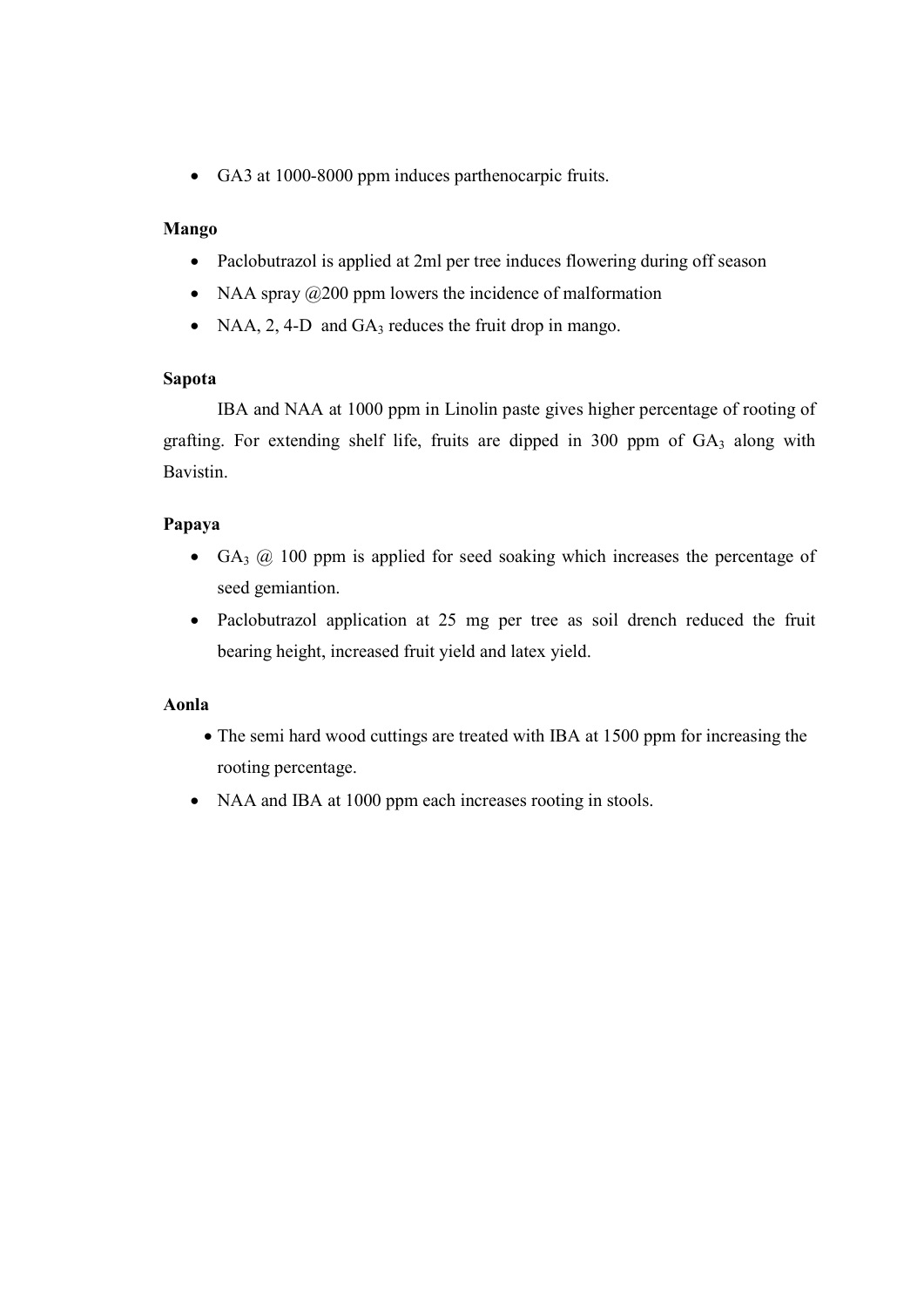# EX. NO. 15

# STUDY OF PHYSIOLOGICAL DISORDERS AND DIAGNOSIS OF MALADIES IN FRUIT CROPS

## **MANGO**

#### Malformation

 Malformation is widely prevalent in northern Indian states of Punjab, Delhi and western U.P. The malformed panicles remain unproductive and are characterised by a compact mass of male flowers, greenish in colour and stunted in growth. The main and secondary rachis becomes thick and short and bear flowers with relatively larger sized bracts, sepals and petals as compared to normal flowers. Some of the factors that are attributed to be the cause for this disorder include poor cultural practices, nutritional deficiencies, hormonal imbalances, accumulation of biochemicals called 'malformins', mites( Aceria mangiferae), fungal pathogen (Fusarium moniliformae fsp subglutinans) viral infections etc. The exact cause and control of the malady is yet to be established. Some remedial measures that are recommended include

- i. Pruning of shoots bearing malformed panicles by cutting 15 cm below / paste cut ends with  $0.2\%$  capton  $+0.1\%$  malathion
- ii. Deblossoming of early emerged infested panicles
- iii. Spraying 200 ppm NAA on affected panicle during I week of October
- iv. Adopting regular practices and timely control measures
- v. Spray antimalformins like glutathione 2200 ppm or ascorbic acid 2100 ppm from the time of panicle emergence, three times at an interval of 10 days.

## Biennial bearing: (Alternate bearing)

 This refers to the tendency of mango trees to bear a heavy crop in one year (On year) and very little or no crop in the succeeding year (Off year). Most of the commercial varieties of north India, namely Dashehari, Langra and Chausa are biennial bearers, while south Indian varieties like Totapuri Red Small, Neelum and Bangalora and recently bred varieties from IIHR are known to be regular bearers. The problem may be due to genetical, physiological, environmental and nutritional factors. For overcoming biennial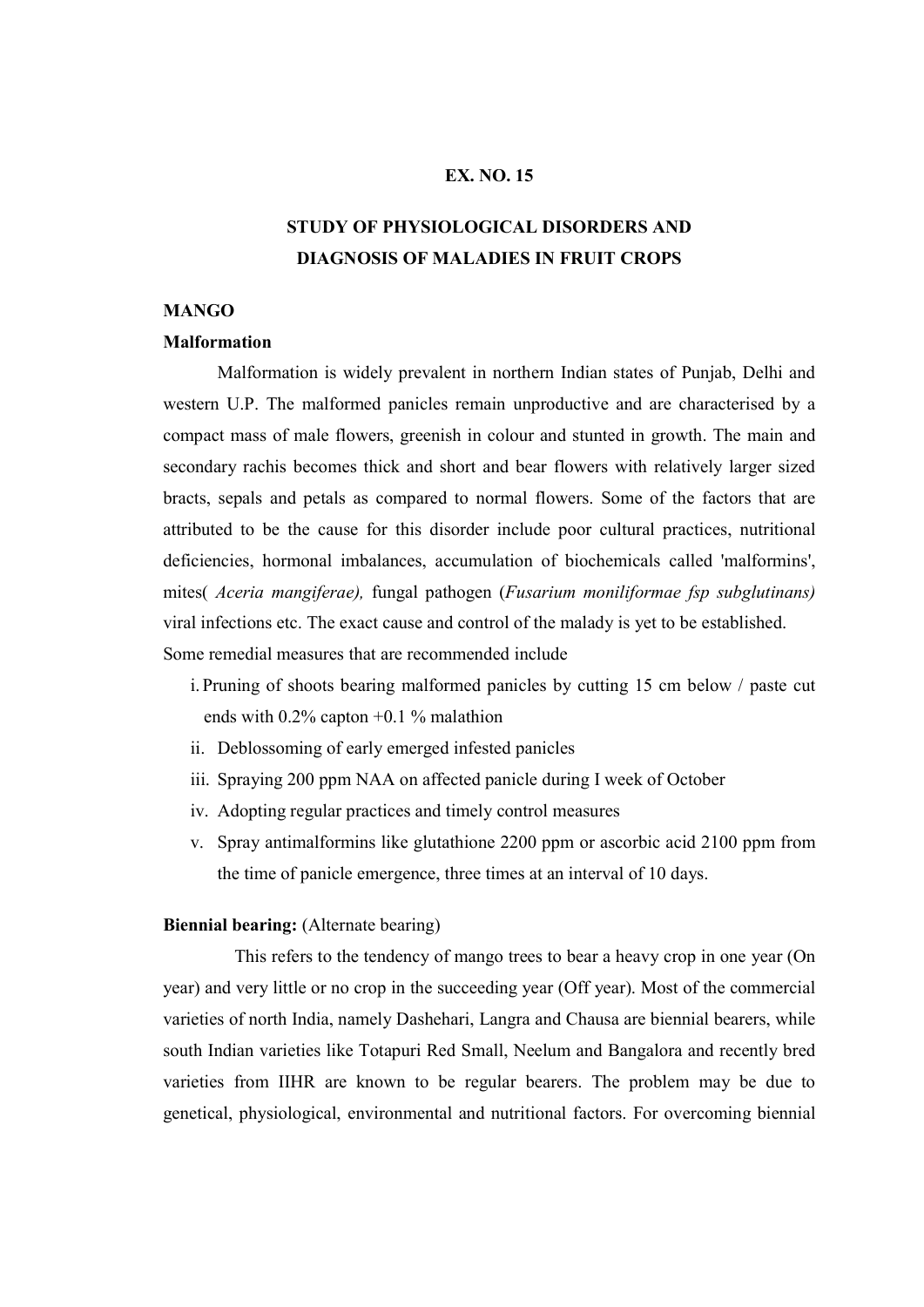bearing, deblossoming is recommended to reduce the crop load in the 'On' year so as to balance it in the 'Off' year. Proper, regular and timely cultural operations, judicious pest and disease management is essntial. Soil application of Paclobutrazol (Cultar or PP333)  $(a)$  4 - 5 g per tree in the month of September can be taken up.

#### Fruit drop

Despite high fruit set initially, the ultimate retention is quite low  $\approx 0.5\%$  of perfect flowers) in mango. The intensity of fruit drop varies from variety to variety. The variety Langra is more susceptible to drop while Dashehari is the least. The fruit drop occurs during all stages of development but more during

(i) Pinhead stage (ii) Post-setting phase and (iii) near maturing stage. Variety, climate and management factors influence fruit drop to a great extent. The reasons may be lack of pollination, low stigmatic receptivity, defective flowers, poor pollen transfer, 'lack of available soil moisture, high pest and disease incidences, unfavourable climate,deficiency of auxins, gibberellins and cytokinins but high amount of inhibitors. To overcome fruit drop

- provide regular irrigation during fruit set and developmental stages
- spray NAA  $\omega$  25-40ppm or 2-4 D  $\omega$ 10-15 ppm at pea stage
- ◆ spray 1-2 % urea at marble stage & 1 month after
- grow self compatible varieties

## Black tip

 Black tip is a serious disorder, particularly in the cultivar Dashehari. The affected fruits become unmarketable and reduce the yield to a considerable extent. The damage to the fruit gets initiated right at marble stage with a characteristic yellowing of tissues at distal end. Gradually, the colour intensifies into brown and finally black. At this stage, further growth and development of the fruit is retarded and black ring at the tip extends towards the upper part of the fruit. Black tip disorder has generally been detected in orchards located in the vicinity of brick kilns. It has been reported that the gases like carbon monoxide, sulphur dioxide and ethylene constituting the fumes of brick kiln are known to damage growing tip of fruits and give rise to the symptoms of black tip. Apart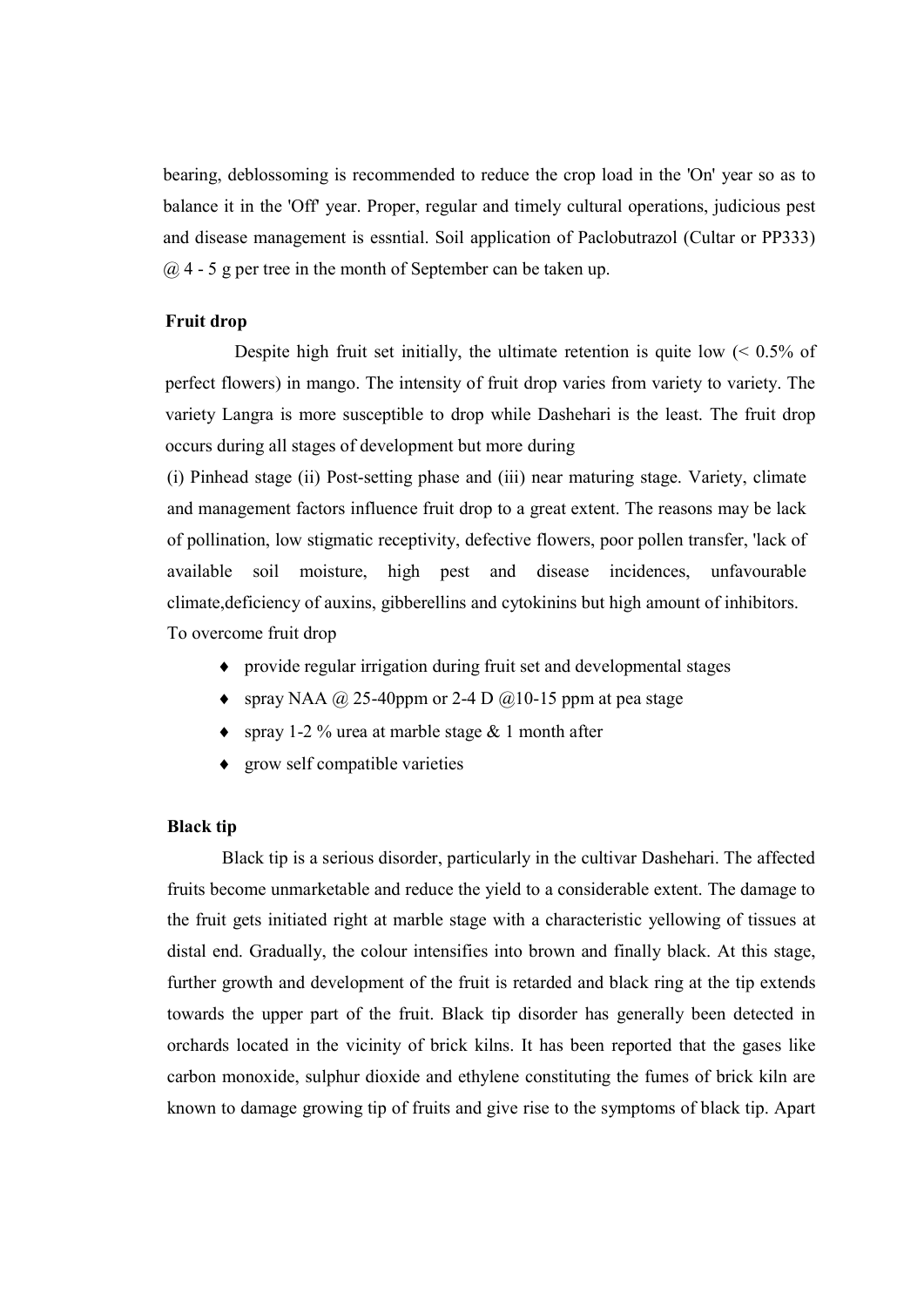from these factors, irrigation, condition of the tree and management practices also play important role in deciding the severity of the disorder. Planting of mango orchards in North-South direction and 5 to 6 km away from the brick kilns may reduce incidence of black tip to a greater extent. The incidence of black tip can also be minimised by the spray of borax (1%) or other alkaline solutions like caustic soda (0.8%) or washing soda (0.5%). The first spray of borax should be done at pea stage followed by two more sprays at 15 days interval.

#### Clustering disorder (Jhumka)

 A fruiting disorder, known as 'Jhumka' in North India, is characterised by the development of fruitlets in clusters at the tip of the panicles. Such fruits do not grow beyond pea or marble stage and drop down after 30-45 days of fruit set. These fruits do not contain seeds. The disorder seems to be due to lack of pollination / fertilization which may be attributed to absence of sufficient population of pollinators in the orchards, old and overcrowding of trees, indiscriminate spraying against pests and diseases, use of synthetic pyrethroids for spraying, monoculture of Dashehari and bad weather during flowering. Some 'of the remedial measures are

- 1. Insecticides should not be sprayed at full bloom to avoid killing of pollinators. .
- 2. Pest and disease should be controlled in time by spraying the recommended pesticides only.
- 3. Introduction of beehives in the orchards during flowering season for increasing the number of pollinators.
- 4. The practice of monoculture of a particular variety may' be avoided. In case of Dashehari, 5-6 per cent of other varieties should be planted in new plantations. In old orchards, where monoculture of a particular variety like Dashehari is followed, a 'few branches may be top worked with pollinizing varieties.
- 5. Pruning of old trees may be done to open the canopy.
- 6. Spraying of 300 ppm NAA may be done during October-November.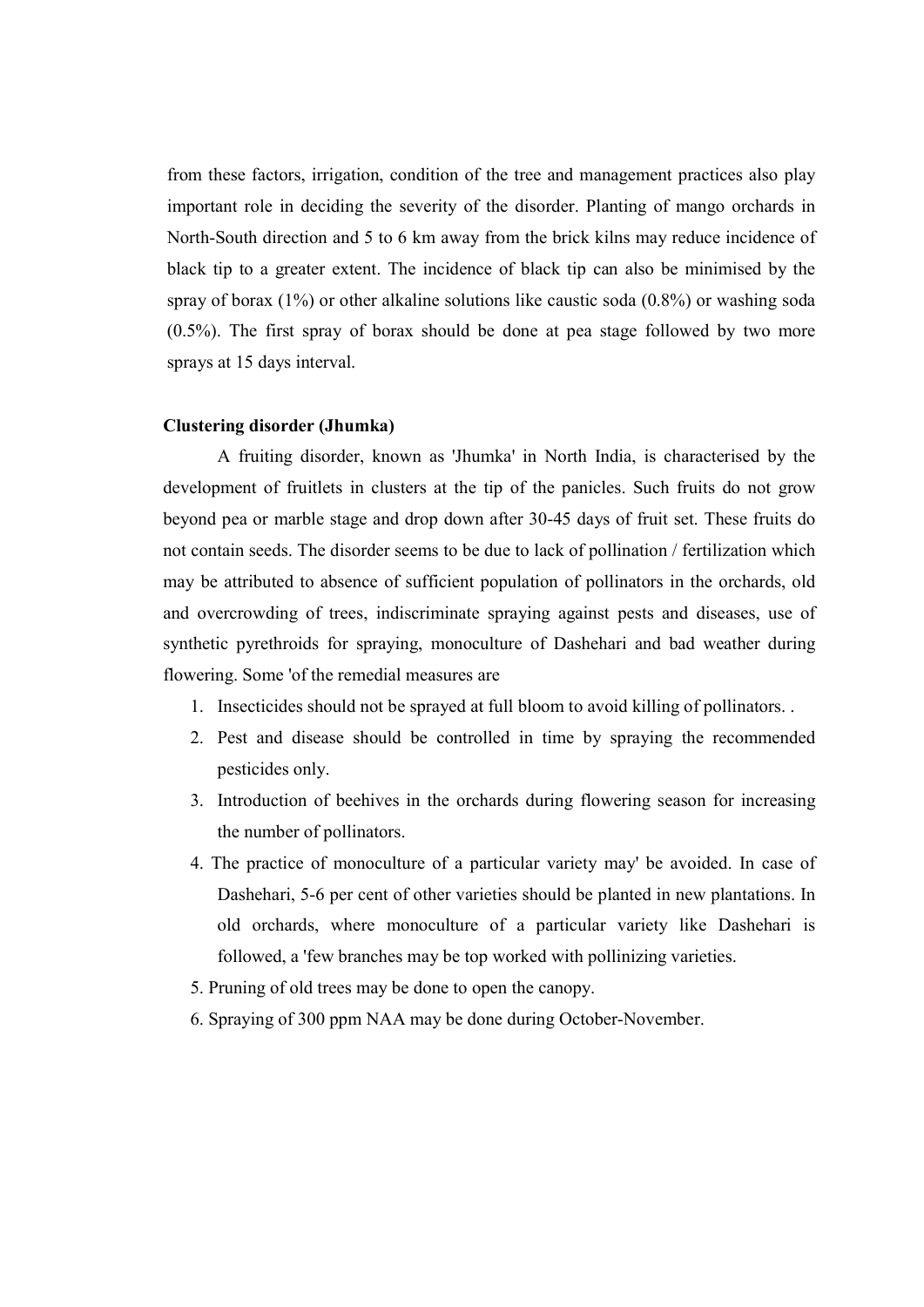# Spongy tissue

This disorder is a major problem in Alphonso variety; a pulp patch fails to develop due to inactivation of ripening enzyme.

This may occur due to

i. high temperature during fruit development/maturity stages

ii. convective heat radiating to fruit surface

iii. postharvest exposure of fruits to sunlight or

iv. genetical factors - to overcome, sod culture/mulch/post harvest exposure of fruits at 10-15 ° C for 10-18 hours is recommended.

# **BANANA**

#### Choke throat

 Due to low temperature, the bunch is unable to emerge from the pseudostem properly. The distal part of the inflorescence comes out and the basal part gets stuck up at the throat. The fruits in the hands which are situated immediately next to the enclosed ones develop and become mature but being held in a vertical position and it is called straight fruits or sun lookers. Twisting of stalk before emergence also occur. Prevention is by providing shelter belts

#### Seediness (Kottaivazhai) in Poovan

Distinctly conical and ill filled fruits with a prominent central streaks, striation and blotches on pseudostem and leaves, peduncle become irregular curvature, bunches at above horizontal angle. Application of 2,4-D 25 ppm within 20 days 'of last hand emergence is suggested as a control measure.

# Hard lump

 This problem occur in cv. Rasthali. The lumps are more firmer than the usual pulp and may appear as light to pinkish brown and occur more so on the the bunches developing during dry winter.

Neer vazhai in Nendran : Fingers fail to fill out; seen in Nendran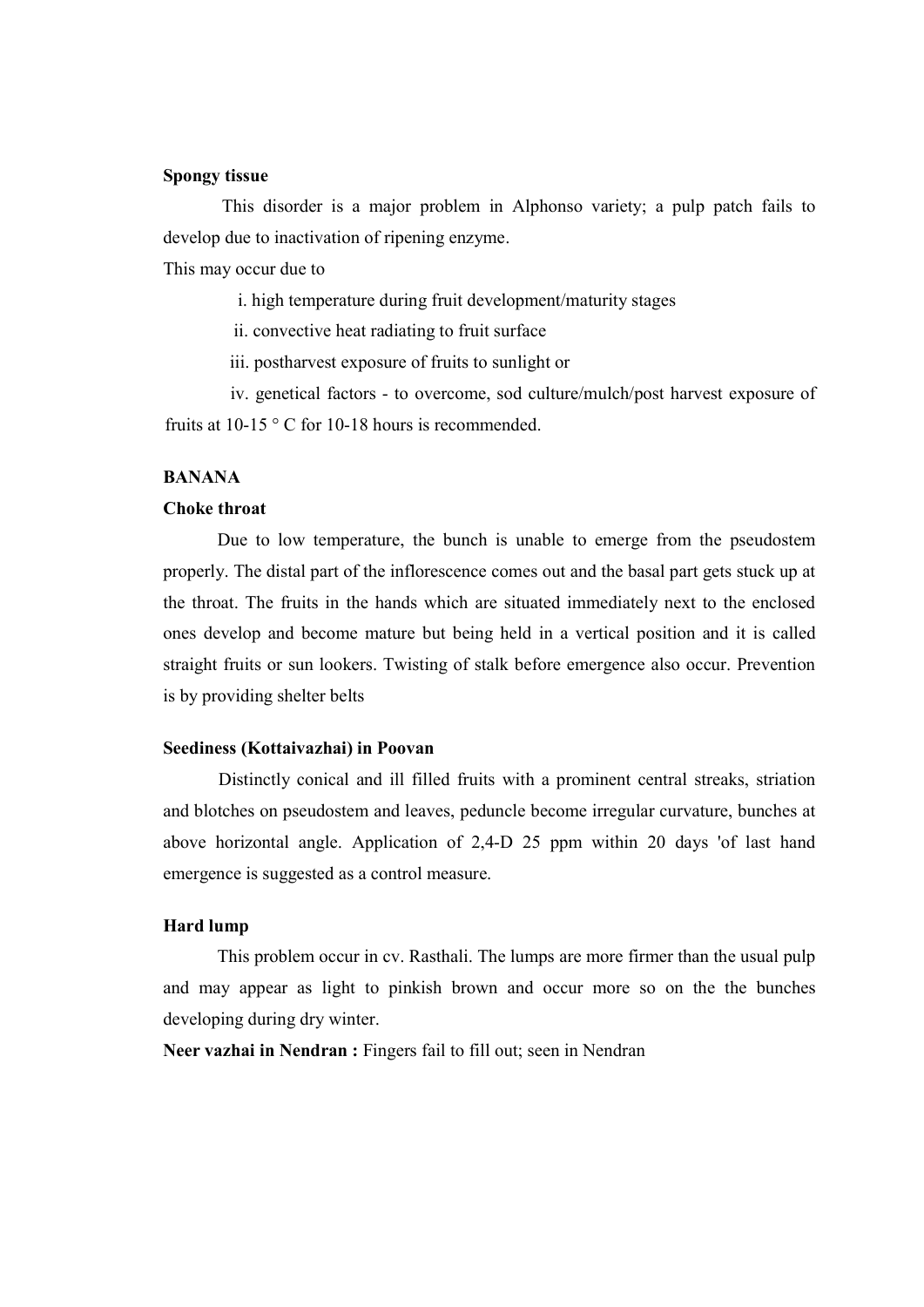# GRAPES Pink berry formation

 This is a serious problem of Thompson Seedless in Maharashtra. As the bunch approaches harvesting stage, some berries develop pink colour in the bunch at random. Such berries were reported to turn black with-in a day after harvesting and the entire bunch becomes unmarketable. Incidence of pink berries was low in the early season crop and increased with the raising temperatures late in the season. Indiscriminated use of ethrel for berry colouration could also cause this disorder.

## Hen & Chicken Disorder

 Presence of small and big fruits on the same bunch. Occurs due to Boron deficiency. This can be controlled by spraying 0.2 % boric acid a week before bloom and another at full bloom stage.

## SWEET ORANGE

#### Granulation

 A physiological disorder of the juice sacs of citrus fruits which causes them to become comparatively, hard, dry. The juice sacs become grey, coloured and enlarged. It is common in varieties like Sathugudi, Mosambi, Jaffa, Malta Blood Red and Valencia hate. To decrease this disorder, the trees should not be over irrigated. Lime spray  $\omega$  20 kg in 450 lit. of water and Zinc  $(0.5\%)$  spray and copper  $(0.25\%)$  spray can control this disorder.

 Colour development in sweet orange is a problem under tropical conditions. Pre harvest spray of 1000 ppm of ethephon or as fruit dip in combination with 1000 ppm Benlate is recommended to get better colours.

# Little leaf malady

To control, spraying zinc sulphate at 1.0 per cent plus Teepol 1 ml/lit of solution at various stages viz.,new flush, one month after, at flowering and fruit set is recommended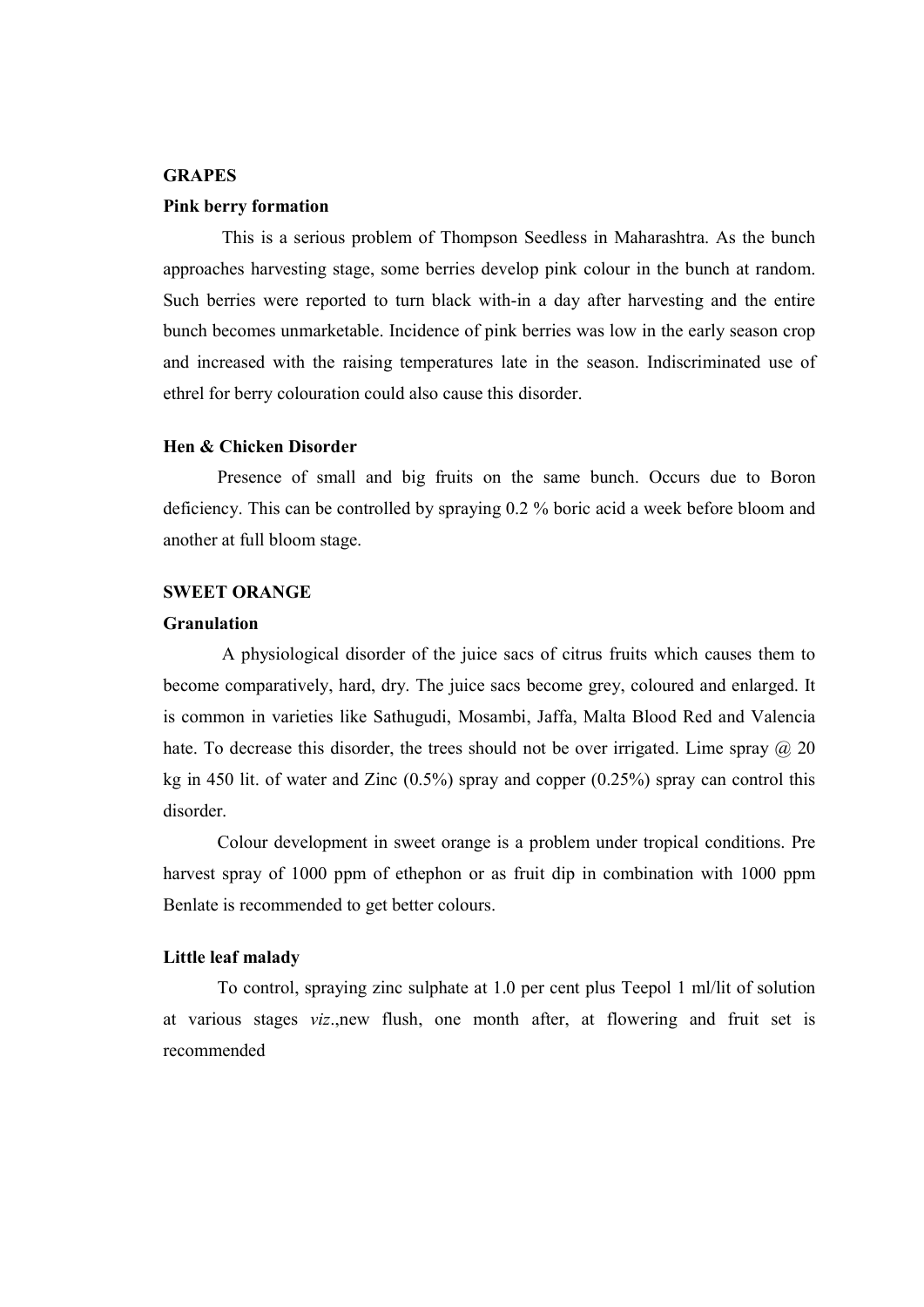# GUAVA

## Bronzing of leaves and fruits

Spraying of a combination spray containing ZnS04, MgSo4 and MnSo4 @ 0.5% and CuSo4 and FeSo4  $\omega$  0.25 % plus Teepol  $\omega$  1ml per 5 lit of solution on various stages viz.,new flush, one month after, at flowering and fruit set is recommended

Zinc and Boron deficiencies also occur and can be corrected by foliar application of 0.5 % Zn SO4 and 0.4 % boric acid at 10-14 days before flowering.

#### POMEGRANATE

#### Fruit cracking

 This problem occurs mainly due to high temperature coupled with moisture stress at the time of fruit growth and maturity. Boron and potassium deficiency also causes fruit cracking. The intensity increases if the matured fruits are subjected to drought or heavy rains. It can be controlled by avoiding moisture stress during' fruit development and application of recommended dose of 500 g of potash coupled with bimonthly spraying of  $0.25\%$  borax + 0.1% urea during the later stages of fruit development.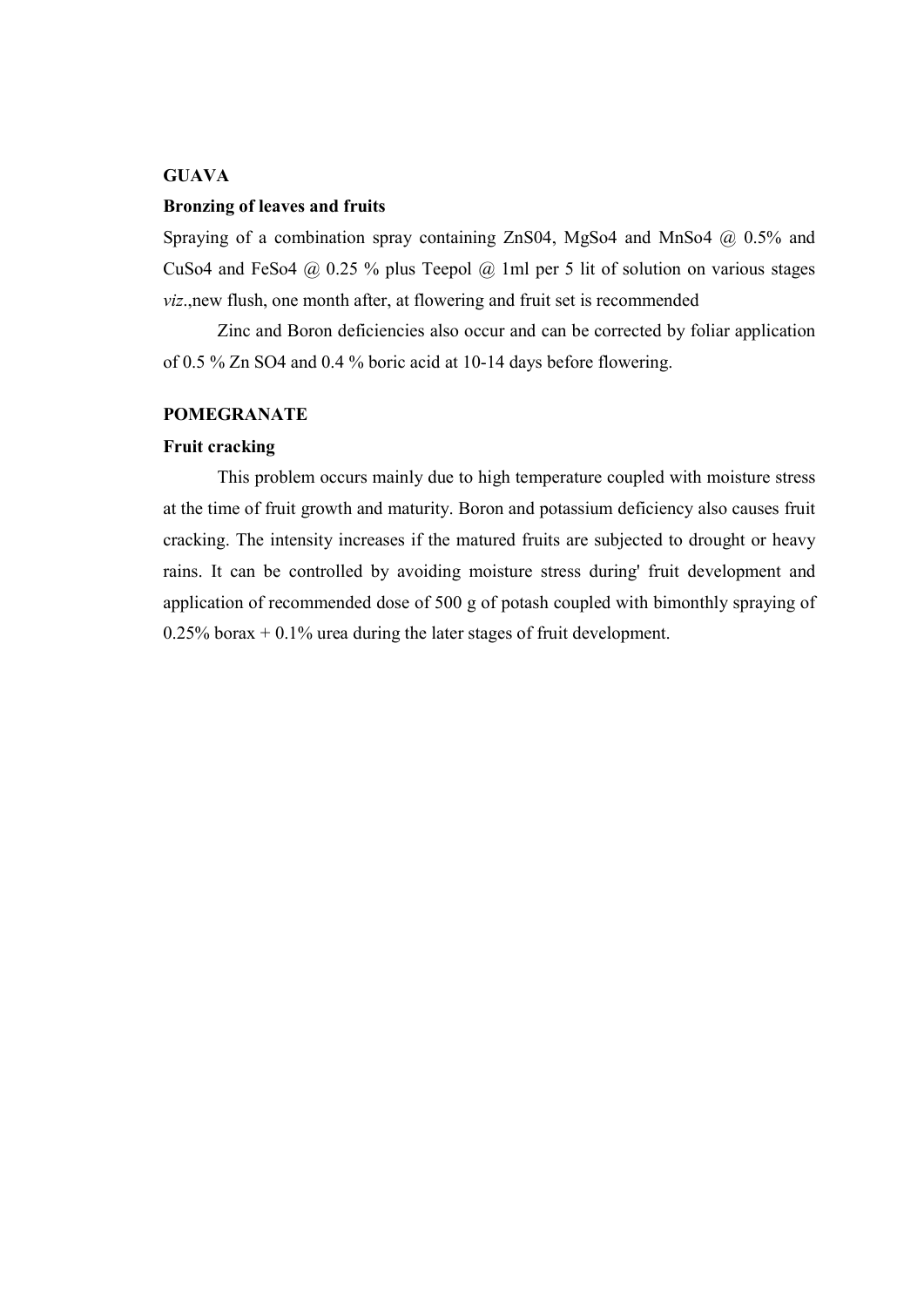# EX.NO. 16

# POSTHARVEST HANDLING PRACTICES FOR IMPORTANT FRUIT CROPS

# **MANGO**

 At maturity, the color changes from green to yellow and the development of "shoulders" on the stem end of the fruit are the best indicators of maturity. Fruits are not ripe at this stage, but picked firm to withstand transport Mangos are handharvested, simply by snapping-off fruits from peduncles using a mango harvester (a long pole attached with a knife and a small net bag). Fruits can be washed prior to packing to remove surface resins and then dipped in hot water (55°C). Fruits are stored for 15 days at 15°C and RH of 85-90%. Ethylene is used to accelerate color development (by 3-8 days) and allow more uniform ripening. Mangoes are susceptible to chilling injury and must not be stored at  $\leq 10{\text -}12^{\circ}\text{C}$ . Storage life is only 2-3 weeks under optimal conditions. Dip the fruits in  $52 \pm 1$ °C hot water immediately after harvest for 5 minutes followed by 8% plant wax (Fruitox or Waxol) to reduce anthracnose disease in mango during storage. Two pre-harvest sprays of 0.20% Mancozeb (2.0 g/lit) will also reduce the incidence.

## BANANA

 Fruits are harvested when about 75 % mature as angles become less prominent and fingers on upper hands turn light-green in color. The bunch is cut from pseudostem leaving a portion of peduncle for handling during transport. Bunches should be kept out of light after harvest since this hastens ripening and softening. For local consumption hands are often left on stalks and sold. For export, hands are cut into units of 4-16 fingers, graded for both length and width and carefully placed in poly-lined 12 to 18 kg boxes. Prior to packaging, fruits are cleaned in water or diluted sodium hypochlorite solution to remove the latex and treated with thiobendazloe and other fungicides. It is successfully demonstrated that 100 gauge thick polythene bags with 0.2% holes enhance shelf life under room temperature as well as in cold storage. Fruits are ripened by exposure to ethylene gas (1000 ppm for 24 hrs) at their destination, in sealed "banana ripening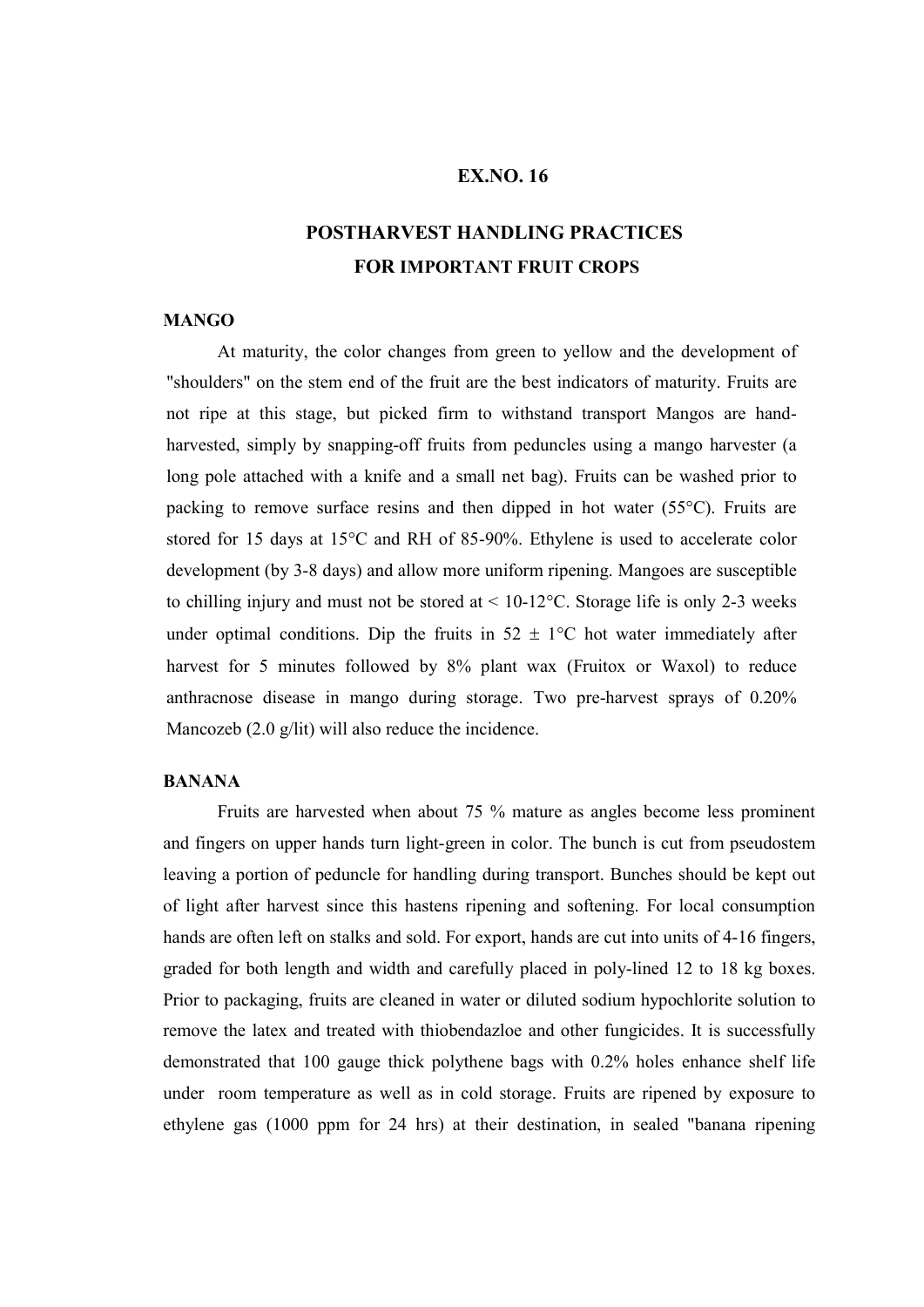rooms". Hands can be stored for a short time at temperatures not lower than 12°C since fruits are susceptible to chilling injury

## **CITRUS**

 The best indices of maturity for citrus are brix, acid content, and the brix/acid ratio. External color is a function of climate more than ripeness and is a poor indicator of maturity. For limes, juice content must be at least 42% to market. Brix (sugar) content increases during maturation. It will be around 7-14 % for oranges,16 % in tangerines and less than 10 % in lemons/limes, Brix is not a maturity index for limes and lemons. Citrus is a non-climacteric fruit and may be stored for' fairly long periods at low temperatures. Chilling injury is common in grapefruit and other acid citrus when stored at 10-15 °C and rare in oranges and mandarins at this temperature. For fresh fruits, packing line operations include (in order) dumping $\rightarrow$ culling $\rightarrow$  washing brushing  $\rightarrow$ waxing  $\rightarrow$  drying  $\rightarrow$  grading  $\rightarrow$  boxing. Degreening using Ethrel is done to improve appearance. Acid limes can be treated with 4 % wax emulsion and pre-packing in 200 gauge polythene bags with 1 % ventilation is done to improve the shelf life

# **GRAPES**

 For table grapes, the time of harvest is determined mostly by appearance, including color and size of berries. The stems of the cluster also turn a wood or straw color when berries are mature. For raisin grapes, it is best to allow grapes to ripen fully on the vine before picking since drying ratio should 'be minimized for maximum yield and quality. For wine grapes, sugar and pH are the important parameters and wines with pH above 3.6 are potentially unstable. Brix/acid ratio and total acidity are also important, and Brix/acid ratio together with Brix has been used to accurately predict wine quality. For juice grapes, the important parameter is sugar content (not less than 15 %). Individual clusters of table grapes are judged for maturity by pickers and clipped from vines with minimal handling and the vines are harvested 2-3 times over a period of several weeks, since grapes ripen rather slowly and hold their condition on the vine for weeks following ripeness.

Shipping of table grapes is done immediately after harvest when possible. The grapes meant for storage should be packed and pre-cooled soon after harvest.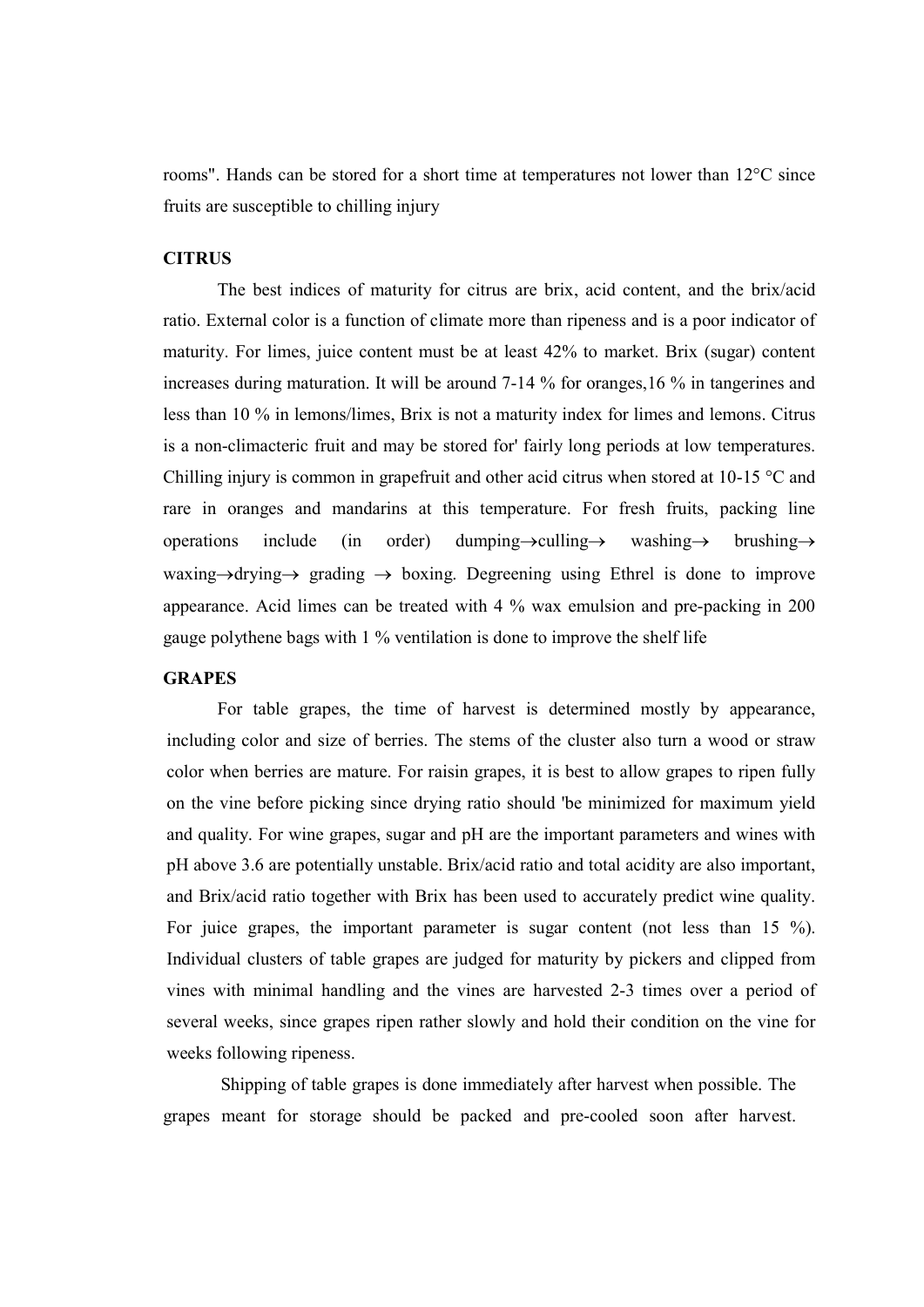Therefore, the grapes to be cold stored should be pre-cooled to 0-2° C using forced aircooling and shifted to the cold store immediately after harvest. Raisins can be stored for long periods of time at room temperature due to low moisture content. Fresh grapes can be stored for 90 to 180 days of time at 0-1°C and 95% RH depending on cultivar. The bunches are placed in the pack in such a way that the stem end lies on the outer side of the package which facilities easy removal of bunches during retail marketing. The CFB boxes of 2 to 4 kg are very popular for packing grapes. "Grape Guard" is a brown-coloured paper (which is impregnated with potassium sulphite) which releases sulphur dioxide gas when it gains moisture. Sulphur dioxide helps checking the grey mould disease of grapes which occurs at ambient as well as under cold storage conditions. It also helps keep the stem of the bunch from drying up. Two types of "Grape Guard" strips are available - slow release (active up to 40 days) and quick release (active for six to seven days). The slow release Grape Guard strips are usually used during storage of grapes while the quick release strips are used during transport. For getting the best advantages from "Grape Guard", the grapes should be wrapped in thin tissue paper or perforated polythene bags and a strip of Grape Guard placed in it before packing the grapes in box.

Wine making. The science of wine-making is called enology. The basic pocesses are as follows

- 1. Harvested grapes are dumped into bulk bins and taken to the de stemmer/crusher, where the juice ("must" = juice + skins + seeds: stems for red; juice only for white) is extracted. Initial quality evaluations are made and the vinification process is decided upon. Adjustments of sugar level and acid are done at this point.
- 2. Sulfur dioxide is added to prevent enzymatic oxidation and color deterioration, and selectively activate certain yeasts for fermentation and kill bacteria and other undesirable microbes.
- 3. 'Must' is transferred to large fermentation vessels (25 to 500 hi) for sugar alcohol conversion. Red wine is produced by partial fermentation with skins where anthocyanin pigments reside; Rose is produced by limited contact of must with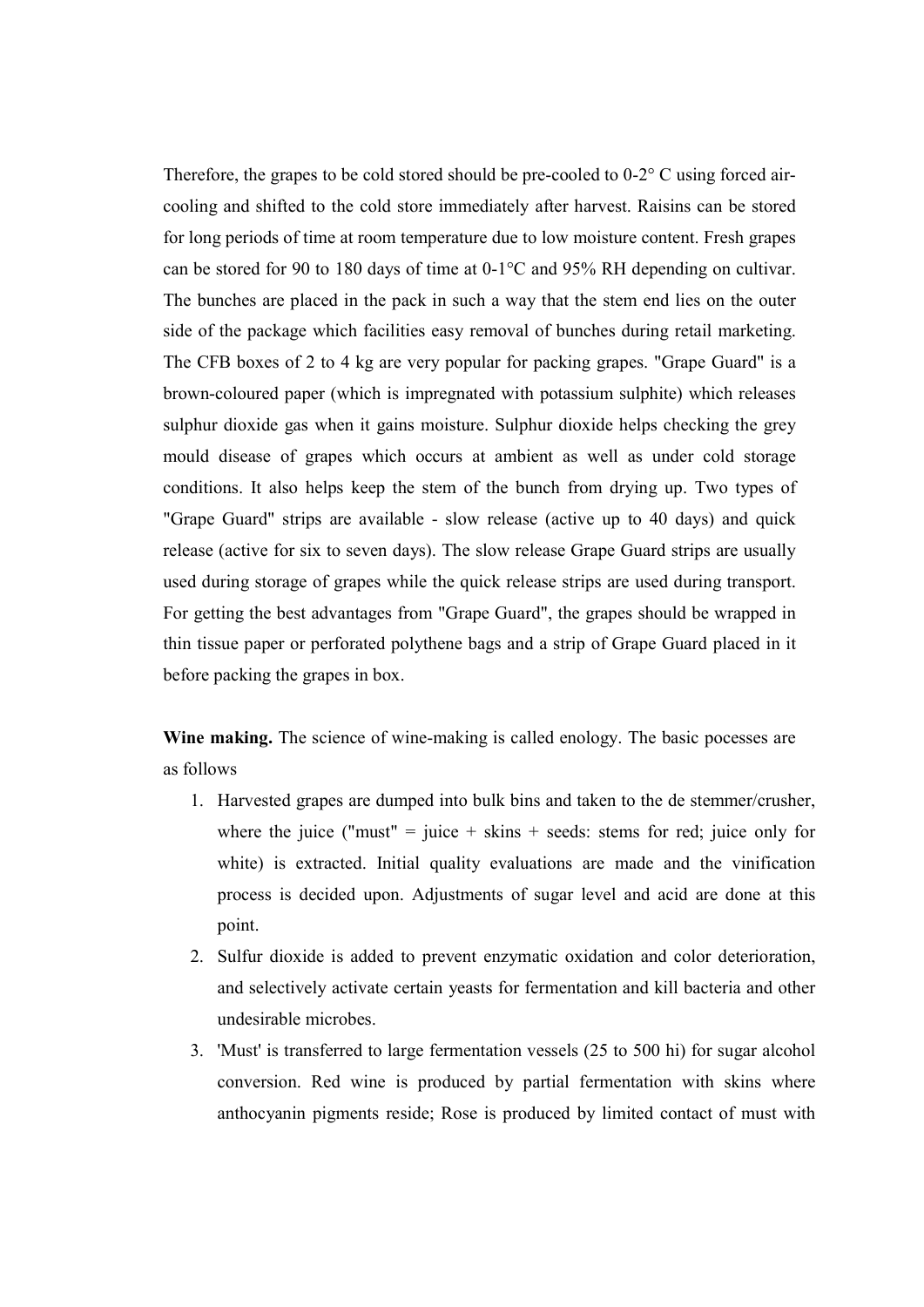skins; White wine is produced with no contact with skins. Fermentation temperature is higher for red wine (24-28°C) than white wine (14-18°C). Racking or dispensing wine into containers stops fermentation. Sometimes  $SO<sub>2</sub>$  is used to stop the process and act as a preservative. .

4. Wines are filtered once, then can be aged in oak barrels for some time prior to bottling; Generally, red wine is stored in large (100-200 hi) barrels, and white in small (2 hi) barrels. White wine is aged for only short periods of time  $($  1 yr), whereas some reds may be aged for up to 10 years. Bottling takes place at appropriate age, after ultra-filtration for clarity and antisepsis.

# **GUAVA**

 Dessert fruits are hand harvested when fully mature but green stage. For processing fruits are to be picked at firm yellow to half ripe stage. Mature green fruit develop yellow colour within a week if held at 20°C, full ripe fruits can be stored at 7°C for a week without any chilling injury. Ethrel can be used to accelerate ripening.

# PAPAYA

 Fruits have better quality when the skin turns 80% yellow in color. For distant market papayas are harvested when the first streak of yellow appears. Fruits are hand harvested carefully to avoid scratching the skin. Fruits are sorted in the field and packed into single-layer boxes with tissue or foam padding to avoid bruising. Fruits can be stored at 30°C and 100% humidity for better color expression prior to packing. To reduce postharvest fruit rotting papayas are commonly dipped in hot water (48 to 52 °C) for 20 minutes, then rinsed in cool water. Fungicides and radiation treatments have also been used for this purpose and to kill fruit fly eggs that may present under the skin. The shelf life at room temperature ranges from 3 to 8 days, depending on storage atmosphere. CA storing is done at 12°C which allows ripe fruit to be stored for up to 12 days. At storage temperatures below 10°C papayas experience chilling injury.

#### **SAPOTA**

It is a climacteric fruit and it improves in quality after harvesting. The fruits at full maturity develop a dull orange or potato colour and brown scaly material disappears from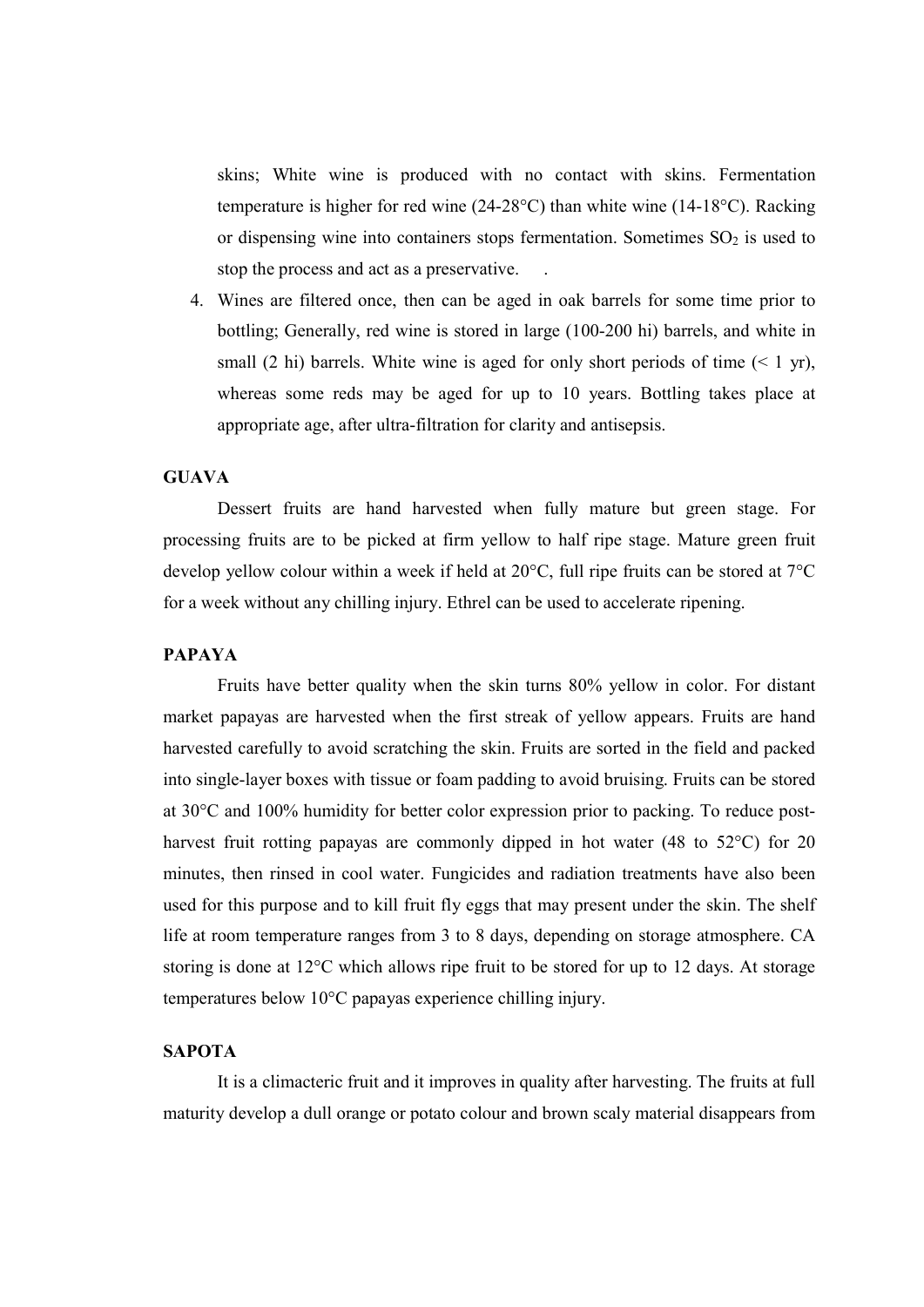the fruit surface. As the fruit matures, the milky latex content gets reduced shows a yellow streak upon scratching. The dried spine like stigma at the tip of the fruit falls or drops off easily when touched. The fully mature fruits are harvested with the stalk intact, individually by giving a twist and collected without bruising.

# POMEGRANATE

 The fruits are ripe when they have developed a distinctive color and make a metallic sound when tapped. The fruits must be picked before over maturity when they tend to crack open, particularly when there are rains. The pomegranate is best maintained at a temperature of 0-5°C and can be kept for a period of 1 month within this temperature range and at 80 to 85% relative humidity without shrinking or spoiling. The fruits improve in storage, becoming juicier and more flavored.

# PINEAPPLES

 Color change is the' most common method -of determining' maturity. Fruits are harvested when the eyes show a pale-green color and become shallow and less spiny Ethephon applied when fruits are ripening, synchronizes maturity and eliminates the need for multiple pickings. Fruits are cut or broken off stalks and placed in piles or onto trucks in alleyways. Fruit for fresh market are often marketed with crowns although crowns are sometimes used for planting. A short section of flower stalk is left to protect the base of the fruit during shipment. For canning, fruit is de-crowned cored and peeled, then either sliced or diced. Pineapples can be stored for 4-6 weeks at temperatures of 10°C or above. Chilling injury is common at temperatures less than 10°C.

# **JACK**

 At maturity the fruits lets out a dull hollow sound when tapped and the pale green skin colour changes to yellowish brown. The surface spines will also get flattened. From fruit set it takes nearly 12-14 weeks to attain full maturity. Jack can be stored at 12 °C for 3 weeks and it takes 3-7 days for ripening.